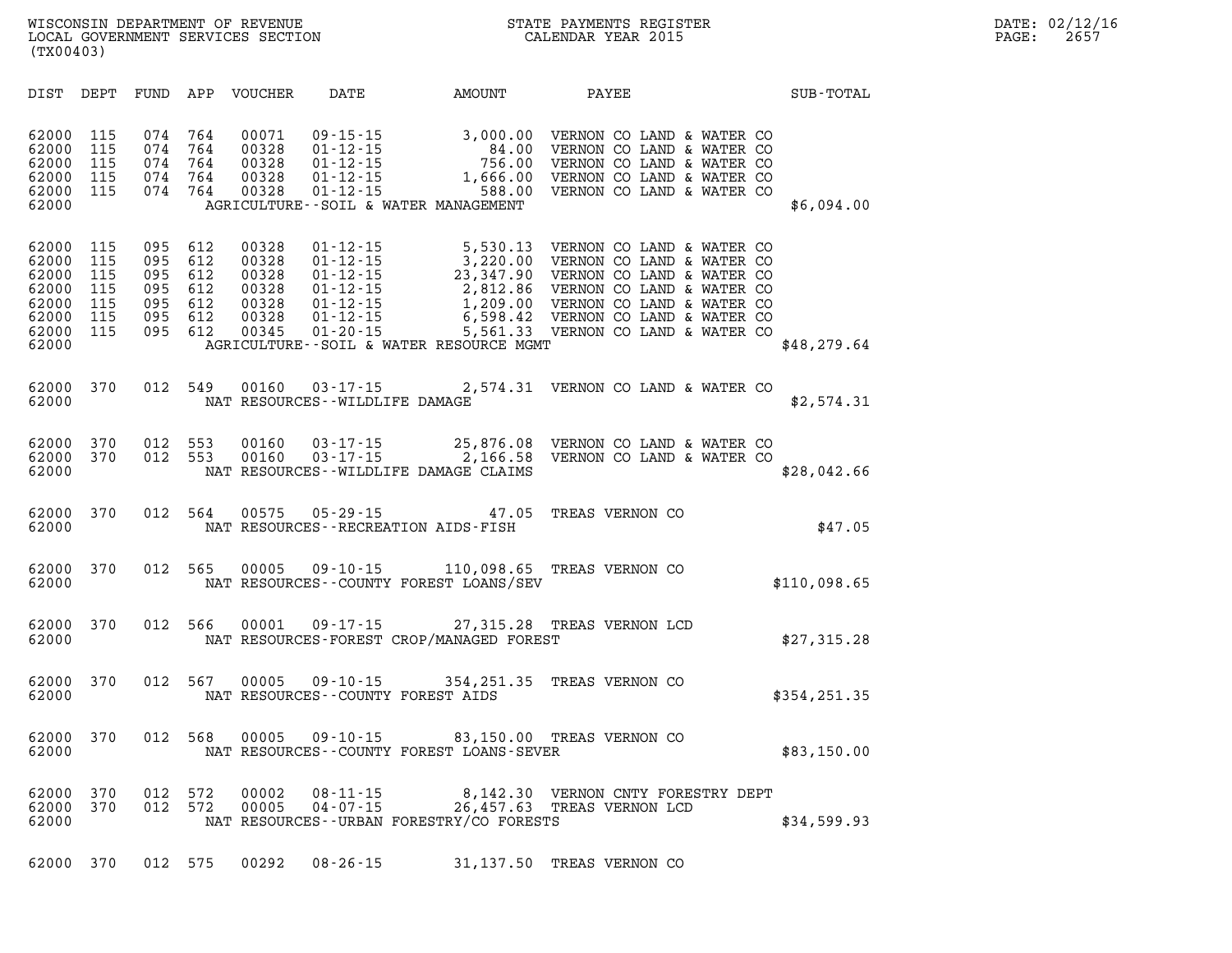| (TX00403)                                                                                                |                                                                                        |                                                                                                                       |                                                                                                                  |                                                                                                                                                                                                                                                                                                                                                                                                   |                                                                                   | WISCONSIN DEPARTMENT OF REVENUE<br>LOCAL GOVERNMENT SERVICES SECTION THE STATE PAYMENTS REGIST<br>(TYOO402)<br>STATE PAYMENTS REGISTER                                                                                  |              | DATE: 02/12/16<br>$\mathtt{PAGE}$ :<br>2658 |
|----------------------------------------------------------------------------------------------------------|----------------------------------------------------------------------------------------|-----------------------------------------------------------------------------------------------------------------------|------------------------------------------------------------------------------------------------------------------|---------------------------------------------------------------------------------------------------------------------------------------------------------------------------------------------------------------------------------------------------------------------------------------------------------------------------------------------------------------------------------------------------|-----------------------------------------------------------------------------------|-------------------------------------------------------------------------------------------------------------------------------------------------------------------------------------------------------------------------|--------------|---------------------------------------------|
| DIST DEPT                                                                                                |                                                                                        |                                                                                                                       | FUND APP VOUCHER                                                                                                 | DATE                                                                                                                                                                                                                                                                                                                                                                                              | AMOUNT                                                                            | PAYEE                                                                                                                                                                                                                   | SUB-TOTAL    |                                             |
| 62000<br>62000 370<br>62000                                                                              | 370                                                                                    | 012 575<br>012 575                                                                                                    | 00479<br>02209                                                                                                   | 09-21-15 28,634.16<br>04-02-15 2,058.15<br>NAT RESOURCES - - SNOWMOBILE TRAIL AIDS                                                                                                                                                                                                                                                                                                                |                                                                                   | TREAS VERNON CO<br>TREAS VERNON CO                                                                                                                                                                                      | \$61,829.81  |                                             |
| 62000<br>62000                                                                                           | 370                                                                                    | 012 584                                                                                                               | 00032                                                                                                            | $09 - 01 - 15$ 14,542.00<br>NAT RESOURCES -- PMT IN LIEU OF TAXES                                                                                                                                                                                                                                                                                                                                 |                                                                                   | TREAS VERNON LCD                                                                                                                                                                                                        | \$14,542.00  |                                             |
| 62000<br>62000                                                                                           | 370                                                                                    | 074 670                                                                                                               | 43142                                                                                                            | NAT RESOURCES -- RU RECYCLING GRANT                                                                                                                                                                                                                                                                                                                                                               |                                                                                   | 05-29-15 134,468.59 TREAS VERNON LCD                                                                                                                                                                                    | \$134,468.59 |                                             |
| 62000<br>62000                                                                                           | 370                                                                                    | 074 673                                                                                                               | 43142                                                                                                            | $05 - 29 - 15$ 7,904.65<br>NAT RESOURCES - - RU CONSOLIDATED GRANT                                                                                                                                                                                                                                                                                                                                |                                                                                   | TREAS VERNON LCD                                                                                                                                                                                                        | \$7.904.65   |                                             |
| 62000<br>62000                                                                                           | 370                                                                                    | 095 512                                                                                                               | 01742                                                                                                            | NAT RESOURCES - - STEWARDSHIP 2000                                                                                                                                                                                                                                                                                                                                                                |                                                                                   | 02-03-15 466,897.14 TREAS VERNON CO                                                                                                                                                                                     | \$466,897.14 |                                             |
| 62000<br>62000                                                                                           | 370                                                                                    | 095 532                                                                                                               | 01742                                                                                                            | NAT RESOURCES - DAM SAFETY PROJECTS                                                                                                                                                                                                                                                                                                                                                               |                                                                                   | 02-03-15 200,000.00 TREAS VERNON CO                                                                                                                                                                                     | \$200,000.00 |                                             |
| 62000<br>62000<br>62000<br>62000 395<br>62000                                                            | 395<br>395<br>395                                                                      | 011 167<br>011 167<br>011 167<br>011 167                                                                              | 38723<br>51897<br>57008<br>64973                                                                                 | $02 - 10 - 15$<br>$06 - 29 - 15$<br>$08 - 17 - 15$<br>$11 - 05 - 15$<br>TRANSPORTATION - - ELDERLY/DISABLED CAPITAL                                                                                                                                                                                                                                                                               | 18,209.01<br>17,870.74<br>17,917.09<br>17,917.09 VERNON CO<br>19,690.29 VERNON CO | VERNON CO<br>VERNON CO                                                                                                                                                                                                  | \$73,687.13  |                                             |
| 62000<br>62000                                                                                           | 395                                                                                    | 011 168                                                                                                               | 50062                                                                                                            | 06-09-15<br>TRANSPORTATION--ELDERLY & DISABLED                                                                                                                                                                                                                                                                                                                                                    |                                                                                   | 75,953.00 COUNTY OF VERNON                                                                                                                                                                                              | \$75,953.00  |                                             |
| 62000<br>62000<br>62000<br>62000<br>62000<br>62000<br>62000<br>62000<br>62000<br>62000<br>62000<br>62000 | 395<br>395<br>395<br>395<br>395<br>62000 395<br>395<br>395<br>395<br>395<br>395<br>395 | 011 185<br>011 185<br>011 185<br>011 185<br>011 185<br>011 185<br>011 185<br>011 185<br>011 185<br>011 185<br>011 185 | 47759<br>47759<br>50159<br>53787<br>61119<br>011 185 61119<br>62751<br>62751<br>64745<br>64745<br>65971<br>67651 | 05-15-15<br>05-15-15<br>06-11-15<br>07-16-15<br>09-28-15<br>09-28-15<br>09-28-15<br>09-28-15<br>09-28-15<br>09-28-15<br>09-28-15<br>09-28-15<br>09-28-15<br>09-28-15<br>09-28-15<br>09-28-15<br>09-28-15<br>09-28-15<br>$09 - 28 - 15$<br>$10 - 14 - 15$<br>$10 - 14 - 15$<br>$11 - 03 - 15$<br>$11 - 03 - 15$<br>$11 - 13 - 15$<br>$12 - 03 - 15$<br>TRANSPORTATION - - HIGHWAY SAFETY - FEDERAL | 1,118.61<br>875.38<br>2,001.93<br>1,965.71<br>4,000.00<br>5,129.01                | TREAS VERNON CO<br>TREAS VERNON CO<br>TREAS VERNON CO<br>TREAS VERNON CO<br>TREAS VERNON CO<br>1,012.96 TREAS VERNON CO<br>VERNON CO<br>VERNON CO<br>TREAS VERNON CO<br>TREAS VERNON CO<br>TREAS VERNON CO<br>VERNON CO | \$24,415.87  |                                             |
| 62000 395<br>62000 395                                                                                   |                                                                                        | 011 190<br>011 190                                                                                                    | 36062<br>52062                                                                                                   | $01 - 05 - 15$<br>$07 - 06 - 15$                                                                                                                                                                                                                                                                                                                                                                  | 267,731.32<br>535,462.64                                                          | COUNTY OF VERNON<br>COUNTY OF VERNON                                                                                                                                                                                    |              |                                             |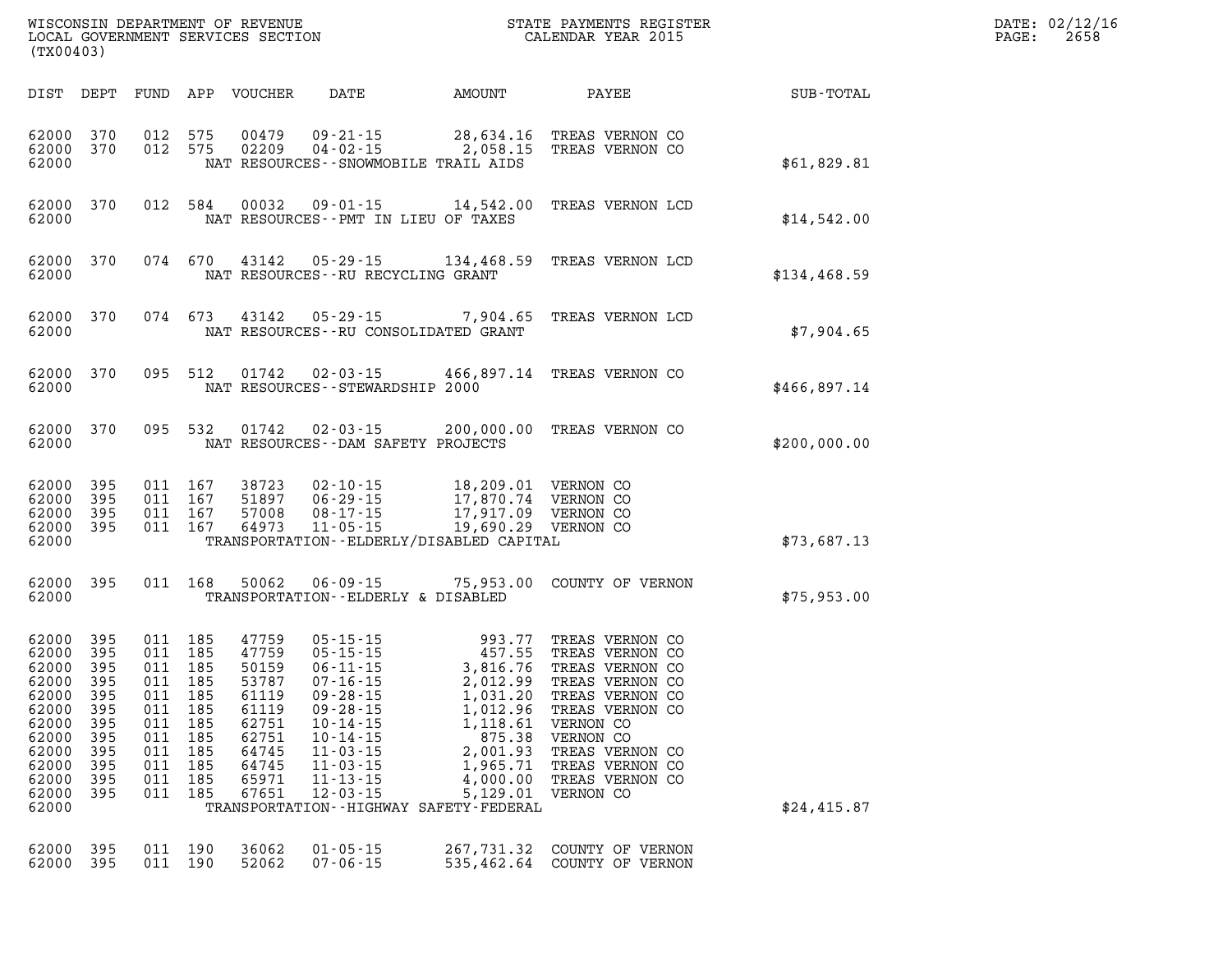| (TX00403)                                                                                                                                             |                                                                                                              |                                                                                                              |                                                                                                              | WISCONSIN DEPARTMENT OF REVENUE<br>LOCAL GOVERNMENT SERVICES SECTION                                                                         |                                                                                                                              |                                                                                                                                                                                                                                                                                                                                                                                         | STATE PAYMENTS REGISTER<br>CALENDAR YEAR 2015                                                                                                                                          |                                                                                                                                                                                              | DATE: 02/12/16<br>2659<br>PAGE: |
|-------------------------------------------------------------------------------------------------------------------------------------------------------|--------------------------------------------------------------------------------------------------------------|--------------------------------------------------------------------------------------------------------------|--------------------------------------------------------------------------------------------------------------|----------------------------------------------------------------------------------------------------------------------------------------------|------------------------------------------------------------------------------------------------------------------------------|-----------------------------------------------------------------------------------------------------------------------------------------------------------------------------------------------------------------------------------------------------------------------------------------------------------------------------------------------------------------------------------------|----------------------------------------------------------------------------------------------------------------------------------------------------------------------------------------|----------------------------------------------------------------------------------------------------------------------------------------------------------------------------------------------|---------------------------------|
| DIST                                                                                                                                                  | DEPT                                                                                                         |                                                                                                              |                                                                                                              | FUND APP VOUCHER                                                                                                                             | DATE                                                                                                                         | AMOUNT                                                                                                                                                                                                                                                                                                                                                                                  | PAYEE                                                                                                                                                                                  | SUB-TOTAL                                                                                                                                                                                    |                                 |
| 62000<br>62000                                                                                                                                        | 395                                                                                                          | 011                                                                                                          | 190                                                                                                          | 64062                                                                                                                                        | $10 - 05 - 15$                                                                                                               | TRANSPORTATION--GENERAL TRANSP AIDS-GTA                                                                                                                                                                                                                                                                                                                                                 | 267,731.34 COUNTY OF VERNON                                                                                                                                                            | \$1,070,925.30                                                                                                                                                                               |                                 |
| 62000<br>62000<br>62000<br>62000                                                                                                                      | 395<br>395<br>395                                                                                            | 011<br>011 278                                                                                               | 011 278<br>278                                                                                               | 37586<br>52514<br>68924                                                                                                                      | $01 - 26 - 15$<br>$07 - 01 - 15$<br>$12 - 14 - 15$                                                                           | 124,393.66<br>40,506.25<br>4,875.72<br>TRANSPORTATION - - LRIP/TRIP/MSIP GRANTS                                                                                                                                                                                                                                                                                                         | TREAS VERNON CO<br>TREAS VERNON CO<br>TREAS VERNON CO                                                                                                                                  | \$169,775.63                                                                                                                                                                                 |                                 |
| 62000<br>62000<br>62000<br>62000<br>62000<br>62000<br>62000<br>62000<br>62000<br>62000<br>62000<br>62000                                              | 435<br>435<br>435<br>435<br>435<br>435<br>435<br>435<br>435<br>435<br>435                                    | 005<br>005<br>005<br>005<br>005<br>005<br>005<br>005<br>005<br>005                                           | 005 000<br>000<br>000<br>000<br>000<br>000<br>000<br>000<br>000<br>000<br>000                                | 90511<br>90514<br>90515<br>90517<br>90518<br>90600<br>90601<br>90604<br>90607<br>90609<br>90611                                              | $01 - 01 - 15$<br>$02 - 01 - 15$<br>$03 - 01 - 15$<br>$11 - 02 - 15$<br>$12 - 01 - 15$<br>HEALTH SERVICES - - STATE/FED AIDS | 30,032.00 VERNON CO<br>38,617.00 VERNON CO<br>03-01-15<br>04-01-15<br>04-01-15<br>193,132.00<br>05-01-15<br>193,132.00<br>07-01-15<br>61,135.00<br>07-01-15<br>7,478.00<br>07-02-15<br>20,433.00<br>07-01-15<br>20,433.00<br>07-01-15<br>876,943.00<br>07-02-15<br>876,943.00<br>07-02-15<br>53,731.00<br>07-02-15<br><br>33,413.00 VERNON CO<br>19,475.00 VERNON CO                    | 55,873.00 VERNON CO                                                                                                                                                                    | \$1,390,262.00                                                                                                                                                                               |                                 |
| 62000<br>62000<br>62000<br>62000<br>62000<br>62000<br>62000<br>62000<br>62000<br>62000<br>62000<br>62000<br>62000<br>62000<br>62000<br>62000<br>62000 | 437<br>437<br>437<br>437<br>437<br>437<br>437<br>437<br>437<br>437<br>437<br>437<br>437<br>437<br>437<br>437 | 005<br>005<br>005<br>005<br>005<br>005<br>005<br>005<br>005<br>005<br>005<br>005<br>005<br>005<br>005<br>005 | 000<br>000<br>000<br>000<br>000<br>000<br>000<br>000<br>000<br>000<br>000<br>000<br>000<br>000<br>000<br>000 | 00000<br>00000<br>00000<br>00000<br>00000<br>00000<br>00000<br>00000<br>00000<br>00000<br>00000<br>00000<br>00000<br>00000<br>00000<br>00000 | $01 - 05 - 15$<br>$01 - 30 - 15$<br>$02 - 05 - 15$<br>$09 - 08 - 15$<br>$09 - 14 - 15$<br>$10 - 05 - 15$                     | 12,765.00 VERNON<br>25,530.58<br>25, 530.30<br>11, 995.10<br>11, 200.11<br>03-05-15 87,073.74<br>04-06-15 57,117.35<br>04-17-15<br>20,249.60<br>04-30-15<br>44,497.40<br>05-05-15<br>21,523.15<br>21,523.15<br>07-06-15<br>07-06-15<br>08-05-15<br>08-21-15<br>08-21-15<br>2,487.00<br>10,916.40<br>332,789.00 VERNON<br>11,065.81 VERNON<br>CHILDREN & FAMILIES - - STATE/FEDERAL AIDS | VERNON CHILD SUPPORT<br>VERNON<br>VERNON<br>VERNON<br>VERNON<br>VERNON CHILD SUPPORT<br>VERNON<br>VERNON<br>VERNON<br>VERNON CHILD SUPPORT<br>VERNON<br>VERNON CHILD SUPPORT<br>VERNON | $\star$<br>$\star$<br>$\star$<br>$\star$<br>$\star$<br>$\star$<br>$\star$<br>$\star$<br>$\star$<br>$\star$<br>$\star$<br>$\star$<br>$\star$<br>$\star$<br>$\star$<br>$\star$<br>\$739,587.07 |                                 |
| 62000<br>62000<br>62000<br>62000<br>62000<br>62000                                                                                                    | 445<br>445<br>445<br>445<br>445                                                                              | 005<br>005<br>005<br>005                                                                                     | 000<br>000<br>000<br>000<br>005 000                                                                          | 00000<br>00000<br>00000<br>00000<br>00000                                                                                                    | $09 - 22 - 15$<br>$08 - 18 - 15$<br>$06 - 23 - 15$<br>$05 - 29 - 15$<br>$05 - 01 - 15$                                       | 435.48<br>242.42<br>870.92<br>840.18<br>WORKFORCE DVLPMT--STATE/FEDERAL AIDS                                                                                                                                                                                                                                                                                                            | VERNON CO<br>VERNON CO<br>VERNON CO<br>VERNON CO<br>415.33 VERNON CO                                                                                                                   | $\star$<br>$\star$<br>$\star$<br>$\star$<br>\$2,804.33                                                                                                                                       |                                 |
| 62000 455                                                                                                                                             |                                                                                                              |                                                                                                              | 002 202                                                                                                      | 00608                                                                                                                                        | $08 - 21 - 15$                                                                                                               |                                                                                                                                                                                                                                                                                                                                                                                         | 1,822.40 TREAS VERNON CNTY                                                                                                                                                             |                                                                                                                                                                                              |                                 |

**62000 JUSTICE--LAW ENFORCEMENT TRAINING REIMB \$1,822.40**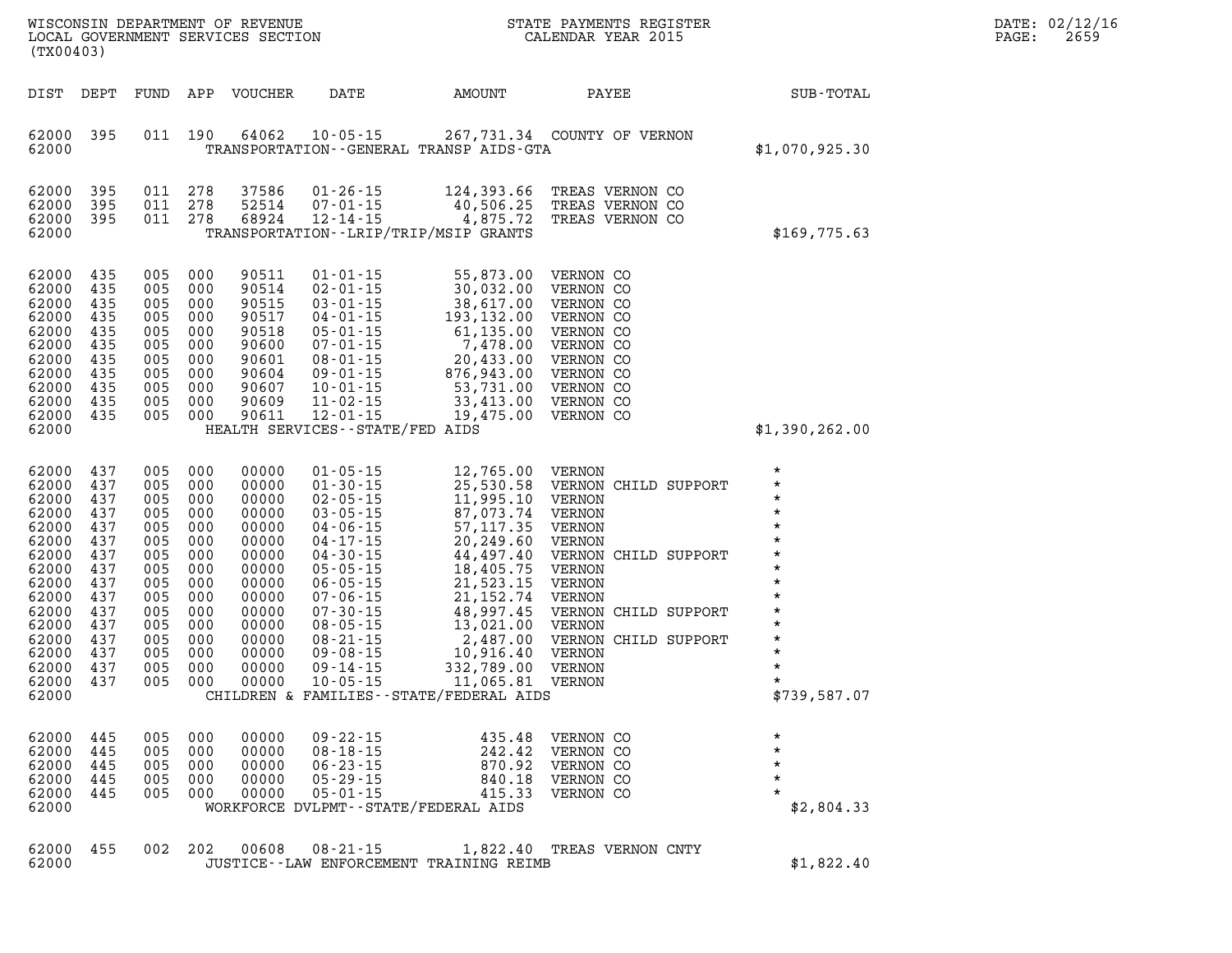| DATE: | 02/12/16 |
|-------|----------|
| PAGE: | 2660     |

| (TX00403)                                                                     |                                                                          |                                                      |                                                                            | LOCAL GOVERNMENT SERVICES SECTION                                                      | CALENDAR YEAR 2015                                                                                                                                                               |                                                                                                                                  |                                                                                                                                                                                           |  |                                                           | PAGE: | 2660 |
|-------------------------------------------------------------------------------|--------------------------------------------------------------------------|------------------------------------------------------|----------------------------------------------------------------------------|----------------------------------------------------------------------------------------|----------------------------------------------------------------------------------------------------------------------------------------------------------------------------------|----------------------------------------------------------------------------------------------------------------------------------|-------------------------------------------------------------------------------------------------------------------------------------------------------------------------------------------|--|-----------------------------------------------------------|-------|------|
|                                                                               |                                                                          |                                                      |                                                                            |                                                                                        |                                                                                                                                                                                  |                                                                                                                                  |                                                                                                                                                                                           |  | DIST DEPT FUND APP VOUCHER DATE AMOUNT PAYEE TO SUB-TOTAL |       |      |
| 62000 455<br>62000                                                            |                                                                          |                                                      |                                                                            | 002 221 14                                                                             | 07-21-15 340.00 TREAS VERNON CNTY<br>JUSTICE -- LAW ENFORCEMENT SERVICES AID                                                                                                     |                                                                                                                                  |                                                                                                                                                                                           |  | \$340.00                                                  |       |      |
| 62000 455<br>62000                                                            | 62000 455                                                                |                                                      |                                                                            | 002 231 00608<br>002 231 20                                                            | 08-21-15 720.82 TREAS VERNON CNTY<br>04-27-15 7,040.00 TREAS VERNON CNTY<br>JUSTICE -- LAW ENFORCEMENT TRAINING                                                                  |                                                                                                                                  |                                                                                                                                                                                           |  | \$7,760.82                                                |       |      |
| 62000                                                                         | 62000 455                                                                |                                                      |                                                                            |                                                                                        | 002 241 03760 01-16-15 4,375.78 TREAS VERNON CNTY<br>JUSTICE - - CEASE AND OTHER FEDERAL GRANTS                                                                                  |                                                                                                                                  |                                                                                                                                                                                           |  | \$4,375.78                                                |       |      |
| 62000 455<br>62000 455<br>62000                                               |                                                                          |                                                      |                                                                            |                                                                                        | 002 532 04 03-09-15 15,215.88 TREAS VERNON LCD<br>002 532 12 07-27-15 13,155.18 TREAS VERNON LCD<br>JUSTICE--VICTIM/WITNESS ASSISTANCE SERV                                      |                                                                                                                                  |                                                                                                                                                                                           |  | \$28,371.06                                               |       |      |
| 62000 465<br>62000 465<br>62000 465<br>62000                                  |                                                                          |                                                      | 002 306<br>002 306<br>002 306                                              | 01183<br>01229                                                                         | 01072  02-02-15  3,953.23  TREAS VERNON LCD<br>01183  04-27-15  3,953.23  TREAS VERNON LCD<br>$05 - 28 - 15$<br>MILITARY AFFAIRS-EMER MGMT--HAZMAT AIDS                          | 3,953.23 TREAS VERNON LCD                                                                                                        |                                                                                                                                                                                           |  | \$11,859.69                                               |       |      |
| 62000 465<br>62000                                                            | 62000 465                                                                |                                                      | 002 337<br>002 337                                                         |                                                                                        | 01027  01-20-15  4,705.00 TREAS VERNON LCD<br>01380  06-24-15  5,143.00 TREAS VERNON LCD<br>MILITARY AFFAIRS-EMERGENCY MGMT PLANNING                                             |                                                                                                                                  |                                                                                                                                                                                           |  | \$9,848.00                                                |       |      |
| 62000 465<br>62000                                                            | 62000 465                                                                |                                                      | 002 342<br>002 342                                                         | 00943<br>01450                                                                         | 01-15-15 18,371.83 TREAS VERNON LCD<br>06-25-15 18,384.52 TREAS VERNON LCD<br>MILITARY AFFAIRS-EMERGENCY MGMT-FED FUND                                                           |                                                                                                                                  |                                                                                                                                                                                           |  | \$36,756.35                                               |       |      |
| 62000 485<br>62000                                                            |                                                                          |                                                      |                                                                            |                                                                                        | 082 280 03013 01-02-15 2,786.83 TREAS VERNON LCD<br>VETERANS AFFAIRS--GRANTS                                                                                                     |                                                                                                                                  |                                                                                                                                                                                           |  | \$2,786.83                                                |       |      |
| 62000 505<br>62000                                                            |                                                                          |                                                      |                                                                            |                                                                                        | 002 142 09173 06-23-15 2,500.00 TREAS VERNON CO<br>DOA--FEDERAL ENERGY GRANTS                                                                                                    |                                                                                                                                  |                                                                                                                                                                                           |  | \$2,500.00                                                |       |      |
| 62000<br>62000<br>62000<br>62000<br>62000<br>62000<br>62000<br>62000<br>62000 | 62000 505<br>505<br>505<br>505<br>505<br>505<br>505<br>505<br>505<br>505 | 002<br>002<br>002<br>002<br>002<br>002<br>002<br>002 | 002 155<br>155<br>155<br>155<br>155<br>155<br>155<br>155<br>155<br>002 155 | 60017<br>60052<br>60127<br>60413<br>60413<br>60508<br>60508<br>60616<br>60616<br>60648 | $07 - 24 - 15$<br>$08 - 07 - 15$<br>$09 - 10 - 15$<br>$01 - 07 - 15$<br>$01 - 07 - 15$<br>$02 - 11 - 15$<br>$02 - 11 - 15$<br>$03 - 25 - 15$<br>$03 - 25 - 15$<br>$04 - 08 - 15$ | 669.48 TREAS VERNON CNTY<br>367.28<br>1,586.01<br>5,054.67<br>6,503.02<br>2,865.21<br>999.19<br>1,171.42<br>3,306.53<br>2,574.00 | TREAS VERNON CNTY<br>TREAS VERNON CNTY<br>TREAS VERNON CNTY<br>TREAS VERNON CNTY<br>TREAS VERNON CNTY<br>TREAS VERNON CNTY<br>TREAS VERNON CNTY<br>TREAS VERNON CNTY<br>TREAS VERNON CNTY |  |                                                           |       |      |

**62000 505 002 155 60648 04-08-15 632.27 TREAS VERNON CNTY** 

WISCONSIN DEPARTMENT OF REVENUE **STATE PAYMENTS REGISTER**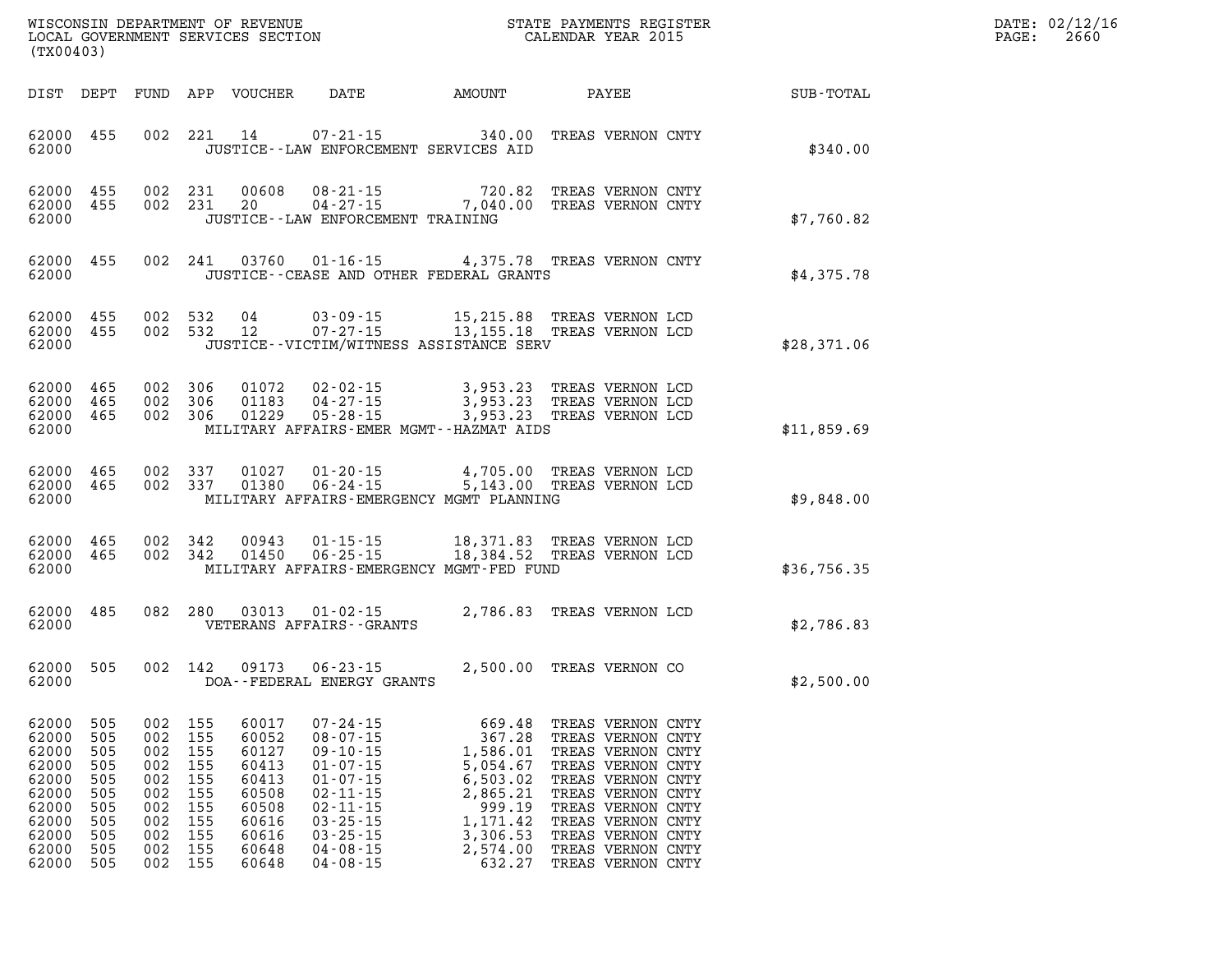| DATE:             | 02/12/16 |
|-------------------|----------|
| $\mathtt{PAGE}$ : | 2661     |

| WISCONSIN DEPARTMENT OF REVENUE<br>LOCAL GOVERNMENT SERVICES SECTION<br>(TX00403)                                                                                                                                                                                                                                                                                                     |                                                                                                                                                                                                                                                                                                                                                                                                                                                                                                                                                                                           |                                                                                                                                                                 | STATE PAYMENTS REGISTER<br>CALENDAR YEAR 2015                                                                                                                                                                                                                                                                                                         |              |  |
|---------------------------------------------------------------------------------------------------------------------------------------------------------------------------------------------------------------------------------------------------------------------------------------------------------------------------------------------------------------------------------------|-------------------------------------------------------------------------------------------------------------------------------------------------------------------------------------------------------------------------------------------------------------------------------------------------------------------------------------------------------------------------------------------------------------------------------------------------------------------------------------------------------------------------------------------------------------------------------------------|-----------------------------------------------------------------------------------------------------------------------------------------------------------------|-------------------------------------------------------------------------------------------------------------------------------------------------------------------------------------------------------------------------------------------------------------------------------------------------------------------------------------------------------|--------------|--|
| DIST<br>DEPT<br>FUND                                                                                                                                                                                                                                                                                                                                                                  | APP<br>VOUCHER<br>DATE                                                                                                                                                                                                                                                                                                                                                                                                                                                                                                                                                                    | AMOUNT                                                                                                                                                          | PAYEE                                                                                                                                                                                                                                                                                                                                                 | SUB-TOTAL    |  |
| 505<br>002<br>62000<br>62000<br>505<br>002<br>505<br>62000<br>002<br>62000                                                                                                                                                                                                                                                                                                            | 155<br>60732<br>$05 - 22 - 15$<br>155<br>60732<br>$05 - 22 - 15$<br>155<br>60768<br>$05 - 22 - 15$<br>DOA-HOUSING ASSISTANCE-FEDERAL FUNDS                                                                                                                                                                                                                                                                                                                                                                                                                                                | 1,281.24<br>1,026.52<br>1,180.26                                                                                                                                | TREAS VERNON CNTY<br>TREAS VERNON CNTY<br>TREAS VERNON CNTY                                                                                                                                                                                                                                                                                           | \$29, 217.10 |  |
| 505<br>62000<br>002<br>505<br>62000<br>002<br>505<br>62000<br>002<br>505<br>62000<br>002<br>505<br>62000<br>002<br>62000<br>505<br>002<br>505<br>62000<br>002<br>505<br>62000<br>002<br>62000                                                                                                                                                                                         | 745<br>06678<br>$03 - 19 - 15$<br>06678<br>$03 - 19 - 15$<br>745<br>745<br>$03 - 19 - 15$<br>06678<br>745<br>06678<br>$03 - 19 - 15$<br>745<br>06678<br>$03 - 19 - 15$<br>745<br>06678<br>$03 - 19 - 15$<br>745<br>$05 - 13 - 15$<br>07994<br>745<br>07994<br>$05 - 13 - 15$<br>DOA--HOUSING ASSISTANCE GRANTS                                                                                                                                                                                                                                                                            | 107,153.00<br>33,292.00<br>34.00<br>653,562.00<br>1,919.00<br>708.00<br>400.00<br>159,517.00                                                                    | TREAS VERNON CNTY<br>TREAS VERNON CNTY<br>TREAS VERNON CNTY<br>TREAS VERNON CNTY<br>TREAS VERNON CNTY<br>TREAS VERNON CNTY<br>TREAS VERNON CNTY<br>TREAS VERNON CNTY                                                                                                                                                                                  | \$956,585.00 |  |
| 62000<br>505<br>035<br>505<br>035<br>62000<br>62000<br>505<br>035<br>505<br>035<br>62000<br>62000<br>505<br>035<br>505<br>62000<br>035<br>62000<br>505<br>035<br>505<br>035<br>62000<br>505<br>62000<br>035<br>505<br>62000<br>035<br>62000<br>505<br>035<br>505<br>62000<br>035<br>62000<br>505<br>035<br>62000<br>505<br>035<br>62000<br>505<br>035<br>505<br>62000<br>035<br>62000 | 371<br>60017<br>$07 - 24 - 15$<br>371<br>60017<br>$07 - 24 - 15$<br>371<br>60017<br>$07 - 24 - 15$<br>371<br>60052<br>$08 - 07 - 15$<br>371<br>60052<br>$08 - 07 - 15$<br>371<br>60127<br>$09 - 10 - 15$<br>371<br>60127<br>$09 - 10 - 15$<br>371<br>60127<br>$09 - 10 - 15$<br>371<br>60413<br>$01 - 07 - 15$<br>371<br>60508<br>$02 - 11 - 15$<br>371<br>$03 - 25 - 15$<br>60616<br>371<br>60648<br>$04 - 08 - 15$<br>371<br>60732<br>$05 - 22 - 15$<br>371<br>60732<br>$05 - 22 - 15$<br>371<br>$05 - 22 - 15$<br>60768<br>$05 - 22 - 15$<br>371<br>60768<br>DOA--PUBLIC BENEFITS FUND | 893.59<br>577.25<br>2,618.32<br>1,593.35<br>367.28<br>6, 135.98<br>3,686.28<br>260.99<br>1,640.75<br>887.79<br>807.30<br>706.68<br>613.64<br>3,333.96<br>478.56 | TREAS VERNON CNTY<br>TREAS VERNON CNTY<br>TREAS VERNON CNTY<br>TREAS VERNON CNTY<br>TREAS VERNON CNTY<br>TREAS VERNON CNTY<br>TREAS VERNON CNTY<br>TREAS VERNON CNTY<br>TREAS VERNON CNTY<br>TREAS VERNON CNTY<br>TREAS VERNON CNTY<br>TREAS VERNON CNTY<br>TREAS VERNON CNTY<br>2,222.59 TREAS VERNON CNTY<br>TREAS VERNON CNTY<br>TREAS VERNON CNTY | \$26,824.31  |  |
| 505<br>089<br>62000<br>089<br>62000<br>505<br>62000                                                                                                                                                                                                                                                                                                                                   | 166<br>04955<br>$01 - 21 - 15$<br>$06 - 23 - 15$<br>166<br>09104<br>DOA--LAND INFORMATION FUND                                                                                                                                                                                                                                                                                                                                                                                                                                                                                            | 1,000.00<br>59,576.00                                                                                                                                           | VERNON CO LAND & WATER CO<br>VERNON CO LAND & WATER CO                                                                                                                                                                                                                                                                                                | \$60,576.00  |  |
| 507<br>002<br>62000<br>62000                                                                                                                                                                                                                                                                                                                                                          | 130<br><b>PL002</b><br>$06 - 11 - 15$<br>PUBLIC LANDS-FLOOD CONTROL-FEDERAL FUNDS                                                                                                                                                                                                                                                                                                                                                                                                                                                                                                         | 22, 117.86                                                                                                                                                      | TREAS VERNON LCD                                                                                                                                                                                                                                                                                                                                      | \$22,117.86  |  |
| 002<br>835<br>62000<br>62000                                                                                                                                                                                                                                                                                                                                                          | 105<br>44563<br>07-27-15<br>REVENUE - - STATE SHARED REVENUES                                                                                                                                                                                                                                                                                                                                                                                                                                                                                                                             | 195,003.48                                                                                                                                                      | TREAS VERNON LCD                                                                                                                                                                                                                                                                                                                                      | \$195,003.48 |  |
| 002<br>835<br>62000<br>62000                                                                                                                                                                                                                                                                                                                                                          | 109<br>01062<br>$07 - 27 - 15$<br>REVENUE - - EXEMPT COMPUTER AID                                                                                                                                                                                                                                                                                                                                                                                                                                                                                                                         | 10,717.00                                                                                                                                                       | TREAS VERNON LCD                                                                                                                                                                                                                                                                                                                                      | \$10,717.00  |  |

**62000 835 002 302 10118 07-27-15 2,993,568.91 TREAS VERNON LCD**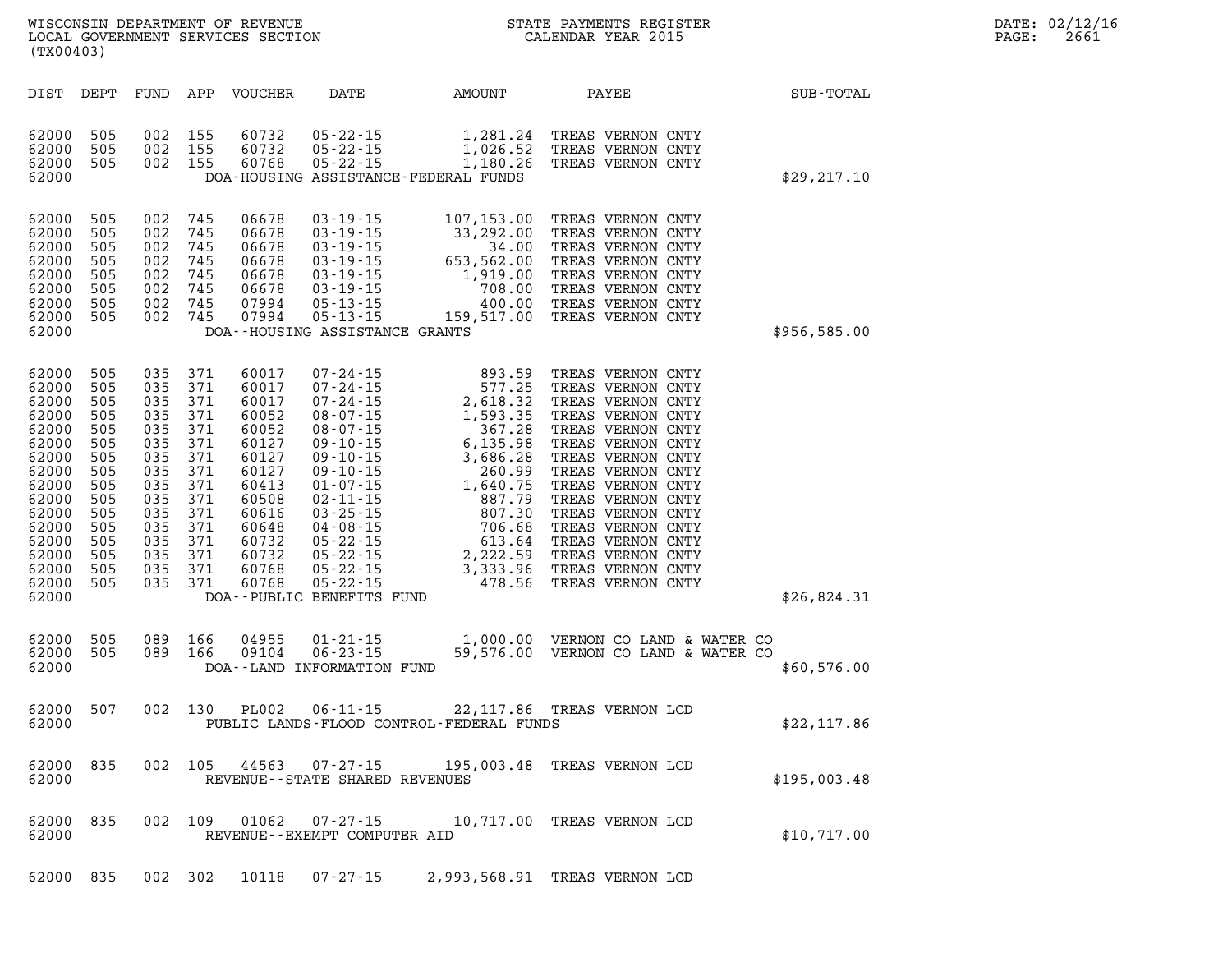| (TX00403)      |      |      |     | WISCONSIN DEPARTMENT OF REVENUE<br>LOCAL GOVERNMENT SERVICES SECTION |                                                      |            | STATE PAYMENTS REGISTER<br>CALENDAR YEAR 2015 |                 | PAGE: | DATE: 02/12/16<br>2662 |
|----------------|------|------|-----|----------------------------------------------------------------------|------------------------------------------------------|------------|-----------------------------------------------|-----------------|-------|------------------------|
| DIST           | DEPT | FUND | APP | VOUCHER                                                              | DATE                                                 | AMOUNT     | PAYEE                                         | SUB-TOTAL       |       |                        |
| 62000<br>62000 | 835  | 002  | 302 | 11118                                                                | 07-27-15<br>REVENUE-FIRST DOLLAR/SCHOOL LEVY CREDITS | 936,511.08 | TREAS VERNON LCD                              | \$3,930,079.99  |       |                        |
| 62000<br>62000 | 835  | 021  | 363 | 37257                                                                | $03 - 23 - 15$<br>REVENUE - - LOTTERY CREDIT -       | 966,385.02 | TREAS VERNON LCD                              | \$966, 385.02   |       |                        |
| 62000          |      |      |     |                                                                      | DISTRICT TOTAL APPROPRIATIONS                        |            |                                               | \$11,431,432.08 |       |                        |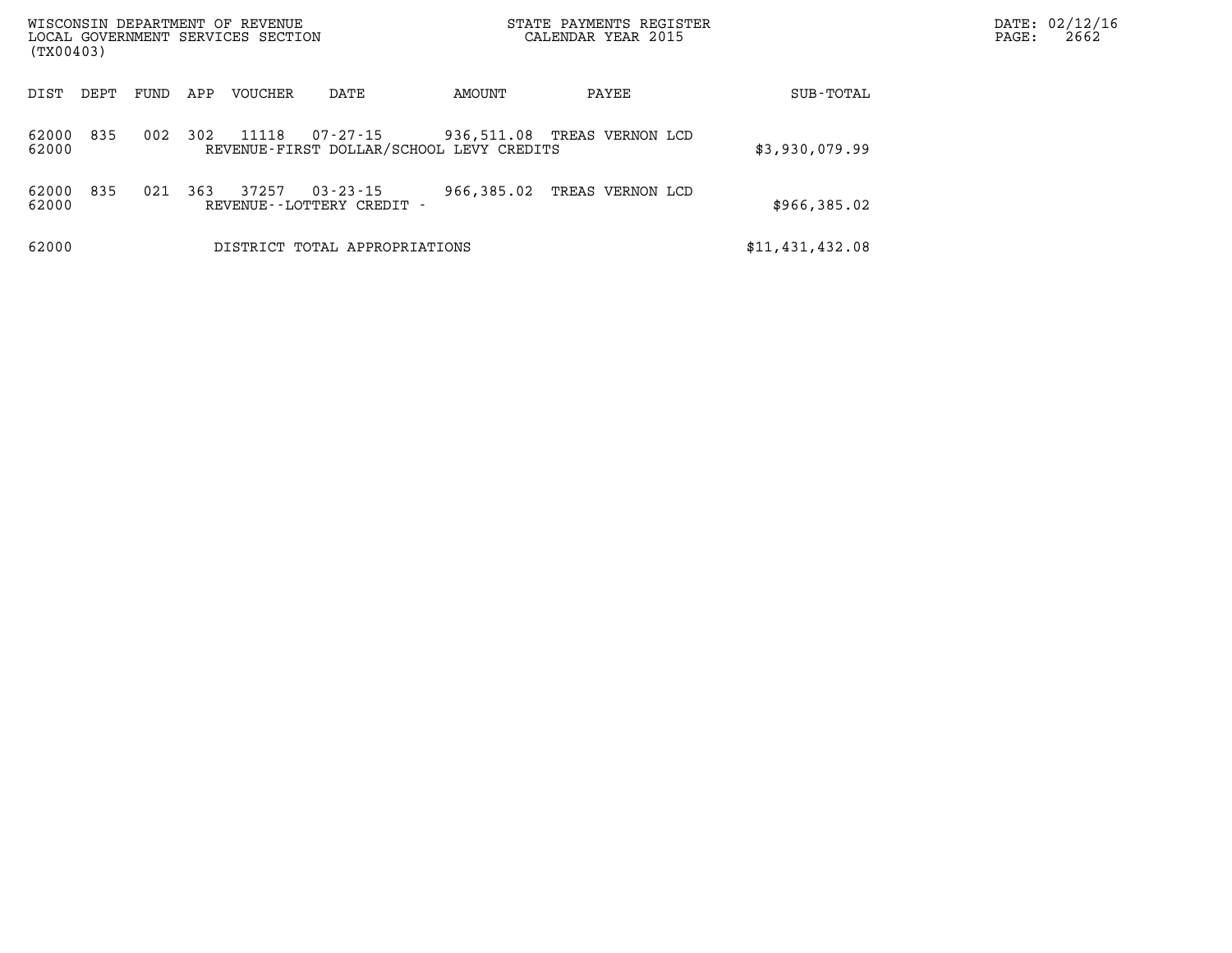| (TX00403)                       |            |  |                    |       |                                                          |                                              |                                                                                                                                        |              | DATE: 02/12/16<br>$\mathtt{PAGE:}$<br>2663 |
|---------------------------------|------------|--|--------------------|-------|----------------------------------------------------------|----------------------------------------------|----------------------------------------------------------------------------------------------------------------------------------------|--------------|--------------------------------------------|
|                                 |            |  |                    |       |                                                          | DIST DEPT FUND APP VOUCHER DATE AMOUNT       | <b>PAYEE</b>                                                                                                                           | SUB-TOTAL    |                                            |
| 62002 165<br>62002              |            |  |                    |       |                                                          | SAFETY/PROF SERV--FIRE INSURANCE DUES        | 002 225 01576 06-25-15 4,346.93 TREAS TN BERGEN                                                                                        | \$4,346.93   |                                            |
| 62002                           | 370        |  |                    |       |                                                          |                                              | 002 503 17829 01-12-15 1,700.05 TREAS TN BERGEN<br>193.76 TOWN SHARE                                                                   |              |                                            |
| 62002                           |            |  |                    |       |                                                          | NAT RESOURCES--AIDS IN LIEU OF TAXES         |                                                                                                                                        | \$1,700.05   |                                            |
| 62002 370<br>62002              |            |  |                    |       |                                                          | NAT RESOURCES - - FOREST CROP/MFL/CO FOREST  | 012 571 39642 06-02-15 584.29 TREAS TN BERGEN                                                                                          | \$584.29     |                                            |
| 62002 370<br>62002              |            |  |                    |       |                                                          | NAT RESOURCES--AIDS IN LIEU OF TAXES         | 012 579 20716 04-03-15 140.94 TREAS TN BERGEN                                                                                          | \$140.94     |                                            |
| 62002<br>62002                  | 395<br>395 |  | 011 191<br>011 191 |       |                                                          |                                              | 39581  01-05-15  24,651.39  TOWN OF BERGEN<br>47581  04-06-15  24,651.39  TOWN OF BERGEN<br>55581  07-06-15  24,651.39  TOWN OF BERGEN |              |                                            |
| 62002 395<br>62002 395<br>62002 |            |  | 011 191<br>011 191 | 67581 | $10 - 05 - 15$                                           | TRANSPORTATION - - GENERAL TRANSP AIDS - GTA | 24,651.39 TOWN OF BERGEN                                                                                                               | \$98,605.56  |                                            |
| 62002 395<br>62002              |            |  |                    |       |                                                          | TRANSPORTATION--LRIP/TRIP/MSIP GRANTS        | 011 278 45671 04-17-15 7,904.79 TREAS TN BERGEN                                                                                        | \$7,904.79   |                                            |
| 62002<br>62002                  | 835        |  |                    |       | 002 105 44531 07-27-15<br>REVENUE--STATE SHARED REVENUES |                                              | 6,176.62 TREAS TN BERGEN                                                                                                               | \$6,176.62   |                                            |
| 62002<br>62002                  | 835        |  |                    |       | REVENUE--EXEMPT COMPUTER AID                             |                                              | 002 109 03466 07-27-15 35.00 TREAS TN BERGEN                                                                                           | \$35.00      |                                            |
| 62002                           |            |  |                    |       | DISTRICT TOTAL APPROPRIATIONS                            |                                              |                                                                                                                                        | \$119,494.18 |                                            |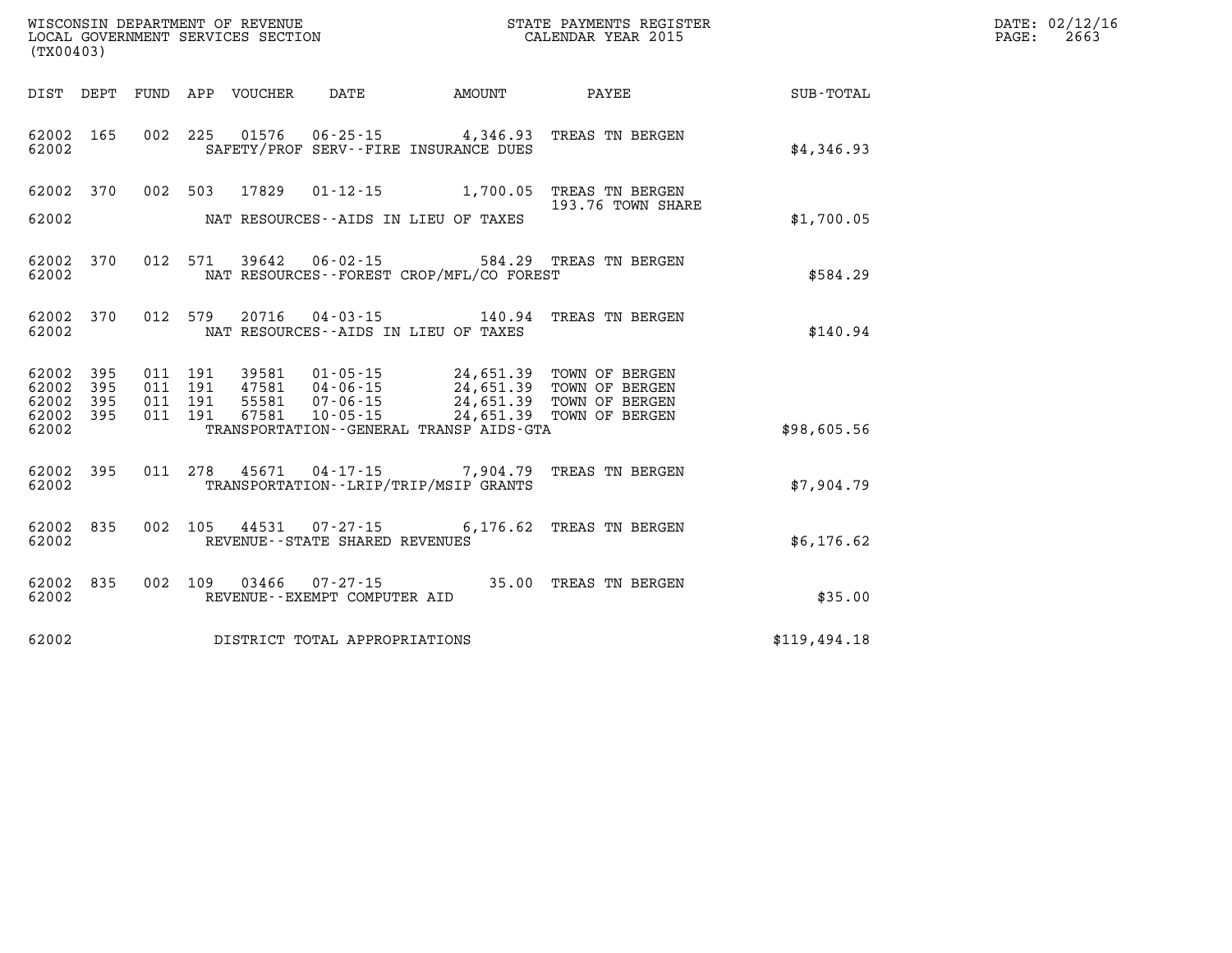| (TX00403)                            |                   |                                          |                  | WISCONSIN DEPARTMENT OF REVENUE<br>LOCAL GOVERNMENT SERVICES SECTION |                                          | STATE PAYMENTS REGISTER<br>CALENDAR YEAR 2015        |              | DATE: 02/12/16<br>2664<br>$\mathtt{PAGE}$ : |
|--------------------------------------|-------------------|------------------------------------------|------------------|----------------------------------------------------------------------|------------------------------------------|------------------------------------------------------|--------------|---------------------------------------------|
| DIST DEPT                            |                   |                                          | FUND APP VOUCHER | DATE                                                                 | AMOUNT                                   | <b>PAYEE</b>                                         | SUB-TOTAL    |                                             |
| 62004 165<br>62004                   |                   |                                          |                  |                                                                      | SAFETY/PROF SERV--FIRE INSURANCE DUES    | 002 225 01577 06-25-15 2,373.01 TREAS TN CHRISTIANA  | \$2,373.01   |                                             |
| 62004 370<br>62004                   |                   |                                          |                  |                                                                      | NAT RESOURCES--FOREST CROP/MFL/CO FOREST | 012 571 39643 06-02-15 298.53 TREAS TN CHRISTIANA    | \$298.53     |                                             |
| 62004 370<br>62004                   |                   | 012 579                                  |                  |                                                                      | NAT RESOURCES--AIDS IN LIEU OF TAXES     | 20717  04-03-15  91.15  TREAS TN CHRISTIANA          | \$91.15      |                                             |
| 62004<br>62004<br>62004<br>62004 395 | 395<br>395<br>395 | 011 191<br>011 191<br>011 191<br>011 191 | 39582            |                                                                      |                                          | 01-05-15 30,167.40 TOWN OF CHRISTIANA                |              |                                             |
| 62004                                |                   |                                          |                  |                                                                      | TRANSPORTATION--GENERAL TRANSP AIDS-GTA  |                                                      | \$120,669.60 |                                             |
| 62004 835<br>62004                   |                   |                                          |                  | REVENUE - - STATE SHARED REVENUES                                    |                                          | 002 105 44532 07-27-15 18,109.27 TREAS TN CHRISTIANA | \$18,109.27  |                                             |
| 62004                                | 62004 835         |                                          |                  | REVENUE--EXEMPT COMPUTER AID                                         |                                          | 002 109 03467 07-27-15 2.00 TREAS TN CHRISTIANA      | \$2.00       |                                             |
| 62004                                |                   |                                          |                  | DISTRICT TOTAL APPROPRIATIONS                                        |                                          |                                                      | \$141,543.56 |                                             |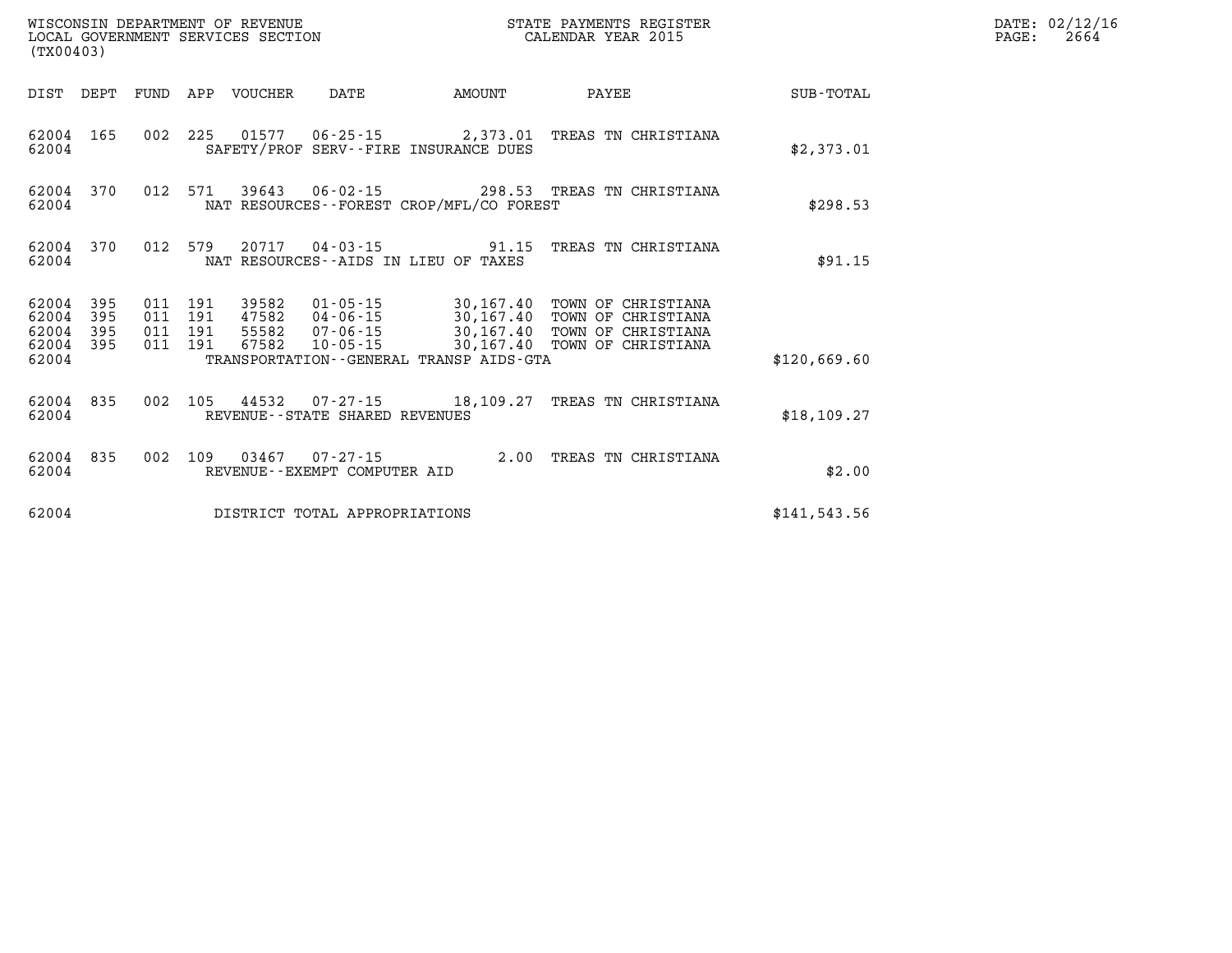| (TX00403)               |                   |                   |                   | WISCONSIN DEPARTMENT OF REVENUE<br>LOCAL GOVERNMENT SERVICES SECTION |                                                     | STATE PAYMENTS REGISTER<br>CALENDAR YEAR 2015        |                                                          |              |  |  |
|-------------------------|-------------------|-------------------|-------------------|----------------------------------------------------------------------|-----------------------------------------------------|------------------------------------------------------|----------------------------------------------------------|--------------|--|--|
| DIST                    | DEPT              | FUND              | APP               | <b>VOUCHER</b>                                                       | DATE                                                | AMOUNT                                               | PAYEE                                                    | SUB-TOTAL    |  |  |
| 62006<br>62006          | 165               | 002               | 225               | 01578                                                                | $06 - 25 - 15$                                      | 1,755.76<br>SAFETY/PROF SERV--FIRE INSURANCE DUES    | TREAS TN CLINTON                                         | \$1,755.76   |  |  |
| 62006<br>62006          | 370               | 012               | 571               | 39644                                                                | $06 - 02 - 15$                                      | NAT RESOURCES--FOREST CROP/MFL/CO FOREST             | 265.05 TREAS TN CLINTON                                  | \$265.05     |  |  |
| 62006<br>62006<br>62006 | 395<br>395<br>395 | 011<br>011<br>011 | 191<br>191<br>191 | 39583<br>47583<br>55583                                              | 01-05-15<br>04-06-15<br>07-06-15                    | 30,839.01<br>30,839.01<br>30,839.01                  | TOWN OF CLINTON<br>TOWN OF<br>CLINTON<br>TOWN OF CLINTON |              |  |  |
| 62006<br>62006          | 395               | 011               | 191               | 67583                                                                | $10 - 05 - 15$                                      | 30,839.01<br>TRANSPORTATION--GENERAL TRANSP AIDS-GTA | TOWN OF CLINTON                                          | \$123,356.04 |  |  |
| 62006<br>62006          | 835               | 002               | 105               | 44533                                                                | $07 - 27 - 15$<br>REVENUE - - STATE SHARED REVENUES | 23, 237.85                                           | TREAS TN CLINTON                                         | \$23, 237.85 |  |  |
| 62006<br>62006          | 835               | 002               | 109               | 03468                                                                | $07 - 27 - 15$<br>REVENUE - - EXEMPT COMPUTER AID   | 4.00                                                 | TREAS TN CLINTON                                         | \$4.00       |  |  |
| 62006                   |                   |                   |                   |                                                                      | DISTRICT TOTAL APPROPRIATIONS                       |                                                      |                                                          | \$148,618.70 |  |  |

**DATE: 02/12/16<br>PAGE: 2665**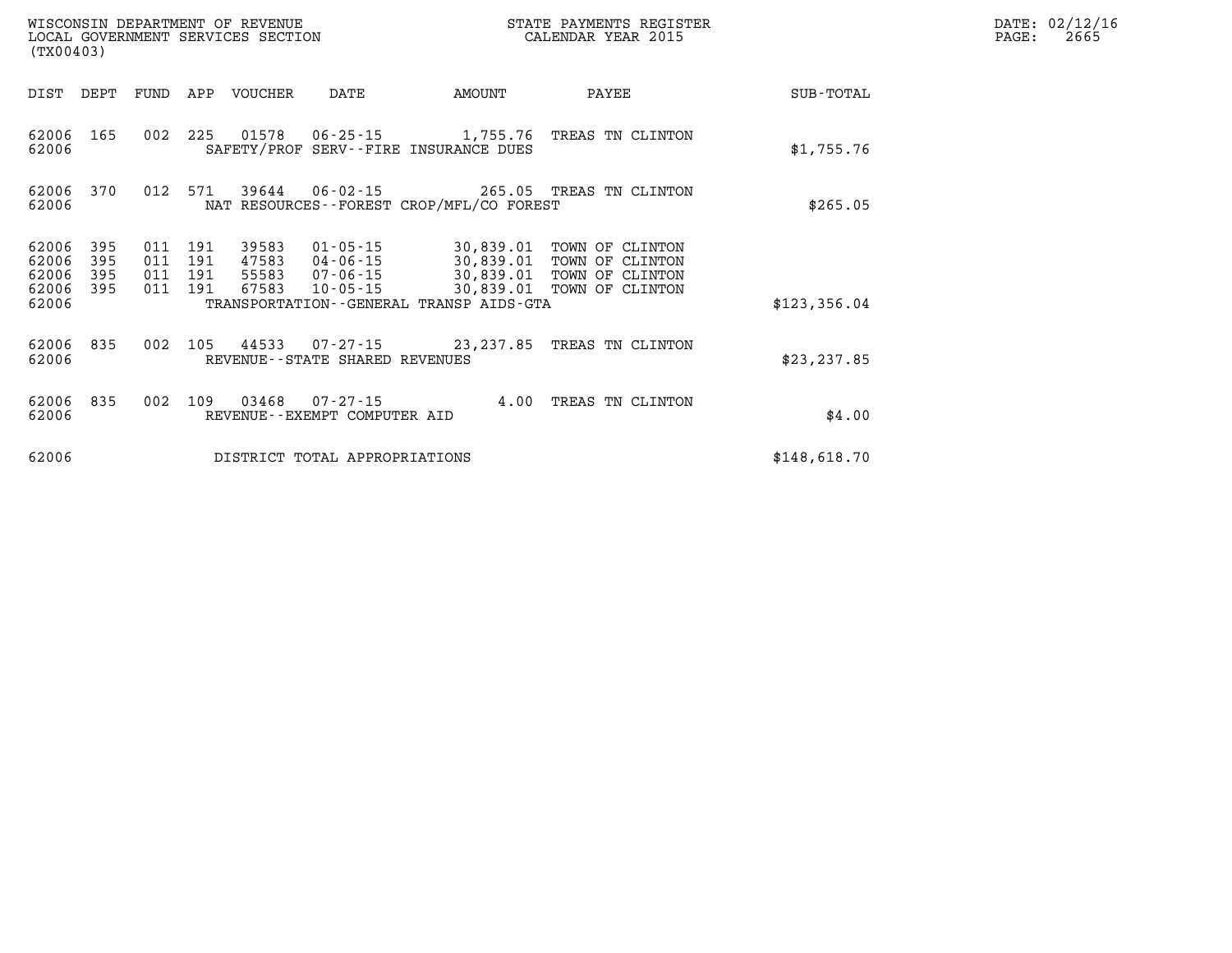| (TX00403)                          | WISCONSIN DEPARTMENT OF REVENUE<br>LOCAL GOVERNMENT SERVICES SECTION                              | STATE PAYMENTS REGISTER<br>CALENDAR YEAR 2015                                              | DATE: 02/12/16<br>PAGE:<br>2666 |
|------------------------------------|---------------------------------------------------------------------------------------------------|--------------------------------------------------------------------------------------------|---------------------------------|
|                                    | DIST DEPT FUND APP VOUCHER<br>DATE<br><b>AMOUNT</b>                                               | <b>PAYEE</b><br>SUB-TOTAL                                                                  |                                 |
| 62008<br>165<br>62008              | 002 225 01579<br>06-25-15 2,201.79 TREAS TN COON<br>SAFETY/PROF SERV--FIRE INSURANCE DUES         | \$2,201.79                                                                                 |                                 |
| 370<br>62008                       | 002 503 17830<br>$01 - 12 - 15$                                                                   | 963.75 TREAS TN COON<br>171.04 TOWN SHARE                                                  |                                 |
| 62008                              | NAT RESOURCES--AIDS IN LIEU OF TAXES                                                              | \$963.75                                                                                   |                                 |
| 62008 370<br>62008                 | 012 571 39645 06-02-15 838.21 TREAS TN COON<br>NAT RESOURCES - - FOREST CROP/MFL/CO FOREST        | \$838.21                                                                                   |                                 |
| 62008<br>370<br>62008              | 012 579 20718 04-03-15 366.29 TREAS TN COON<br>NAT RESOURCES -- AIDS IN LIEU OF TAXES             | \$366.29                                                                                   |                                 |
| 62008<br>395<br>62008<br>395       | 39584<br>011 191<br>01-05-15<br>47584<br>011 191<br>04-06-15                                      | 31,081.23 TOWN OF COON                                                                     |                                 |
| 62008<br>395<br>62008 395<br>62008 | 011 191<br>55584 07-06-15<br>011 191<br>67584 10-05-15<br>TRANSPORTATION--GENERAL TRANSP AIDS-GTA | 31,081.23 TOWN OF COON<br>31,081.23 TOWN OF COON<br>31,081.23 TOWN OF COON<br>\$124,324.92 |                                 |
| 62008<br>835<br>62008              | 002 105 44534 07-27-15 8,490.47 TREAS TN COON<br>REVENUE - - STATE SHARED REVENUES                | \$8,490.47                                                                                 |                                 |
| 62008<br>835<br>62008              | 03469  07-27-15  9.00 TREAS TN COON<br>002 109<br>REVENUE--EXEMPT COMPUTER AID                    | \$9.00                                                                                     |                                 |
| 62008                              | DISTRICT TOTAL APPROPRIATIONS                                                                     | \$137,194.43                                                                               |                                 |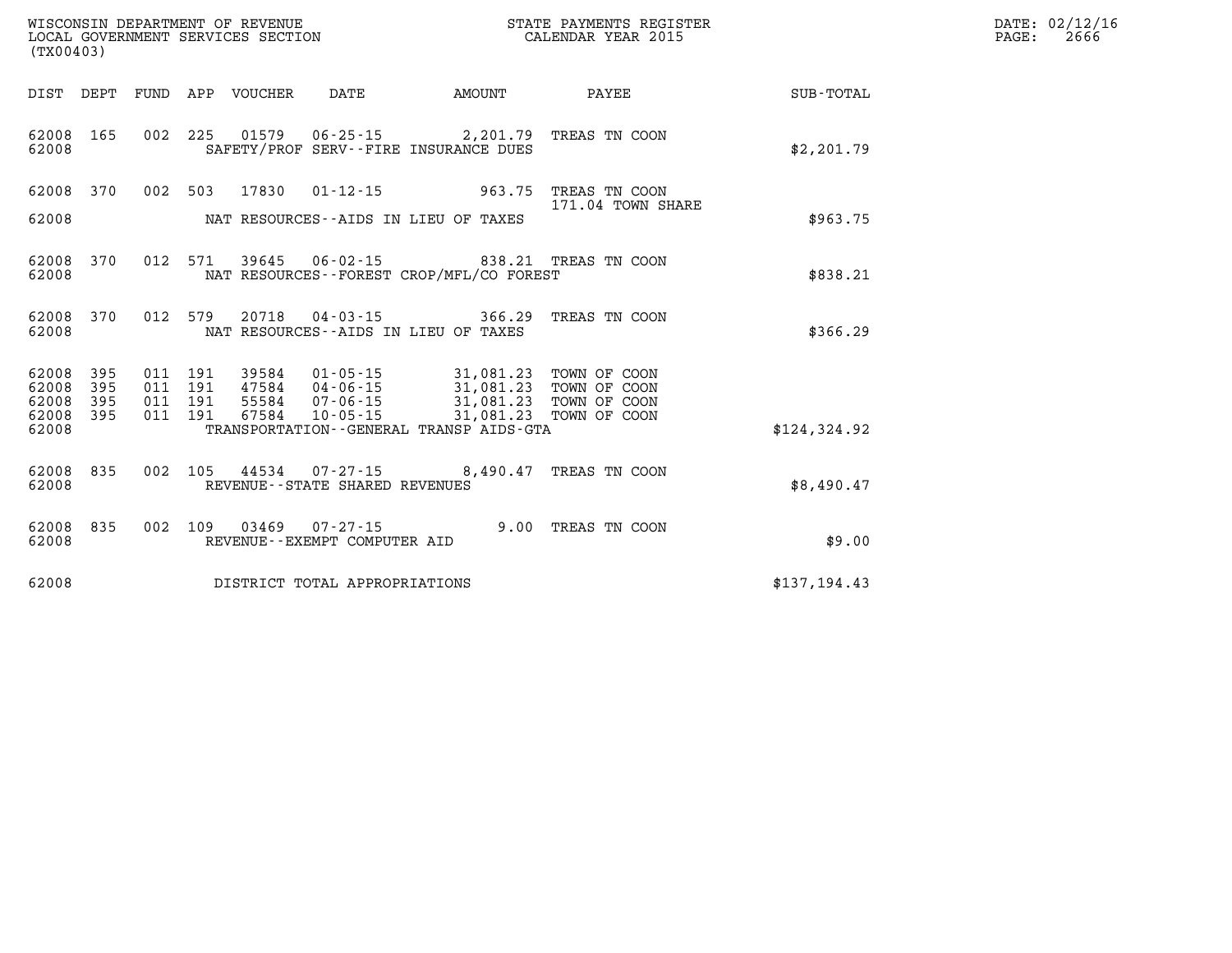| DATE: | 02/12/16 |
|-------|----------|
| PAGE: | 2667     |

| (TX00403)      |            |            | WISCONSIN DEPARTMENT OF REVENUE<br>LOCAL GOVERNMENT SERVICES SECTION |                                                      |                                                                    | STATE PAYMENTS REGISTER<br>CALENDAR YEAR 2015 |               |
|----------------|------------|------------|----------------------------------------------------------------------|------------------------------------------------------|--------------------------------------------------------------------|-----------------------------------------------|---------------|
| DIST           | DEPT       | FUND       | APP                                                                  | VOUCHER DATE                                         | AMOUNT                                                             | <b>PAYEE</b>                                  | SUB-TOTAL     |
| 62010<br>62010 | 165        | 002        | 225<br>01580                                                         |                                                      | $06 - 25 - 15$ 1, 129, 10<br>SAFETY/PROF SERV--FIRE INSURANCE DUES | TREAS TN FOREST                               | \$1,129.10    |
| 62010          | 370        | 002        | 503<br>17831                                                         | $01 - 12 - 15$                                       | 1,879.53                                                           | TREAS TN FOREST<br>334.69 TOWN SHARE          |               |
| 62010          |            |            |                                                                      |                                                      | NAT RESOURCES -- AIDS IN LIEU OF TAXES                             |                                               | \$1,879.53    |
| 62010<br>62010 | 370        | 012        | 571<br>39646                                                         | $06 - 02 - 15$                                       | NAT RESOURCES - - FOREST CROP/MFL/CO FOREST                        | 462.67 TREAS TN FOREST                        | \$462.67      |
| 62010<br>62010 | 370<br>370 | 012<br>012 | 579<br>20719<br>20719<br>579                                         | 04-03-15                                             | 61.04<br>$04 - 03 - 15$ 757.99                                     | TREAS TN FOREST<br>TREAS TN FOREST            |               |
| 62010          |            |            |                                                                      |                                                      | NAT RESOURCES -- AIDS IN LIEU OF TAXES                             |                                               | \$819.03      |
| 62010<br>62010 | 380        | 012        | 262<br>00102                                                         | $01 - 07 - 15$<br>TOURISM--PAYMENTS IN LIEU OF TAXES | 95.79                                                              | TREAS TN FOREST                               | \$95.79       |
| 62010<br>62010 | 395<br>395 | 011<br>011 | 191<br>39585<br>191<br>47585                                         | $01 - 05 - 15$<br>$04 - 06 - 15$                     | 22,631.05                                                          | 22,631.05 TOWN OF FOREST<br>TOWN OF FOREST    |               |
| 62010<br>62010 | 395<br>395 | 011<br>011 | 191<br>55585<br>191<br>67585                                         | $07 - 06 - 15$<br>$10 - 05 - 15$                     | 22,631.05<br>22,631.07                                             | TOWN OF FOREST<br>TOWN OF FOREST              |               |
| 62010          |            |            |                                                                      |                                                      | TRANSPORTATION--GENERAL TRANSP AIDS-GTA                            |                                               | \$90,524.22   |
| 62010<br>62010 | 835        | 002        | 105<br>44535                                                         | $07 - 27 - 15$<br>REVENUE - - STATE SHARED REVENUES  | 8,230.42                                                           | TREAS TN FOREST                               | \$8,230.42    |
| 62010<br>62010 | 835        | 002        | 109<br>03470                                                         | $07 - 27 - 15$<br>REVENUE - - EXEMPT COMPUTER AID    | 6.00                                                               | TREAS TN FOREST                               | \$6.00        |
| 62010          |            |            |                                                                      | DISTRICT TOTAL APPROPRIATIONS                        |                                                                    |                                               | \$103, 146.76 |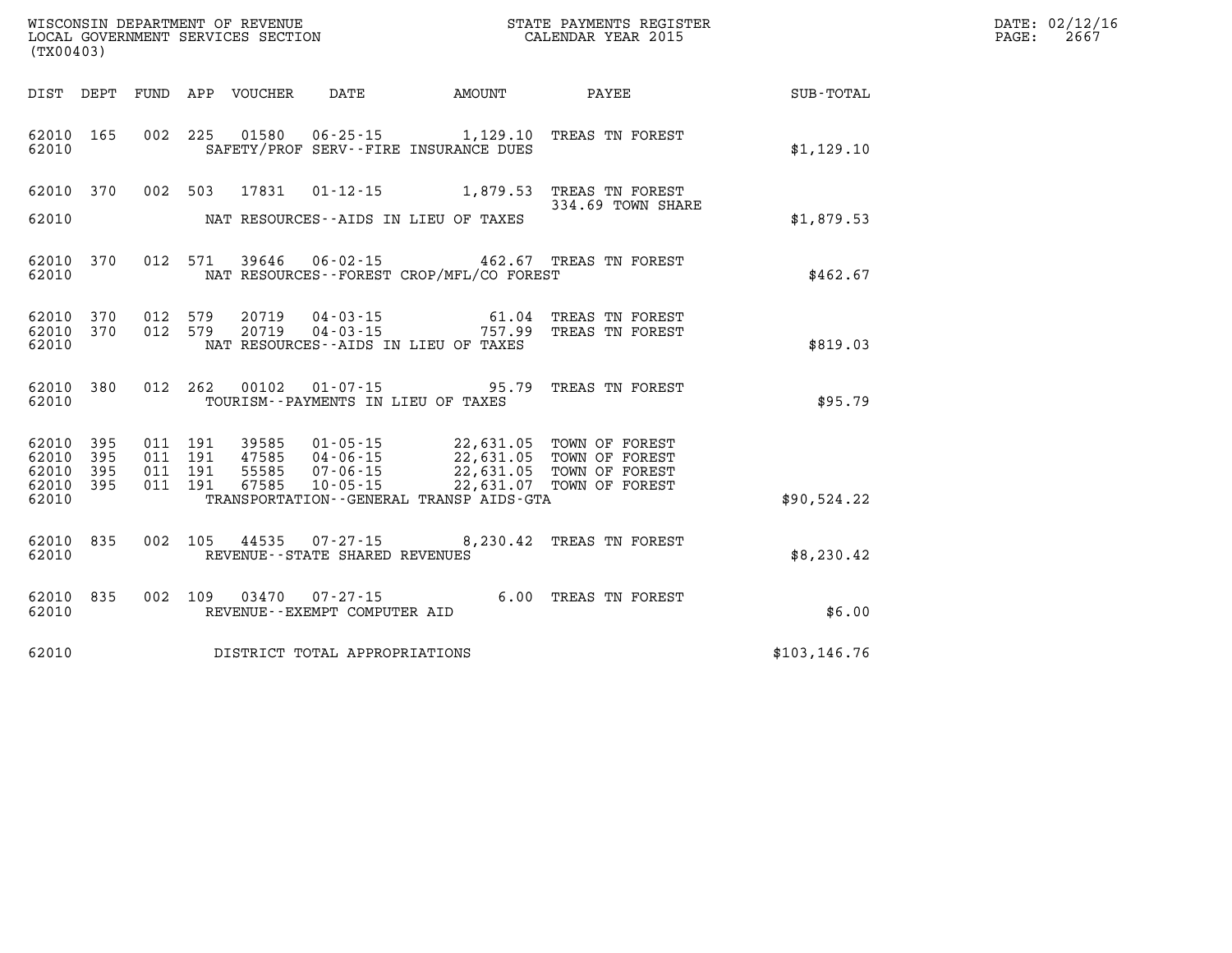| WISCONSIN DEPARTMENT OF REVENUE<br>LOCAL GOVERNMENT SERVICES SECTION<br>CALENDAR YEAR 2015<br>(TX00403) |  |  |  |  |                                       |                                            |                                                                                                                                                                                                                                                             |               | DATE: 02/12/16<br>PAGE: 2668 |
|---------------------------------------------------------------------------------------------------------|--|--|--|--|---------------------------------------|--------------------------------------------|-------------------------------------------------------------------------------------------------------------------------------------------------------------------------------------------------------------------------------------------------------------|---------------|------------------------------|
|                                                                                                         |  |  |  |  |                                       |                                            | DIST DEPT FUND APP VOUCHER DATE AMOUNT PAYEE PAYES                                                                                                                                                                                                          |               |                              |
| 62012 165<br>62012                                                                                      |  |  |  |  |                                       | SAFETY/PROF SERV--FIRE INSURANCE DUES      | 002 225 01581 06-25-15 2,731.57 TREAS TN FRANKLIN                                                                                                                                                                                                           | \$2,731.57    |                              |
| 62012 370<br>62012 370<br>62012                                                                         |  |  |  |  |                                       | NAT RESOURCES-SEVERANCE/YIELD/WITHDRAWAL   | 000 001 04DNR 06-03-15 951.06 TREAS TOWN FRANKLIN<br>000 001 05DNR 09-28-15 385.16 TREAS TOWN FRANKLIN                                                                                                                                                      | \$1,336.22    |                              |
| 62012                                                                                                   |  |  |  |  |                                       | NAT RESOURCES--AIDS IN LIEU OF TAXES       | 62012 370 002 503 17832 01-12-15 10,418.06 TREAS TN FRANKLIN<br>1443.68 TOWN SHARE                                                                                                                                                                          | \$10,418.06   |                              |
| 62012                                                                                                   |  |  |  |  |                                       | NAT RESOURCES--FOREST CROP/MFL/CO FOREST   | 62012 370 012 571 39647 06-02-15 281.51 TREAS TN FRANKLIN                                                                                                                                                                                                   | \$281.51      |                              |
|                                                                                                         |  |  |  |  |                                       | 62012 NAT RESOURCES--AIDS IN LIEU OF TAXES | 62012 370 012 579 20720 04-03-15 92.94 TREAS TN FRANKLIN                                                                                                                                                                                                    | \$92.94       |                              |
| 62012 395<br>62012 395<br>62012 395<br>62012 395<br>62012                                               |  |  |  |  |                                       |                                            | 011 191 39586 01-05-15 36,244.92 TOWN OF FRANKLIN<br>011 191 47586 04-06-15 36,244.92 TOWN OF FRANKLIN<br>011 191 55586 07-06-15 36,244.92 TOWN OF FRANKLIN<br>011 191 67586 10-05-15 36,244.92 TOWN OF FRANKLIN<br>TRANSPORTATION--GENERAL TRANSP AIDS-GTA | \$144,979.68  |                              |
|                                                                                                         |  |  |  |  | 62012 REVENUE - STATE SHARED REVENUES |                                            | 62012 835 002 105 44536 07-27-15 7,878.07 TREAS TN FRANKLIN                                                                                                                                                                                                 | \$7,878.07    |                              |
|                                                                                                         |  |  |  |  |                                       |                                            | $\begin{array}{cccccc} 62012 & 835 & 002 & 109 & 03471 & 07\text{-}27\text{-}15 & & 19.00 & \text{TREAS TN FRANKLIN} \\ 62012 & & & \text{REVENUE--EXEMP COMPUTER AID & & & \end{array}$                                                                    | \$19.00       |                              |
|                                                                                                         |  |  |  |  | 62012 REVENUE--LOTTERY CREDIT -       |                                            | 62012 835 021 363 35909 03-23-15 1,497.87 TREAS TN FRANKLIN                                                                                                                                                                                                 | \$1,497.87    |                              |
| 62012                                                                                                   |  |  |  |  | DISTRICT TOTAL APPROPRIATIONS         |                                            |                                                                                                                                                                                                                                                             | \$169, 234.92 |                              |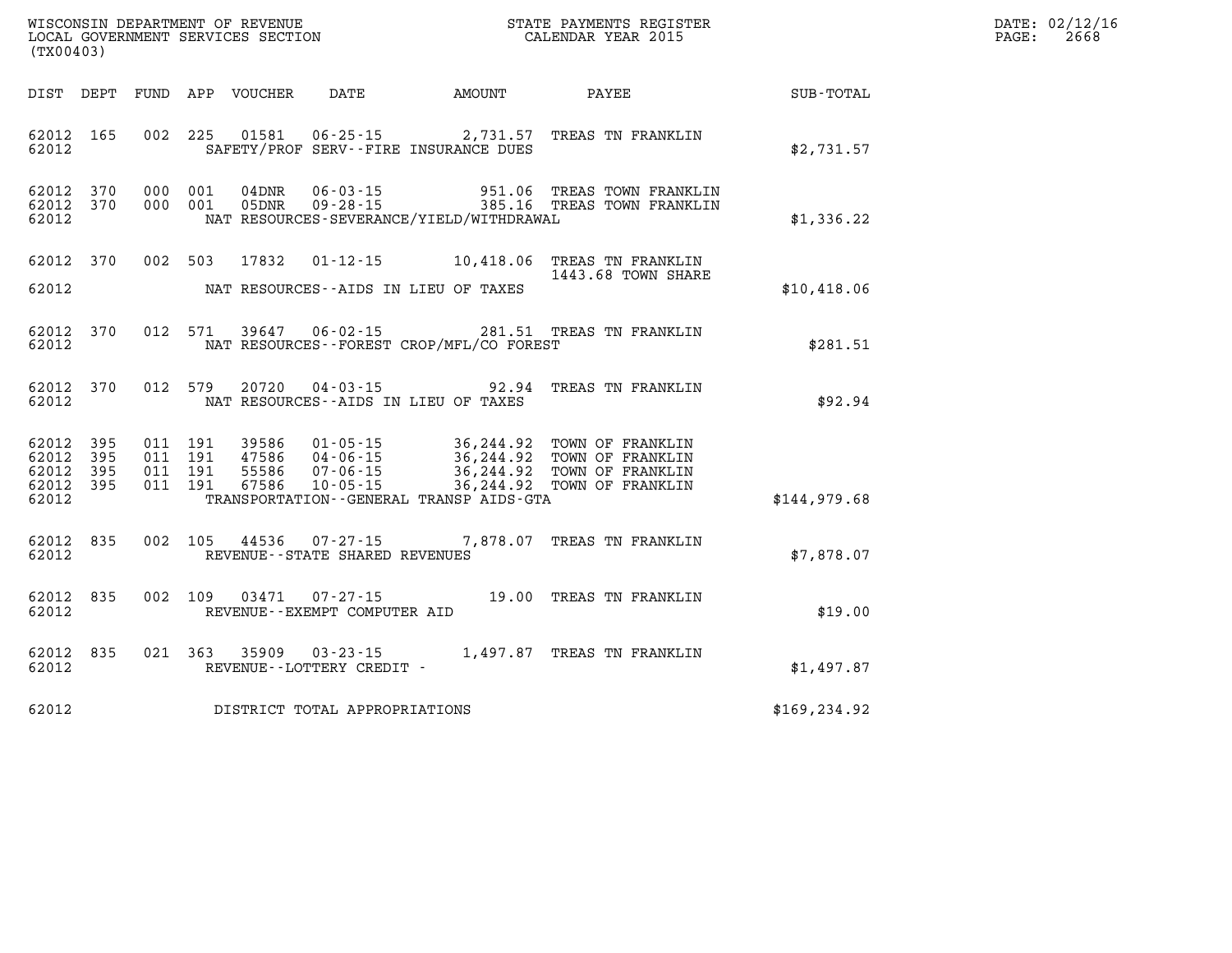| WISCONSIN DEPARTMENT OF REVENUE<br>LOCAL GOVERNMENT SERVICES SECTION<br>(TX00403) |                                                                                                             |                    |     |             |                                                     | STATE PAYMENTS REGISTER<br>CALENDAR YEAR 2015                                                                               |                                |               | DATE: 02/12/16<br>2669<br>PAGE: |
|-----------------------------------------------------------------------------------|-------------------------------------------------------------------------------------------------------------|--------------------|-----|-------------|-----------------------------------------------------|-----------------------------------------------------------------------------------------------------------------------------|--------------------------------|---------------|---------------------------------|
|                                                                                   | DIST DEPT FUND                                                                                              |                    |     | APP VOUCHER | DATE                                                | AMOUNT                                                                                                                      | PAYEE                          | SUB-TOTAL     |                                 |
| 62014 165<br>62014                                                                |                                                                                                             | 002 225            |     | 01582       |                                                     | 06-25-15 1,767.39 TREAS TN GENOA<br>SAFETY/PROF SERV--FIRE INSURANCE DUES                                                   |                                | \$1,767.39    |                                 |
| 62014                                                                             | 012 571<br>39648  06-02-15  582.22  TREAS TN GENOA<br>62014 370<br>NAT RESOURCES--FOREST CROP/MFL/CO FOREST |                    |     |             |                                                     |                                                                                                                             |                                | \$582.22      |                                 |
| 62014<br>62014                                                                    | 395<br>395                                                                                                  | 011<br>011 191     | 191 | 39587       | 01-05-15                                            | 31,741.83<br>47587 04-06-15 31,741.83                                                                                       | TOWN OF GENOA<br>TOWN OF GENOA |               |                                 |
| 62014<br>62014<br>62014                                                           | 395<br>395                                                                                                  | 011 191<br>011 191 |     |             |                                                     | 55587 07-06-15 31,741.83 TOWN OF GENOA<br>67587 10-05-15 31,741.83 TOWN OF GENOA<br>TRANSPORTATION--GENERAL TRANSP AIDS-GTA |                                | \$126, 967.32 |                                 |
| 62014 835<br>62014                                                                |                                                                                                             | 002                | 105 |             | REVENUE - - STATE SHARED REVENUES                   | 44537 07-27-15 45,812.70 TREAS TN GENOA                                                                                     |                                | \$45,812.70   |                                 |
| 62014 835<br>62014                                                                |                                                                                                             |                    |     |             | 021 363 35910 03-23-15<br>REVENUE--LOTTERY CREDIT - | 3,905.16 TREAS TN GENOA                                                                                                     |                                | \$3,905.16    |                                 |
| 62014                                                                             |                                                                                                             |                    |     |             | DISTRICT TOTAL APPROPRIATIONS                       |                                                                                                                             |                                | \$179,034.79  |                                 |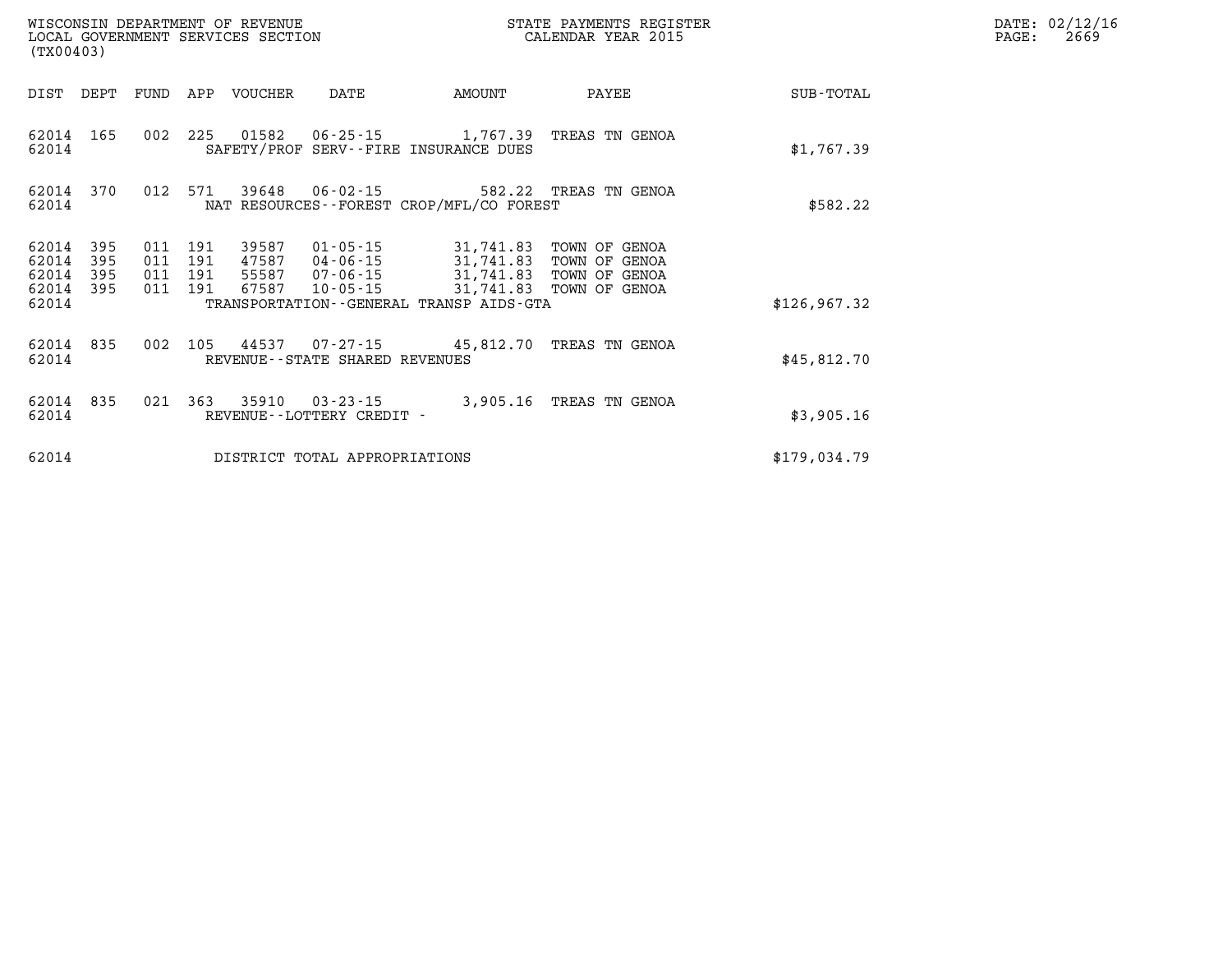| (TX00403)                                                          | ${\tt WISCOONSIM} \begin{tabular}{lcccc} {\tt WISCOONSIM} \end{tabular} \begin{tabular}{lcccc} {\tt NISCOONSIM} \end{tabular} \begin{tabular}{lcccc} {\tt NUCAL} \end{tabular} \begin{tabular}{lcccc} {\tt NUCAL} \end{tabular} \begin{tabular}{lcccc} {\tt NUCAL} \end{tabular} \begin{tabular}{lcccc} {\tt NUCAL} \end{tabular} \end{tabular} \begin{tabular}{lcccc} {\tt NUCAL} \end{tabular} \begin{tabular}{lcccc} {\tt NUCAL} \end{tabular} \end{tabular} \begin{tabular}{lcccc} {\tt NUCAL} \end{tabular} \begin{tabular}{lcccc} {\$ |               | STATE PAYMENTS REGISTER              |             | DATE: 02/12/16<br>2670<br>$\mathtt{PAGE}$ : |
|--------------------------------------------------------------------|---------------------------------------------------------------------------------------------------------------------------------------------------------------------------------------------------------------------------------------------------------------------------------------------------------------------------------------------------------------------------------------------------------------------------------------------------------------------------------------------------------------------------------------------|---------------|--------------------------------------|-------------|---------------------------------------------|
| DIST DEPT                                                          | FUND APP VOUCHER DATE                                                                                                                                                                                                                                                                                                                                                                                                                                                                                                                       | <b>AMOUNT</b> | PAYEE                                | SUB-TOTAL   |                                             |
| 62016 165<br>62016                                                 | 002 225 01583 06-25-15 1,268.54 TREAS TN GREENWOOD<br>SAFETY/PROF SERV--FIRE INSURANCE DUES                                                                                                                                                                                                                                                                                                                                                                                                                                                 |               |                                      | \$1,268.54  |                                             |
| 62016 370<br>62016 370<br>62016                                    | 000 001 01DNR 04-09-15 382.04 TREAS TOWN GREENWOOD<br>000 001 04DNR<br>NAT RESOURCES-SEVERANCE/YIELD/WITHDRAWAL                                                                                                                                                                                                                                                                                                                                                                                                                             |               | 06-03-15 848.71 TREAS TOWN GREENWOOD | \$1,230.75  |                                             |
| 62016 370<br>62016                                                 | 012 571 39649 06-02-15 705.92 TREAS TN GREENWOOD<br>NAT RESOURCES - FOREST CROP/MFL/CO FOREST                                                                                                                                                                                                                                                                                                                                                                                                                                               |               |                                      | \$705.92    |                                             |
| 62016<br>395<br>62016<br>395<br>62016<br>395<br>62016 395<br>62016 | 011 191 39588 01-05-15 20,781.37 TOWN OF GREENWOOD<br>011 191 47588 04-06-15 20,781.37 TOWN OF GREENWOOD<br>011 191 55588 07-06-15 20,781.37 TOWN OF GREENWOOD<br>011 191 67588 10-05-15 20,781.39 TOWN OF GREENWOOD<br>TRANSPORTATION--GENERAL TRANSP AIDS-GTA                                                                                                                                                                                                                                                                             |               |                                      | \$83,125.50 |                                             |
| 62016 835<br>62016                                                 | 002 105 44538 07-27-15 5,342.55 TREAS TN GREENWOOD<br>REVENUE--STATE SHARED REVENUES                                                                                                                                                                                                                                                                                                                                                                                                                                                        |               |                                      | \$5,342.55  |                                             |
| 62016 835<br>62016                                                 | 002 109 03472 07-27-15 9.00 TREAS TN GREENWOOD<br>REVENUE--EXEMPT COMPUTER AID                                                                                                                                                                                                                                                                                                                                                                                                                                                              |               |                                      | \$9.00      |                                             |
| 62016                                                              | DISTRICT TOTAL APPROPRIATIONS                                                                                                                                                                                                                                                                                                                                                                                                                                                                                                               |               |                                      | \$91,682.26 |                                             |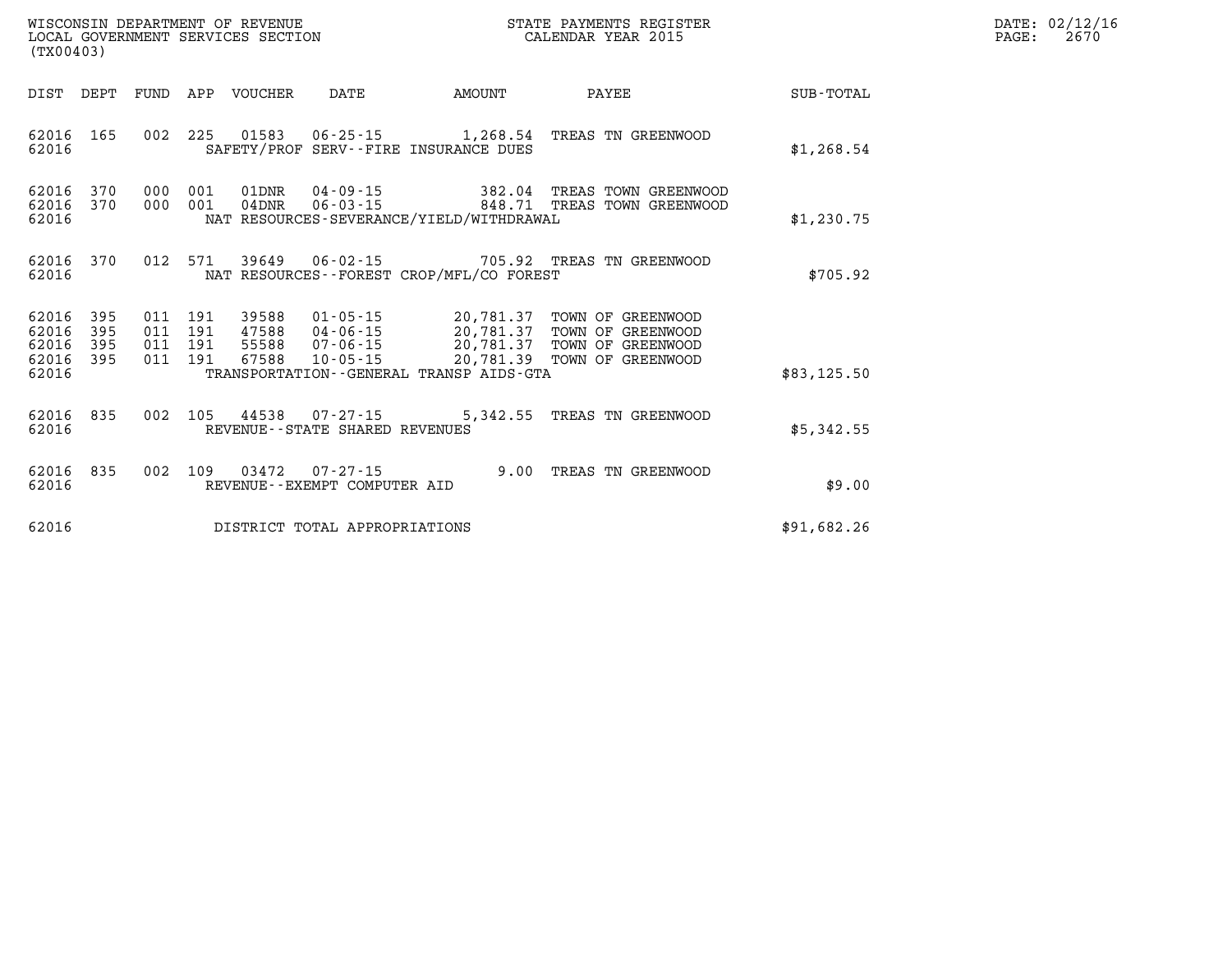| ${\tt WISCOONSIM} \begin{tabular}{lcccc} {\tt WISCOONSIM} \end{tabular} \begin{tabular}{lcccc} {\tt NISCOONSIM} \end{tabular} \begin{tabular}{lcccc} {\tt NUCAL} \end{tabular} \begin{tabular}{lcccc} {\tt NUCAL} \end{tabular} \begin{tabular}{lcccc} {\tt NUCAL} \end{tabular} \begin{tabular}{lcccc} {\tt NUCAL} \end{tabular} \end{tabular} \begin{tabular}{lcccc} {\tt NUCAL} \end{tabular} \begin{tabular}{lcccc} {\tt NUCAL} \end{tabular} \end{tabular} \begin{tabular}{lcccc} {\tt NUCAL} \end{tabular} \begin{tabular}{lcccc} {\$<br>(TX00403) |              |         |                    |                  |                                   |                                              | STATE PAYMENTS REGISTER                                                                                                                                                                  |              | DATE: 02/12/16<br>2671<br>PAGE: |
|----------------------------------------------------------------------------------------------------------------------------------------------------------------------------------------------------------------------------------------------------------------------------------------------------------------------------------------------------------------------------------------------------------------------------------------------------------------------------------------------------------------------------------------------------------|--------------|---------|--------------------|------------------|-----------------------------------|----------------------------------------------|------------------------------------------------------------------------------------------------------------------------------------------------------------------------------------------|--------------|---------------------------------|
| DIST DEPT                                                                                                                                                                                                                                                                                                                                                                                                                                                                                                                                                |              |         |                    | FUND APP VOUCHER | DATE                              | AMOUNT                                       | PAYEE                                                                                                                                                                                    | SUB-TOTAL    |                                 |
| 62018 165<br>62018                                                                                                                                                                                                                                                                                                                                                                                                                                                                                                                                       |              |         |                    |                  |                                   | SAFETY/PROF SERV--FIRE INSURANCE DUES        | 002 225 01584 06-25-15 2,628.20 TREAS TN HAMBURG                                                                                                                                         | \$2,628.20   |                                 |
| 62018 370                                                                                                                                                                                                                                                                                                                                                                                                                                                                                                                                                |              |         |                    |                  |                                   |                                              | 002 503 18038 01-30-15 757.60 TREAS TN HAMBURG<br>155.19 TOWN SHARE                                                                                                                      |              |                                 |
| 62018                                                                                                                                                                                                                                                                                                                                                                                                                                                                                                                                                    |              |         |                    |                  |                                   | NAT RESOURCES--AIDS IN LIEU OF TAXES         |                                                                                                                                                                                          | \$757.60     |                                 |
| 62018 370<br>62018                                                                                                                                                                                                                                                                                                                                                                                                                                                                                                                                       |              |         |                    |                  |                                   | NAT RESOURCES - - FOREST CROP/MFL/CO FOREST  | 012 571 39650 06-02-15 931.92 TREAS TN HAMBURG                                                                                                                                           | \$931.92     |                                 |
| 62018<br>62018                                                                                                                                                                                                                                                                                                                                                                                                                                                                                                                                           | - 395<br>395 |         | 011 191<br>011 191 |                  | 47589 04-06-15                    |                                              | 39589  01-05-15  23,732.05  TOWN OF HAMBURG<br>47589  04-06-15  23,732.05  TOWN OF HAMBURG<br>55589  07-06-15  23,732.05  TOWN OF HAMBURG<br>67589  10-05-15  23,732.07  TOWN OF HAMBURG |              |                                 |
| 62018<br>62018 395<br>62018                                                                                                                                                                                                                                                                                                                                                                                                                                                                                                                              | 395          | 011 191 | 011 191            |                  | 55589 07-06-15                    | TRANSPORTATION - - GENERAL TRANSP AIDS - GTA |                                                                                                                                                                                          | \$94, 928.22 |                                 |
| 62018 835<br>62018                                                                                                                                                                                                                                                                                                                                                                                                                                                                                                                                       |              |         |                    |                  | REVENUE - - STATE SHARED REVENUES |                                              | 002 105 44539 07-27-15 6,643.44 TREAS TN HAMBURG                                                                                                                                         | \$6,643.44   |                                 |
| 62018 835<br>62018                                                                                                                                                                                                                                                                                                                                                                                                                                                                                                                                       |              | 002     |                    |                  | REVENUE--EXEMPT COMPUTER AID      |                                              | 109  03473  07-27-15  3.00 TREAS TN HAMBURG                                                                                                                                              | \$3.00       |                                 |
| 62018                                                                                                                                                                                                                                                                                                                                                                                                                                                                                                                                                    |              |         |                    |                  | DISTRICT TOTAL APPROPRIATIONS     |                                              |                                                                                                                                                                                          | \$105,892.38 |                                 |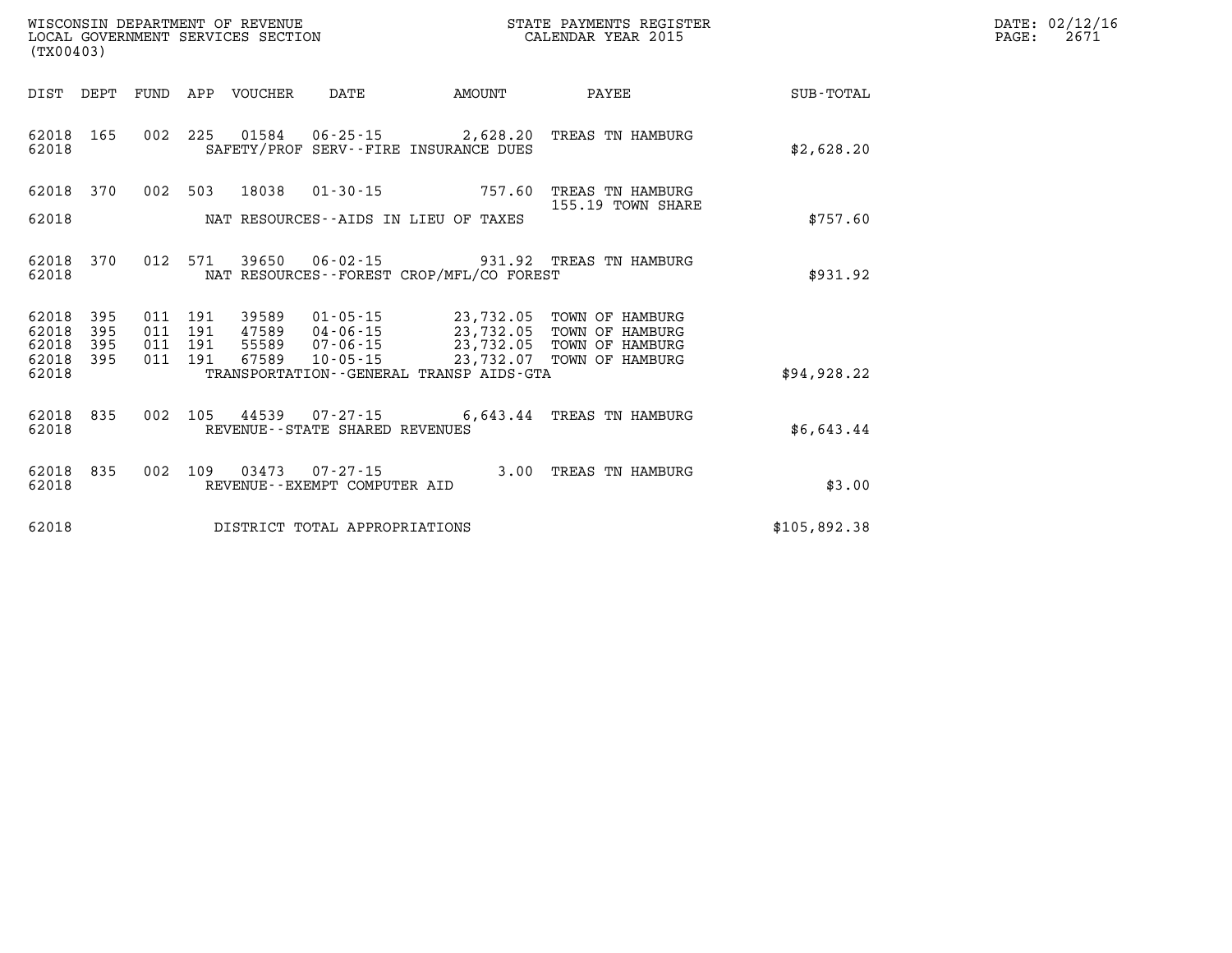| DATE: | 02/12/16 |
|-------|----------|
| PAGE: | 2672     |

| (TX00403)               |                   |                   | WISCONSIN DEPARTMENT OF REVENUE<br>LOCAL GOVERNMENT SERVICES SECTION |                                                          |                                                                  | STATE PAYMENTS REGISTER<br>CALENDAR YEAR 2015              |              |
|-------------------------|-------------------|-------------------|----------------------------------------------------------------------|----------------------------------------------------------|------------------------------------------------------------------|------------------------------------------------------------|--------------|
| DIST                    | DEPT              | FUND              | APP<br>VOUCHER                                                       | DATE                                                     | AMOUNT                                                           | PAYEE                                                      | SUB-TOTAL    |
| 62020<br>62020          | 165               | 002               | 225<br>01585                                                         | $06 - 25 - 15$                                           | 1,866.01<br>SAFETY/PROF SERV--FIRE INSURANCE DUES                | TREAS TN HARMONY                                           | \$1,866.01   |
| 62020<br>62020<br>62020 | 370<br>370        | 000<br>000        | 001<br>01DNR<br>001<br>05DNR                                         | $04 - 09 - 15$<br>$09 - 28 - 15$                         | 1,555.86<br>1,437.78<br>NAT RESOURCES-SEVERANCE/YIELD/WITHDRAWAL | TREAS TOWN HARMONY<br>TREAS TOWN HARMONY                   | \$2,993.64   |
| 62020<br>62020          | 370<br>370        | 002<br>002        | 503<br>17833<br>503<br>17833                                         | $01 - 12 - 15$<br>$01 - 12 - 15$                         | 1,707.84<br>3,531.82                                             | TREAS TN HARMONY<br>TREAS TN HARMONY<br>1049.07 TOWN SHARE |              |
| 62020                   |                   |                   |                                                                      | NAT RESOURCES--AIDS IN LIEU OF TAXES                     |                                                                  |                                                            | \$5,239.66   |
| 62020<br>62020          | 370               | 012               | 571<br>39651                                                         | $06 - 02 - 15$                                           | NAT RESOURCES - - FOREST CROP/MFL/CO FOREST                      | 1,389.70 TREAS TN HARMONY                                  | \$1,389.70   |
| 62020<br>62020          | 370               | 012               | 579<br>20721                                                         | $04 - 03 - 15$<br>NAT RESOURCES -- AIDS IN LIEU OF TAXES | 20.01                                                            | TREAS TN HARMONY                                           | \$20.01      |
| 62020<br>62020<br>62020 | 395<br>395<br>395 | 011<br>011<br>011 | 191<br>39590<br>191<br>47590<br>191<br>55590                         | $01 - 05 - 15$<br>$04 - 06 - 15$<br>$07 - 06 - 15$       | 28,774.63<br>28,774.63<br>28,774.63                              | TOWN OF HARMONY<br>TOWN OF HARMONY<br>TOWN OF HARMONY      |              |
| 62020<br>62020          | 395               | 011               | 67590<br>191                                                         | $10 - 05 - 15$                                           | 28,774.65<br>TRANSPORTATION - - GENERAL TRANSP AIDS - GTA        | TOWN OF HARMONY                                            | \$115,098.54 |
| 62020<br>62020          | 835               | 002               | 105<br>44540                                                         | $07 - 27 - 15$<br>REVENUE - - STATE SHARED REVENUES      | 4,823.11                                                         | TREAS TN HARMONY                                           | \$4,823.11   |
| 62020<br>62020          | 835               | 002               | 109<br>03474                                                         | $07 - 27 - 15$<br>REVENUE--EXEMPT COMPUTER AID           |                                                                  | 72.00 TREAS TN HARMONY                                     | \$72.00      |
| 62020                   |                   |                   |                                                                      | DISTRICT TOTAL APPROPRIATIONS                            |                                                                  |                                                            | \$131,502.67 |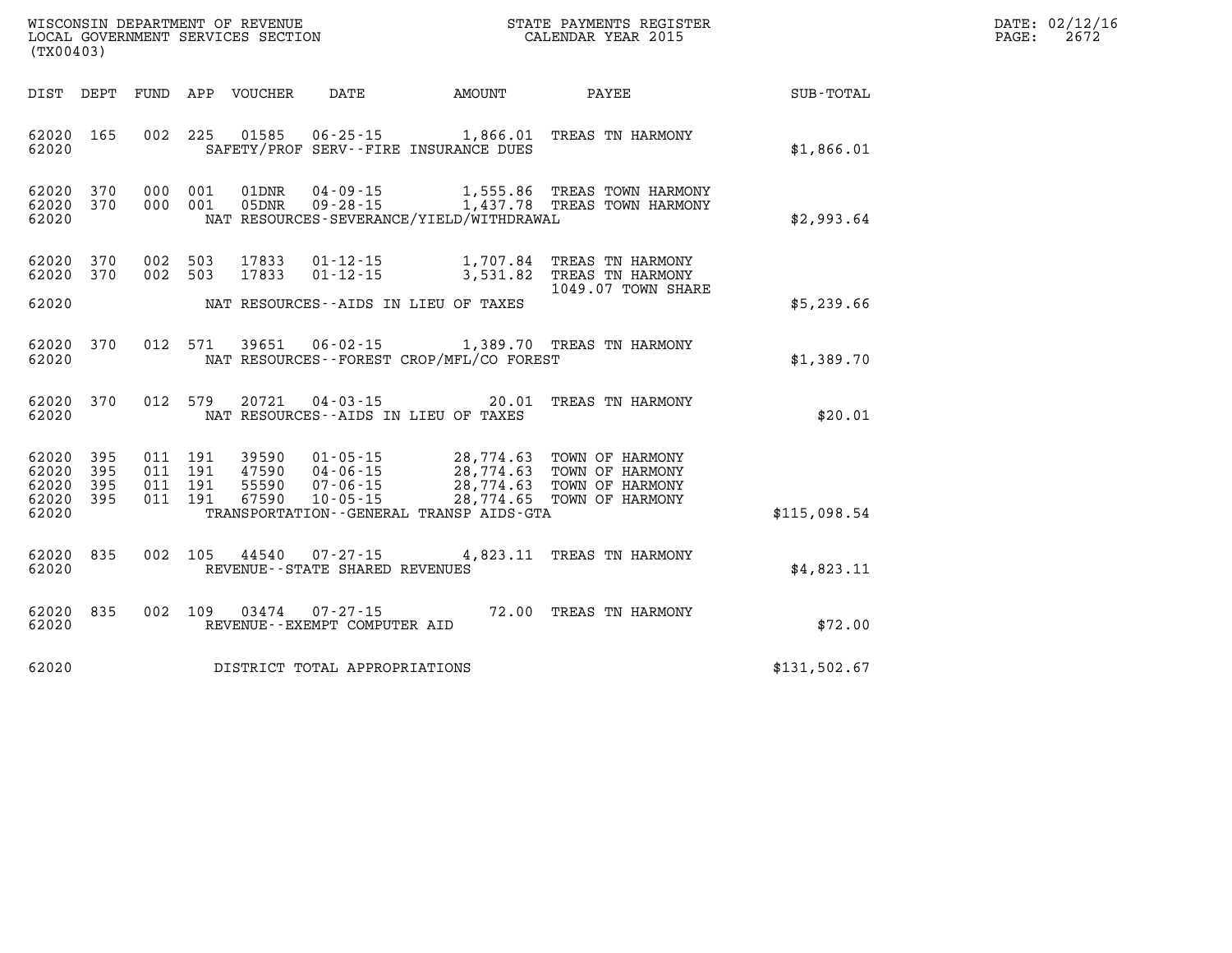| (TX00403) |       |                               |  |                                |                                           | WISCONSIN DEPARTMENT OF REVENUE<br>LOCAL GOVERNMENT SERVICES SECTION<br>CALENDAR YEAR 2015                                                                                                                                                                                                                   |              | DATE: 02/12/16<br>$\mathtt{PAGE:}$<br>2673 |
|-----------|-------|-------------------------------|--|--------------------------------|-------------------------------------------|--------------------------------------------------------------------------------------------------------------------------------------------------------------------------------------------------------------------------------------------------------------------------------------------------------------|--------------|--------------------------------------------|
|           |       |                               |  |                                |                                           | DIST DEPT FUND APP VOUCHER DATE AMOUNT PAYEE SUB-TOTAL                                                                                                                                                                                                                                                       |              |                                            |
| 62022     |       |                               |  |                                | SAFETY/PROF SERV--FIRE INSURANCE DUES     | 62022 165 002 225 01586 06-25-15 1,868.84 TREAS TN HILLSBORO                                                                                                                                                                                                                                                 | \$1,868.84   |                                            |
| 62022     |       |                               |  |                                | NAT RESOURCES-SEVERANCE/YIELD/WITHDRAWAL  | 62022 370 000 001 01DNR 04-09-15 709.50 TREAS TOWN HILLSBORO                                                                                                                                                                                                                                                 | \$709.50     |                                            |
| 62022     |       |                               |  |                                | NAT RESOURCES - FOREST CROP/MFL/CO FOREST | 62022 370 012 571 39652 06-02-15 380.76 TREAS TN HILLSBORO                                                                                                                                                                                                                                                   | \$380.76     |                                            |
|           |       | 62022 and the state of $\sim$ |  |                                | NAT RESOURCES--AIDS IN LIEU OF TAXES      | 62022 370 012 579 20722 04-03-15 14.11 TREAS TN HILLSBORO                                                                                                                                                                                                                                                    | \$14.11      |                                            |
|           |       |                               |  |                                |                                           | $\begin{array}{cccccccc} 62022& 395& 011& 191& 39591& 01\cdot 05\cdot 15& 22,966.86& \text{TOWN OF HILLSBORO}\\ 62022& 395& 011& 191& 47591& 04\cdot 06\cdot 15& 22,966.86& \text{TOWN OF HILLSBORO}\\ 62022& 395& 011& 191& 55591& 07\cdot 06\cdot 15& 22,966.86& \text{TOWN OF HILLSBORO}\\ 62022& 395& 0$ |              |                                            |
|           | 62022 |                               |  |                                | TRANSPORTATION - GENERAL TRANSP AIDS-GTA  |                                                                                                                                                                                                                                                                                                              | \$91,867.44  |                                            |
| 62022     |       |                               |  | REVENUE--STATE SHARED REVENUES |                                           | 62022 835 002 105 44541 07-27-15 8,619.36 TREAS TN HILLSBORO                                                                                                                                                                                                                                                 | \$8,619.36   |                                            |
| 62022     |       |                               |  | REVENUE--EXEMPT COMPUTER AID   |                                           | 62022 835 002 109 03475 07-27-15 183.00 TREAS TN HILLSBORO                                                                                                                                                                                                                                                   | \$183.00     |                                            |
| 62022     |       |                               |  | REVENUE--LOTTERY CREDIT -      |                                           | 62022 835 021 363 35911 03-23-15 1,193.88 TREAS TN HILLSBORO                                                                                                                                                                                                                                                 | \$1,193.88   |                                            |
| 62022     |       |                               |  | DISTRICT TOTAL APPROPRIATIONS  |                                           |                                                                                                                                                                                                                                                                                                              | \$104,836.89 |                                            |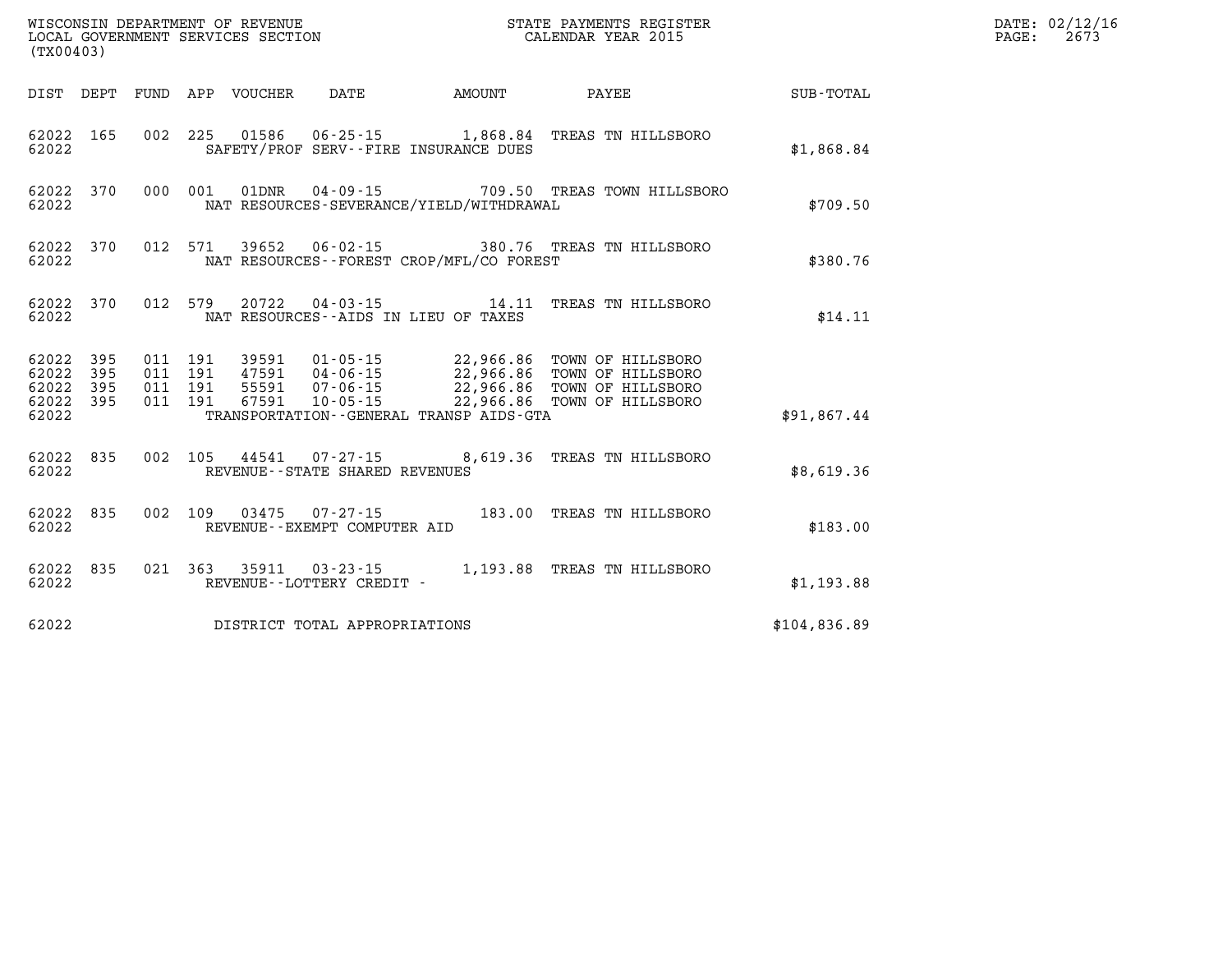| WISCONSIN DEPARTMENT OF REVENUE   | STATE PAYMENTS REGISTER |        | DATE: 02/12/16 |
|-----------------------------------|-------------------------|--------|----------------|
| LOCAL GOVERNMENT SERVICES SECTION | CALENDAR YEAR 2015      | PAGE · | 2674           |

| (TX00403)                        |                          |     |                                      | LOCAL GOVERNMENT SERVICES SECTION |                                                          |                                              | CALENDAR YEAR 2015                                                                                                       |               | PAGE: | 2674 |
|----------------------------------|--------------------------|-----|--------------------------------------|-----------------------------------|----------------------------------------------------------|----------------------------------------------|--------------------------------------------------------------------------------------------------------------------------|---------------|-------|------|
| DIST                             | DEPT                     |     |                                      | FUND APP VOUCHER                  | DATE                                                     | AMOUNT                                       | PAYEE                                                                                                                    | SUB-TOTAL     |       |      |
| 62024 165<br>62024               |                          |     |                                      |                                   |                                                          | SAFETY/PROF SERV--FIRE INSURANCE DUES        | 002 225 01587 06-25-15 2,925.75 TREAS TN JEFFERSON                                                                       | \$2,925.75    |       |      |
| 62024<br>62024<br>62024          | 370<br>370               |     | 012 571<br>012 571                   | 39653<br>39653                    | $06 - 02 - 15$                                           | NAT RESOURCES--FOREST CROP/MFL/CO FOREST     | 556.09 TREAS TN JEFFERSON<br>06-02-15 263.46 TREAS TN JEFFERSON                                                          | \$819.55      |       |      |
| 62024<br>62024<br>62024<br>62024 | 395<br>395<br>395<br>395 | 011 | 011 191<br>191<br>011 191<br>011 191 | 39592<br>47592<br>55592<br>67592  | $01 - 05 - 15$<br>04-06-15<br>07-06-15<br>10-05-15       |                                              | 39,718.57 TOWN OF JEFFERSON<br>39,718.57 TOWN OF JEFFERSON<br>39,718.57 TOWN OF JEFFERSON<br>39,718.59 TOWN OF JEFFERSON |               |       |      |
| 62024                            |                          |     |                                      |                                   |                                                          | TRANSPORTATION - - GENERAL TRANSP AIDS - GTA |                                                                                                                          | \$158,874.30  |       |      |
| 62024 835<br>62024               |                          |     |                                      |                                   | 002 105 44542 07-27-15<br>REVENUE--STATE SHARED REVENUES |                                              | 5,738.11 TREAS TN JEFFERSON                                                                                              | \$5,738.11    |       |      |
| 62024 835<br>62024               |                          |     |                                      | 002 109 03476                     | 07-27-15<br>REVENUE--EXEMPT COMPUTER AID                 |                                              | 9.00 TREAS TN JEFFERSON                                                                                                  | \$9.00        |       |      |
| 62024                            |                          |     |                                      |                                   | DISTRICT TOTAL APPROPRIATIONS                            |                                              |                                                                                                                          | \$168, 366.71 |       |      |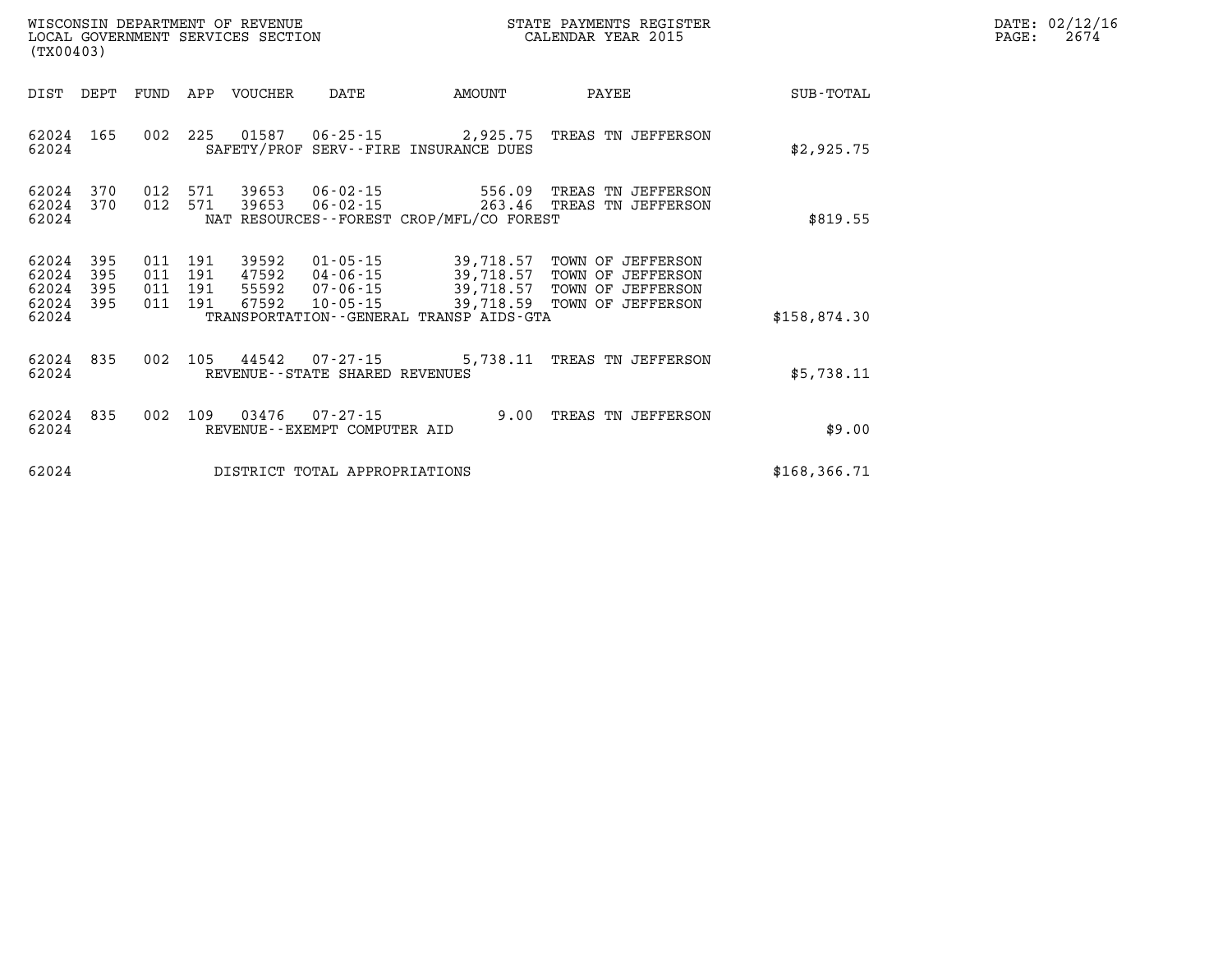| DATE: | 02/12/16 |
|-------|----------|
| PAGE: | 2675     |

| (TX00403)                                                    |                          |                                                                                                                                      |                                                  |                                                                              |                  |
|--------------------------------------------------------------|--------------------------|--------------------------------------------------------------------------------------------------------------------------------------|--------------------------------------------------|------------------------------------------------------------------------------|------------------|
| DIST<br>DEPT                                                 | FUND                     | APP<br><b>VOUCHER</b><br>DATE                                                                                                        | AMOUNT                                           | PAYEE                                                                        | <b>SUB-TOTAL</b> |
| 62026<br>165<br>62026                                        | 002                      | 225<br>01588<br>$06 - 25 - 15$<br>SAFETY/PROF SERV--FIRE INSURANCE DUES                                                              | 1,266.45                                         | TREAS TN KICKAPOO                                                            | \$1, 266.45      |
| 62026<br>370                                                 | 002                      | 503<br>18039<br>$01 - 30 - 15$                                                                                                       | 869.29                                           | TREAS TN KICKAPOO                                                            |                  |
| 62026                                                        |                          | NAT RESOURCES--AIDS IN LIEU OF TAXES                                                                                                 |                                                  | 179.65 TOWN SHARE                                                            | \$869.29         |
| 370<br>62026<br>62026                                        | 012                      | 571<br>39654<br>$06 - 02 - 15$<br>NAT RESOURCES--FOREST CROP/MFL/CO FOREST                                                           | 948.02                                           | TREAS TN KICKAPOO                                                            | \$948.02         |
| 62026<br>395<br>62026<br>395<br>62026<br>395<br>62026<br>395 | 011<br>011<br>011<br>011 | 191<br>39593<br>$01 - 05 - 15$<br>191<br>47593<br>$04 - 06 - 15$<br>191<br>55593<br>$07 - 06 - 15$<br>191<br>67593<br>$10 - 05 - 15$ | 28,862.71<br>28,862.71<br>28,862.71<br>28,862.73 | TOWN OF KICKAPOO<br>TOWN OF KICKAPOO<br>TOWN OF KICKAPOO<br>TOWN OF KICKAPOO |                  |
| 62026                                                        |                          | TRANSPORTATION--GENERAL TRANSP AIDS-GTA                                                                                              |                                                  |                                                                              | \$115,450.86     |
| 62026<br>835<br>62026                                        | 002                      | 105<br>44543<br>$07 - 27 - 15$<br>REVENUE--STATE SHARED REVENUES                                                                     | 4,263.92                                         | TREAS TN KICKAPOO                                                            | \$4, 263.92      |
| 62026<br>835<br>62026                                        | 002                      | 109<br>03477<br>$07 - 27 - 15$<br>REVENUE--EXEMPT COMPUTER AID                                                                       | 1.00                                             | TREAS<br>TN KICKAPOO                                                         | \$1.00           |
| 62026                                                        |                          | DISTRICT TOTAL APPROPRIATIONS                                                                                                        |                                                  |                                                                              | \$122,799.54     |

WISCONSIN DEPARTMENT OF REVENUE **STATE PAYMENTS REGISTER**<br>LOCAL GOVERNMENT SERVICES SECTION

LOCAL GOVERNMENT SERVICES SECTION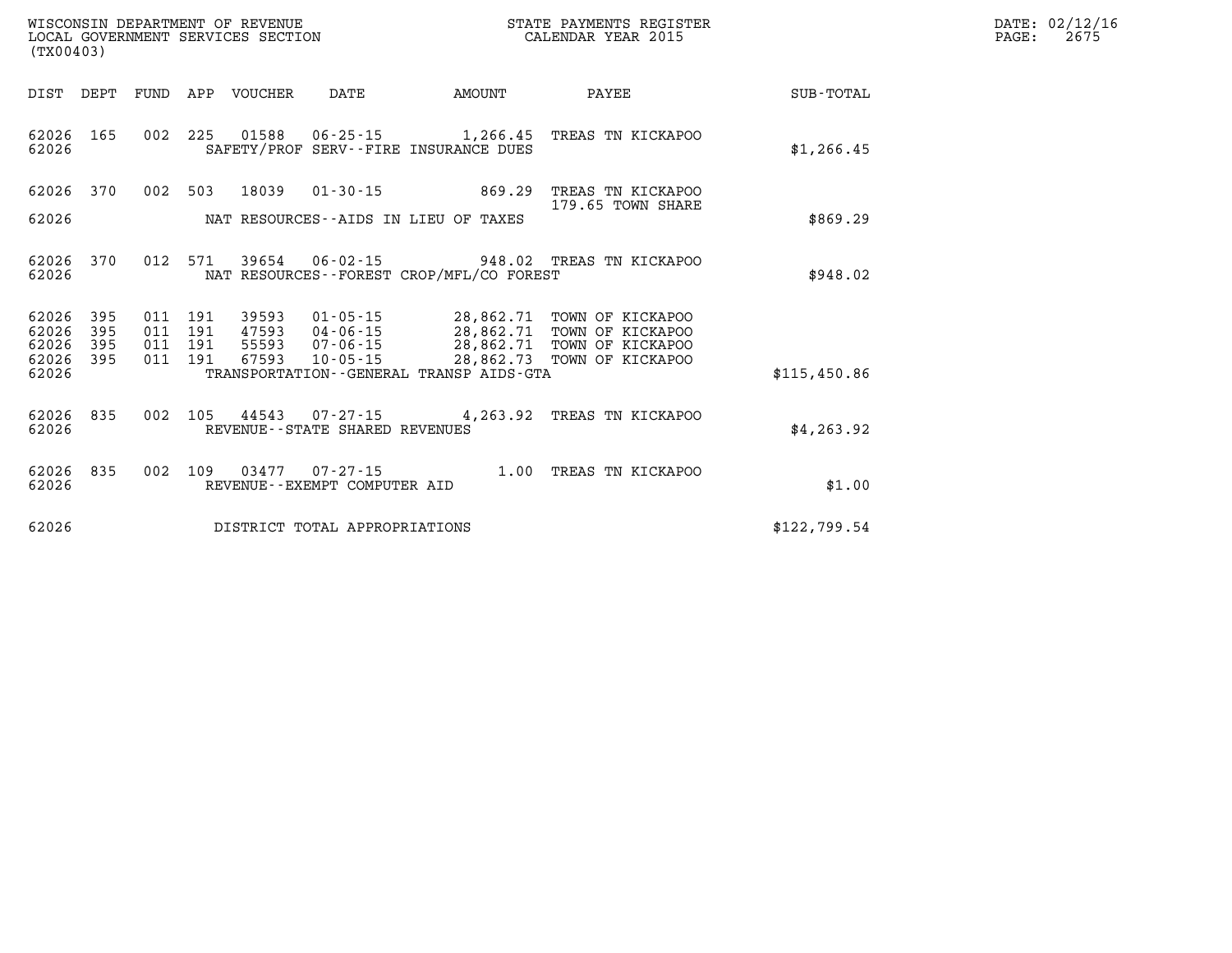| WISCONSIN DEPARTMENT OF REVENUE<br>LOCAL GOVERNMENT SERVICES SECTION CALENDAR YEAR 2015<br>(TX00403) |                  |  |  |  |                                   |                                              |                                                                                                                                                                                                              |              | DATE: 02/12/16<br>PAGE:<br>2676 |
|------------------------------------------------------------------------------------------------------|------------------|--|--|--|-----------------------------------|----------------------------------------------|--------------------------------------------------------------------------------------------------------------------------------------------------------------------------------------------------------------|--------------|---------------------------------|
|                                                                                                      |                  |  |  |  |                                   |                                              | DIST DEPT FUND APP VOUCHER DATE AMOUNT PAYEE TOTAL                                                                                                                                                           |              |                                 |
| 62028                                                                                                | 62028 165        |  |  |  |                                   | SAFETY/PROF SERV--FIRE INSURANCE DUES        | 002 225 01589 06-25-15 781.02 TREAS TN LIBERTY                                                                                                                                                               | \$781.02     |                                 |
| 62028                                                                                                |                  |  |  |  |                                   | NAT RESOURCES-SEVERANCE/YIELD/WITHDRAWAL     | 62028 370 000 001 04DNR 06-03-15 1,161.96 TREAS TOWN LIBERTY                                                                                                                                                 | \$1,161.96   |                                 |
|                                                                                                      |                  |  |  |  |                                   |                                              | 62028 370 002 503 17834 01-12-15 2,257.16 TREAS TN LIBERTY<br>307.81 TOWN SHARE                                                                                                                              |              |                                 |
|                                                                                                      |                  |  |  |  |                                   | 62028 NAT RESOURCES--AIDS IN LIEU OF TAXES   |                                                                                                                                                                                                              | \$2,257.16   |                                 |
| 62028 370<br>62028                                                                                   |                  |  |  |  |                                   | NAT RESOURCES--FOREST CROP/MFL/CO FOREST     | 012 571 39655 06-02-15 461.40 TREAS TN LIBERTY                                                                                                                                                               | \$461.40     |                                 |
| 62028                                                                                                |                  |  |  |  | NAT RESOURCES--RU RECYCLING GRANT |                                              | 62028 370 074 670 43143 05-29-15 668.99 TREAS TN LIBERTY                                                                                                                                                     | \$668.99     |                                 |
| 62028 395<br>62028 395                                                                               |                  |  |  |  |                                   |                                              | 011 191 39594 01-05-15 10,316.37 TOWN OF LIBERTY<br>011 191 47594 04-06-15 10,316.37 TOWN OF LIBERTY<br>011 191 55594 07-06-15 10,316.37 TOWN OF LIBERTY<br>011 191 67594 10-05-15 10,316.37 TOWN OF LIBERTY |              |                                 |
| 62028                                                                                                | 395<br>62028 395 |  |  |  |                                   |                                              |                                                                                                                                                                                                              |              |                                 |
| 62028                                                                                                |                  |  |  |  |                                   | TRANSPORTATION - - GENERAL TRANSP AIDS - GTA |                                                                                                                                                                                                              | \$41, 265.48 |                                 |
| 62028                                                                                                | 62028 835        |  |  |  | REVENUE--STATE SHARED REVENUES    |                                              | 002 105 44544 07-27-15 1,789.99 TREAS TN LIBERTY                                                                                                                                                             | \$1,789.99   |                                 |
| 62028                                                                                                | 62028 835        |  |  |  | REVENUE--EXEMPT COMPUTER AID      |                                              | 002 109 03478 07-27-15 $4.00$ TREAS TN LIBERTY                                                                                                                                                               | \$4.00       |                                 |
| 62028                                                                                                |                  |  |  |  | DISTRICT TOTAL APPROPRIATIONS     |                                              |                                                                                                                                                                                                              | \$48,390.00  |                                 |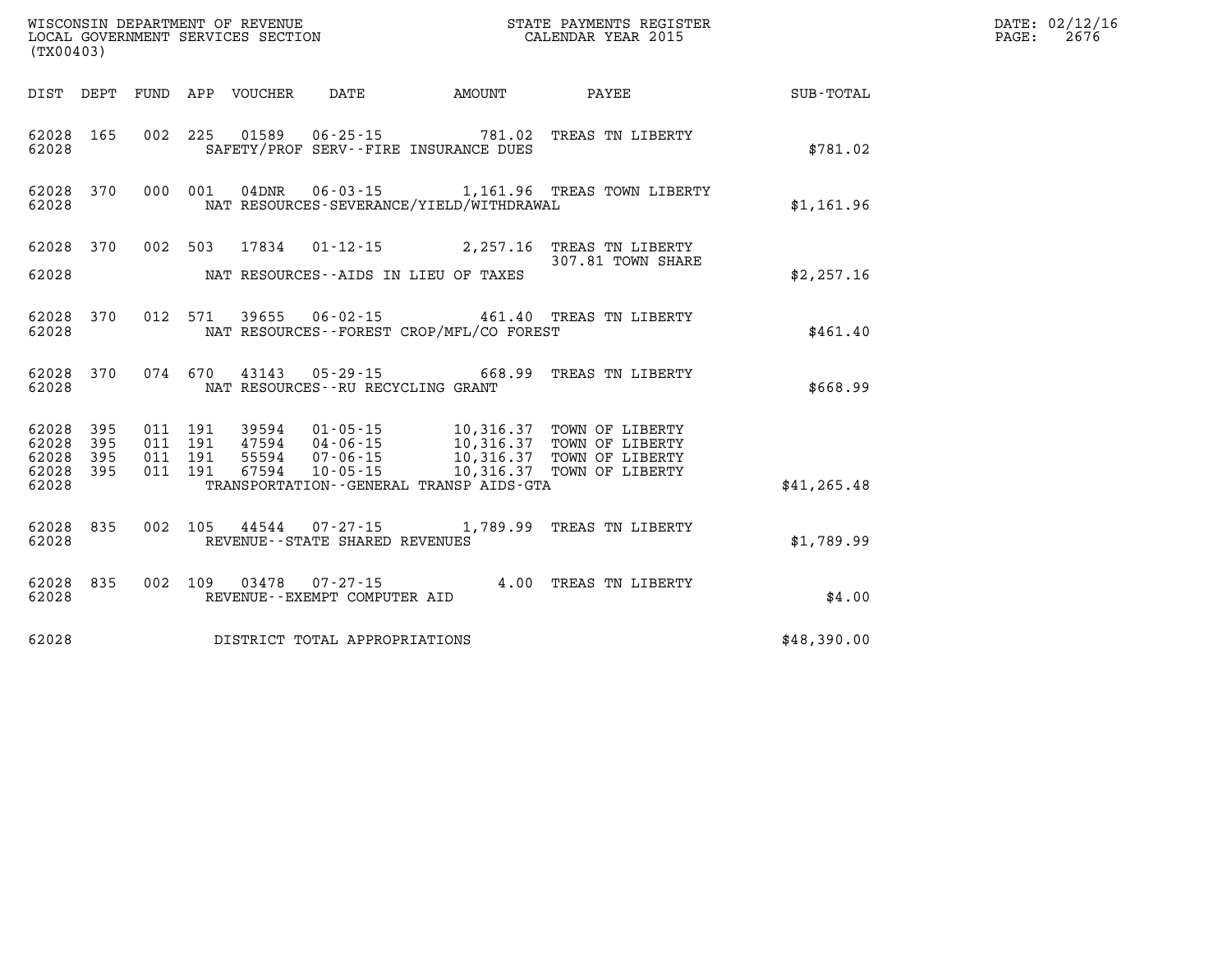| DATE: | 02/12/16 |
|-------|----------|
| PAGE: | 2677     |

| WISCONSIN DEPARTMENT OF REVENUE<br>LOCAL GOVERNMENT SERVICES SECTION<br>(TX00403) |                          |                          |                                                              |                                                                      |                                                                                | STATE PAYMENTS REGISTER<br>CALENDAR YEAR 2015                              |              |
|-----------------------------------------------------------------------------------|--------------------------|--------------------------|--------------------------------------------------------------|----------------------------------------------------------------------|--------------------------------------------------------------------------------|----------------------------------------------------------------------------|--------------|
| DIST                                                                              | DEPT                     | FUND                     | APP<br>VOUCHER DATE                                          |                                                                      | <b>EXAMPLE THE PROPERTY OF AMOUNT</b>                                          | <b>PAYEE</b>                                                               | SUB-TOTAL    |
| 62030<br>62030                                                                    | 165                      | 002                      | 225<br>01590                                                 |                                                                      | $06 - 25 - 15$ 910.33<br>SAFETY/PROF SERV--FIRE INSURANCE DUES                 | TREAS TN STARK                                                             | \$910.33     |
| 62030<br>62030<br>62030                                                           | 370<br>370               | 000<br>000               | 001<br>01DNR<br>001<br>04DNR                                 | $04 - 09 - 15$                                                       | 518.82<br>NAT RESOURCES-SEVERANCE/YIELD/WITHDRAWAL                             | TREAS TOWN STARK<br>06-03-15 1,072.37 TREAS TOWN STARK                     | \$1,591.19   |
| 62030<br>62030                                                                    | 370                      | 012                      | 571<br>39656                                                 |                                                                      | 06-02-15 872.60 TREAS TN STARK<br>NAT RESOURCES - - FOREST CROP/MFL/CO FOREST  |                                                                            | \$872.60     |
| 62030<br>62030                                                                    | 380                      | 012                      | 262<br>00103                                                 | TOURISM--PAYMENTS IN LIEU OF TAXES                                   | $01 - 07 - 15$ 166,987.30                                                      | TREAS TN STARK                                                             | \$166,987.30 |
| 62030<br>62030<br>62030<br>62030<br>62030                                         | 395<br>395<br>395<br>395 | 011<br>011<br>011<br>011 | 191<br>39595<br>191<br>47595<br>191<br>55595<br>67595<br>191 | $01 - 05 - 15$<br>$04 - 06 - 15$<br>$07 - 06 - 15$<br>$10 - 05 - 15$ | 20,957.53<br>20,957.53<br>20,957.55<br>TRANSPORTATION--GENERAL TRANSP AIDS-GTA | 20,957.53 TOWN OF STARK<br>TOWN OF STARK<br>TOWN OF STARK<br>TOWN OF STARK | \$83,830.14  |
| 62030<br>62030                                                                    | 835                      | 002                      | 105<br>44545                                                 | REVENUE - - STATE SHARED REVENUES                                    | $07 - 27 - 15$ 3,460.26                                                        | TREAS TN STARK                                                             | \$3,460.26   |
| 62030<br>62030                                                                    | 835                      | 002                      | 109<br>03479                                                 | $07 - 27 - 15$<br>REVENUE - - EXEMPT COMPUTER AID                    | 1.00                                                                           | TREAS TN STARK                                                             | \$1.00       |
| 62030<br>62030                                                                    | 835                      | 002                      | 501<br>00004                                                 | $02 - 02 - 15$                                                       | 975.62<br>DOA-PAYMENT FOR MUNICIPAL SERVICES AID                               | TREAS TN STARK                                                             | \$975.62     |
| 62030                                                                             |                          |                          | DISTRICT TOTAL APPROPRIATIONS                                |                                                                      |                                                                                |                                                                            | \$258,628.44 |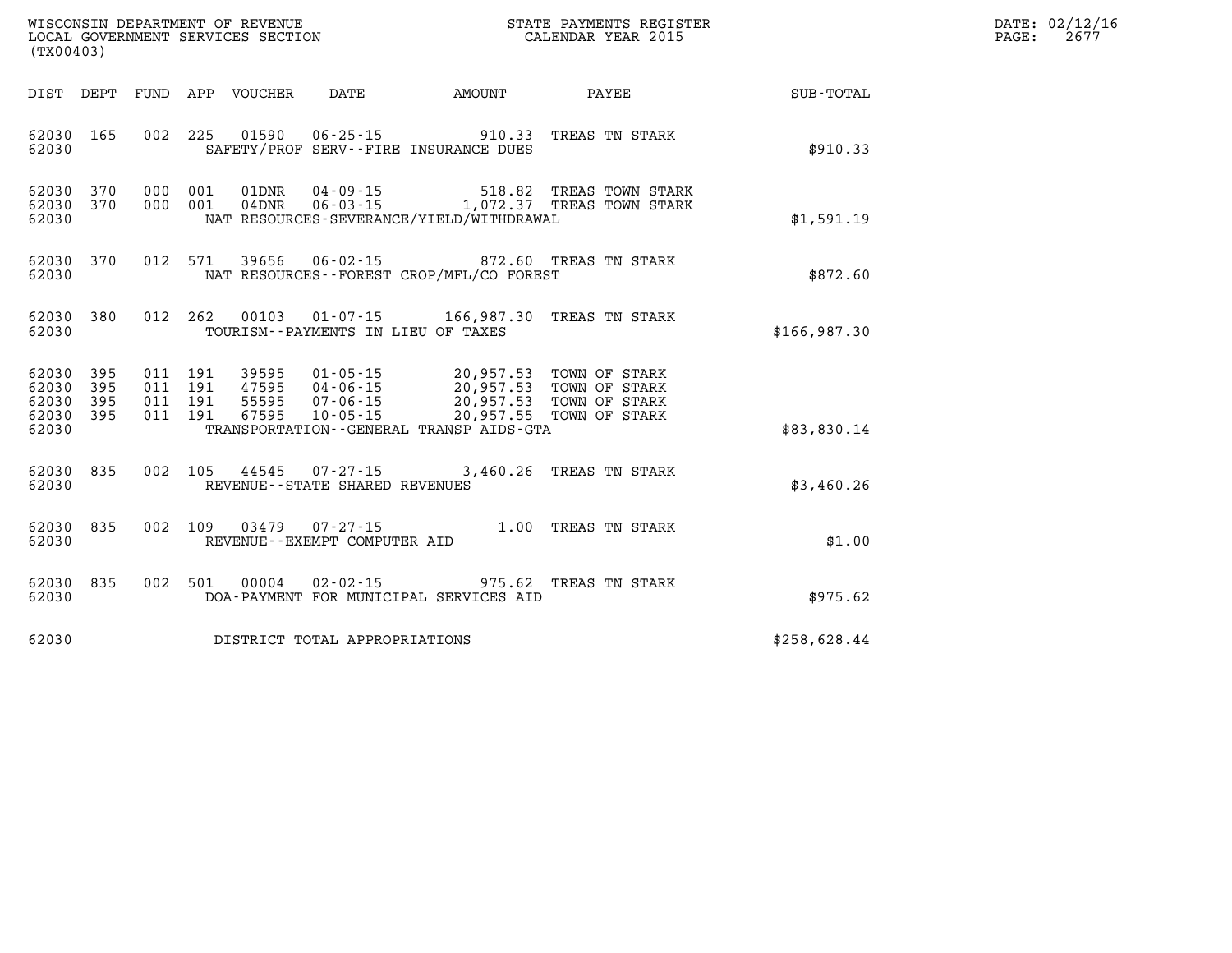| DATE: | 02/12/16 |
|-------|----------|
| PAGE: | 2678     |

| (TX00403)               |            |            |                              |                                                         |                                                                   |                                        |              |
|-------------------------|------------|------------|------------------------------|---------------------------------------------------------|-------------------------------------------------------------------|----------------------------------------|--------------|
| DIST                    | DEPT       | FUND       | APP<br>VOUCHER               | DATE                                                    | AMOUNT                                                            | PAYEE                                  | SUB-TOTAL    |
| 62032<br>62032          | 165        | 002        | 225<br>01591                 | $06 - 25 - 15$<br>SAFETY/PROF SERV--FIRE INSURANCE DUES | 1,381.49                                                          | TREAS TN STERLING                      | \$1,381.49   |
| 62032                   | 370        | 002        | 503<br>17835                 | $01 - 12 - 15$                                          | 2,266.71                                                          | TREAS TN STERLING<br>379.11 TOWN SHARE |              |
| 62032                   |            |            |                              | NAT RESOURCES--AIDS IN LIEU OF TAXES                    |                                                                   |                                        | \$2, 266.71  |
| 62032<br>62032          | 370        | 012        | 571<br>39657                 | $06 - 02 - 15$                                          | NAT RESOURCES - - FOREST CROP/MFL/CO FOREST                       | 530.47 TREAS TN STERLING               | \$530.47     |
| 62032<br>62032          | 370        | 012        | 579<br>20723                 | NAT RESOURCES - - AIDS IN LIEU OF TAXES                 | $04 - 03 - 15$ 40.50                                              | TREAS TN STERLING                      | \$40.50      |
| 62032<br>62032          | 395<br>395 | 011<br>011 | 191<br>39596<br>191<br>47596 | $01 - 05 - 15$<br>04-06-15                              | 33,976.86<br>33,976.86                                            | TOWN OF STERLING<br>TOWN OF STERLING   |              |
| 62032<br>62032<br>62032 | 395<br>395 | 011<br>011 | 55596<br>191<br>67596<br>191 | $07 - 06 - 15$<br>$10 - 05 - 15$                        | 33,976.86<br>33,976.86<br>TRANSPORTATION--GENERAL TRANSP AIDS-GTA | TOWN OF STERLING<br>TOWN OF STERLING   | \$135,907.44 |
| 62032<br>62032          | 835        | 002        | 105<br>44546                 | $07 - 27 - 15$<br>REVENUE--STATE SHARED REVENUES        | 5,372.57                                                          | TREAS TN STERLING                      | \$5,372.57   |
| 62032<br>62032          | 835        | 002        | 109<br>03480                 | $07 - 27 - 15$<br>REVENUE--EXEMPT COMPUTER AID          | 39.00                                                             | TREAS TN STERLING                      | \$39.00      |
| 62032                   |            |            |                              | DISTRICT TOTAL APPROPRIATIONS                           |                                                                   |                                        | \$145,538.18 |

WISCONSIN DEPARTMENT OF REVENUE **STATE PAYMENTS REGISTER**<br>LOCAL GOVERNMENT SERVICES SECTION

LOCAL GOVERNMENT SERVICES SECTION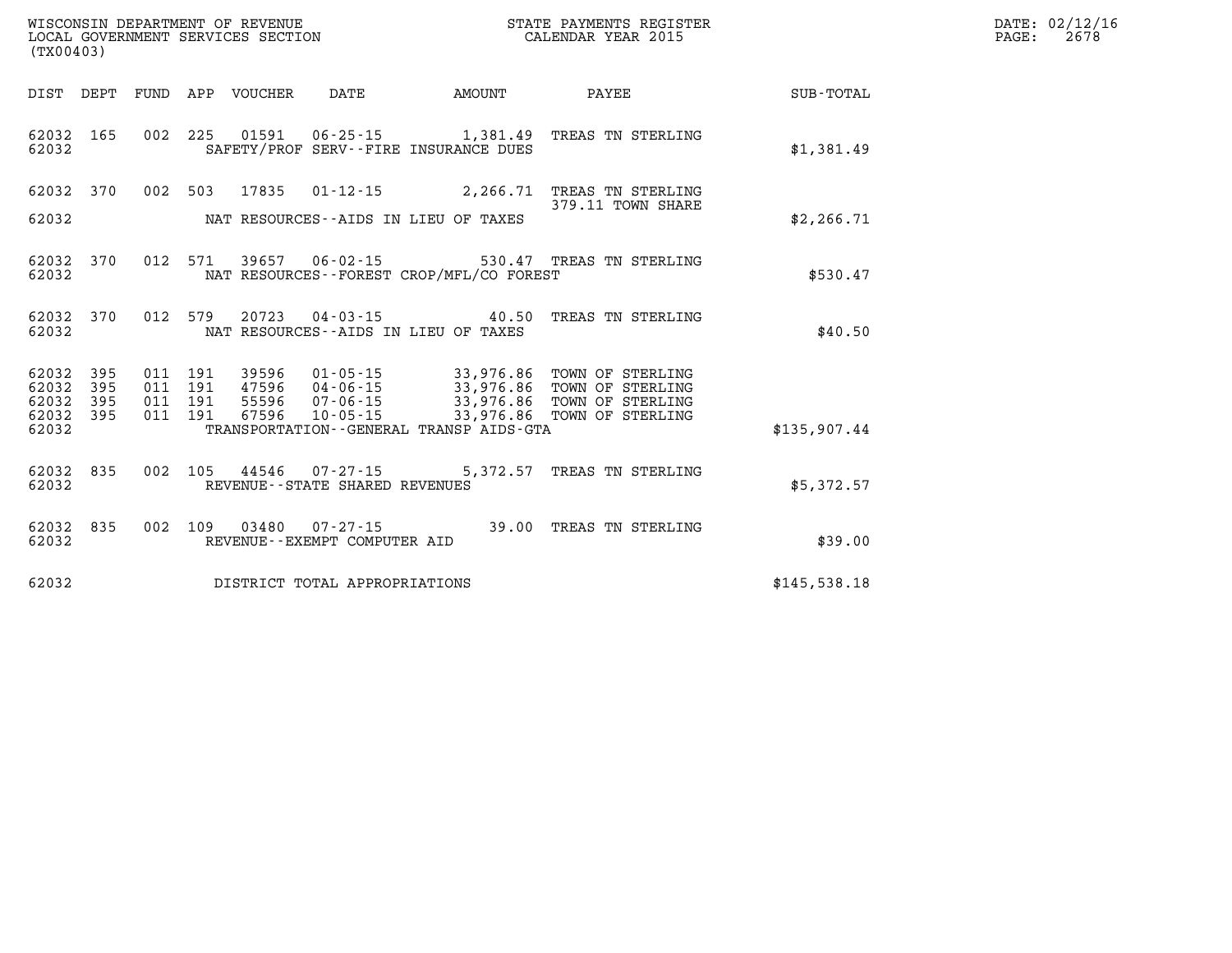| (TX00403)                                         |            |  |                               |                            |                                                             |                                                                                                                                                                                                                             |                                                                                             |              | DATE: 02/12/16<br>PAGE: | 2679 |
|---------------------------------------------------|------------|--|-------------------------------|----------------------------|-------------------------------------------------------------|-----------------------------------------------------------------------------------------------------------------------------------------------------------------------------------------------------------------------------|---------------------------------------------------------------------------------------------|--------------|-------------------------|------|
|                                                   |            |  |                               | DIST DEPT FUND APP VOUCHER | DATE                                                        | <b>EXAMPLE THE PROPERTY OF A STATE</b>                                                                                                                                                                                      | <b>PAYEE</b> PAYEE                                                                          | SUB-TOTAL    |                         |      |
| 62034 165<br>62034                                |            |  |                               |                            |                                                             | 002 225 01592 06-25-15 1,196.85 TREAS TN UNION<br>SAFETY/PROF SERV--FIRE INSURANCE DUES                                                                                                                                     |                                                                                             | \$1,196.85   |                         |      |
| 62034                                             | 62034 370  |  |                               |                            |                                                             | NAT RESOURCES-SEVERANCE/YIELD/WITHDRAWAL                                                                                                                                                                                    | 000 001 05DNR 09-28-15 688.06 TREAS TOWN UNION                                              | \$688.06     |                         |      |
| 62034 370<br>62034 370<br>62034                   |            |  |                               |                            |                                                             | NAT RESOURCES - - FOREST CROP/MFL/CO FOREST                                                                                                                                                                                 | 012 571 39658 06-02-15 620.34 TREAS TN UNION<br>012 571 39658 06-02-15 35.78 TREAS TN UNION | \$656.12     |                         |      |
| 62034                                             | 62034 370  |  | 012 579                       |                            |                                                             | NAT RESOURCES--AIDS IN LIEU OF TAXES                                                                                                                                                                                        | 20724  04-03-15  45.64  TREAS TN UNION                                                      | \$45.64      |                         |      |
| 62034<br>62034<br>62034 395<br>62034 395<br>62034 | 395<br>395 |  | 011 191<br>011 191<br>011 191 |                            | 011 191 67597 10-05-15                                      | 39597  01-05-15  21,700.71  TOWN OF UNION<br>47597  04-06-15  21,700.71  TOWN OF UNION<br>55597  07-06-15  21,700.71  TOWN OF UNION<br>67597  10-05-15  21,700.71  TOWN OF UNION<br>TRANSPORTATION--GENERAL TRANSP AIDS-GTA |                                                                                             | \$86,802.84  |                         |      |
| 62034                                             | 62034 835  |  |                               |                            | 002 105 44547 07-27-15<br>REVENUE - - STATE SHARED REVENUES |                                                                                                                                                                                                                             | 5,535.00 TREAS TN UNION                                                                     | \$5,535.00   |                         |      |
| 62034 835<br>62034                                |            |  |                               |                            | 002 109 03481 07-27-15<br>REVENUE--EXEMPT COMPUTER AID      |                                                                                                                                                                                                                             | 51.00 TREAS TN UNION                                                                        | \$51.00      |                         |      |
| 62034                                             |            |  |                               |                            | DISTRICT TOTAL APPROPRIATIONS                               |                                                                                                                                                                                                                             |                                                                                             | \$94, 975.51 |                         |      |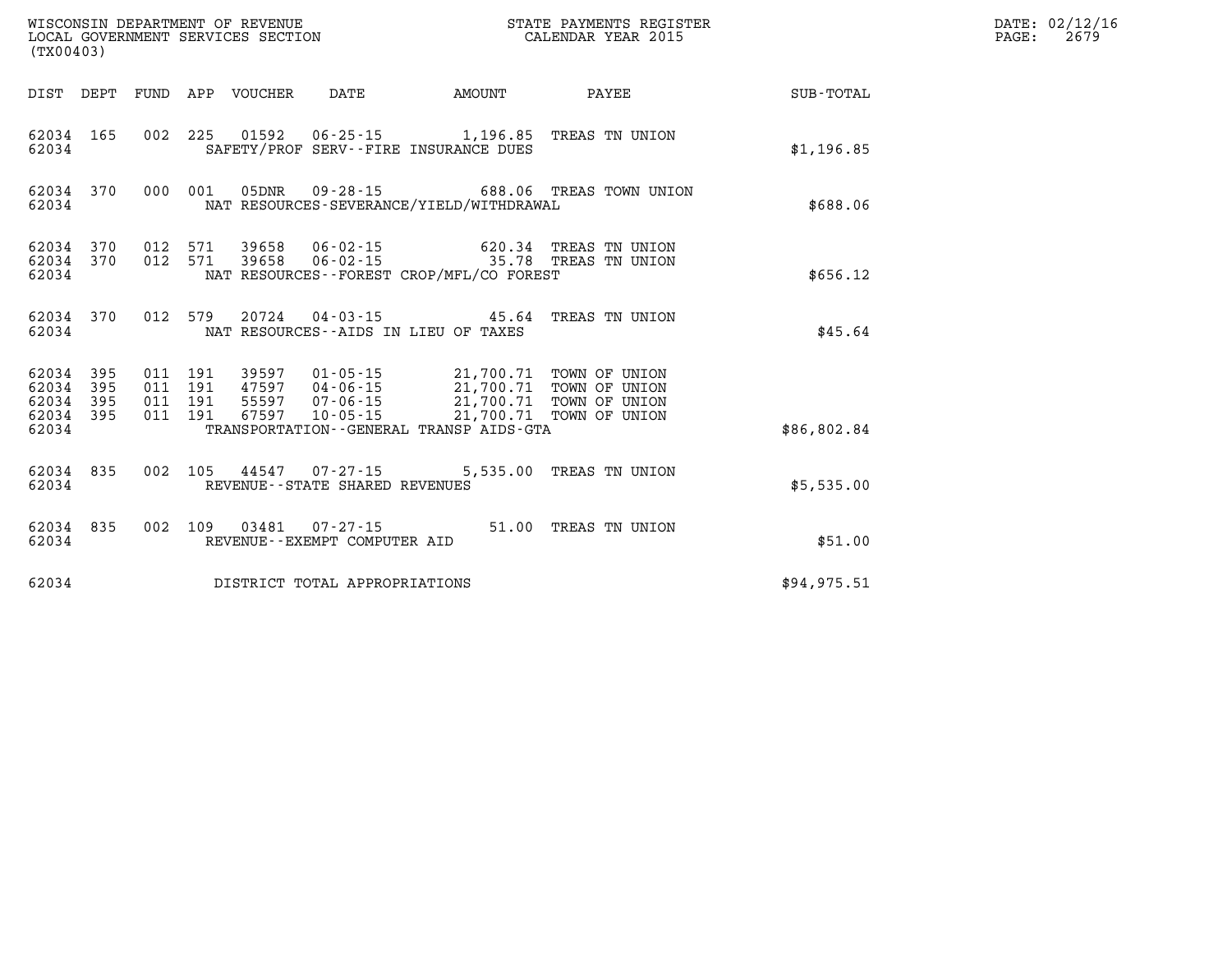| (TX00403)                                 |                                                                                                                                                                                                                                                                                                                                                  |                           |                                                         |              | DATE: 02/12/16<br>PAGE:<br>2680 |
|-------------------------------------------|--------------------------------------------------------------------------------------------------------------------------------------------------------------------------------------------------------------------------------------------------------------------------------------------------------------------------------------------------|---------------------------|---------------------------------------------------------|--------------|---------------------------------|
| DIST DEPT                                 | FUND APP VOUCHER<br>DATE                                                                                                                                                                                                                                                                                                                         | <b>EXAMPLE THE AMOUNT</b> | <b>PAYEE</b>                                            | SUB-TOTAL    |                                 |
| 62036 165<br>62036                        | 002 225 01593 06-25-15 5,458.32 TREAS TN VIROQUA<br>SAFETY/PROF SERV--FIRE INSURANCE DUES                                                                                                                                                                                                                                                        |                           |                                                         | \$5,458.32   |                                 |
| 62036 370<br>62036                        | 000 001<br>04DNR  06-03-15  362.35  TREAS TOWN VIROQUA<br>NAT RESOURCES-SEVERANCE/YIELD/WITHDRAWAL                                                                                                                                                                                                                                               |                           |                                                         | \$362.35     |                                 |
| 62036 370                                 | 002 503 18040                                                                                                                                                                                                                                                                                                                                    |                           | 01-30-15 4,556.18 TREAS TN VIROQUA<br>617.63 TOWN SHARE |              |                                 |
| 62036                                     | NAT RESOURCES--AIDS IN LIEU OF TAXES                                                                                                                                                                                                                                                                                                             |                           |                                                         | \$4,556.18   |                                 |
| 62036 370<br>62036                        | 012 571 39659 06-02-15 502.47 TREAS TN VIROQUA<br>NAT RESOURCES - - FOREST CROP/MFL/CO FOREST                                                                                                                                                                                                                                                    |                           |                                                         | \$502.47     |                                 |
| 62036<br>395<br>62036<br>395<br>62036 395 | $\begin{array}{cccc} 011 & 191 & 39598 & 01\cdot 05\cdot 15 & 42,168.30 & \text{TOWN OF VIROQUA} \\ 011 & 191 & 47598 & 04\cdot 06\cdot 15 & 42,168.30 & \text{TOWN OF VIROQUA} \\ 011 & 191 & 55598 & 07\cdot 06\cdot 15 & 42,168.30 & \text{TOWN OF VIROQUA} \\ 011 & 191 & 67598 & 10\cdot 05\cdot 15 & 42,168.30 & \text{TOWN OF VIROQUA} \$ |                           |                                                         |              |                                 |
| 62036 395<br>62036                        | TRANSPORTATION--GENERAL TRANSP AIDS-GTA                                                                                                                                                                                                                                                                                                          |                           |                                                         | \$168,673.20 |                                 |
| 62036 835<br>62036                        | 002 105 44548 07-27-15 12,849.65 TREAS TN VIROQUA<br>REVENUE - - STATE SHARED REVENUES                                                                                                                                                                                                                                                           |                           |                                                         | \$12,849.65  |                                 |
| 62036 835<br>62036                        | 002 109 03482 07-27-15 42.00 TREAS TN VIROOUA<br>REVENUE--EXEMPT COMPUTER AID                                                                                                                                                                                                                                                                    |                           |                                                         | \$42.00      |                                 |
| 62036                                     | DISTRICT TOTAL APPROPRIATIONS                                                                                                                                                                                                                                                                                                                    |                           |                                                         | \$192,444.17 |                                 |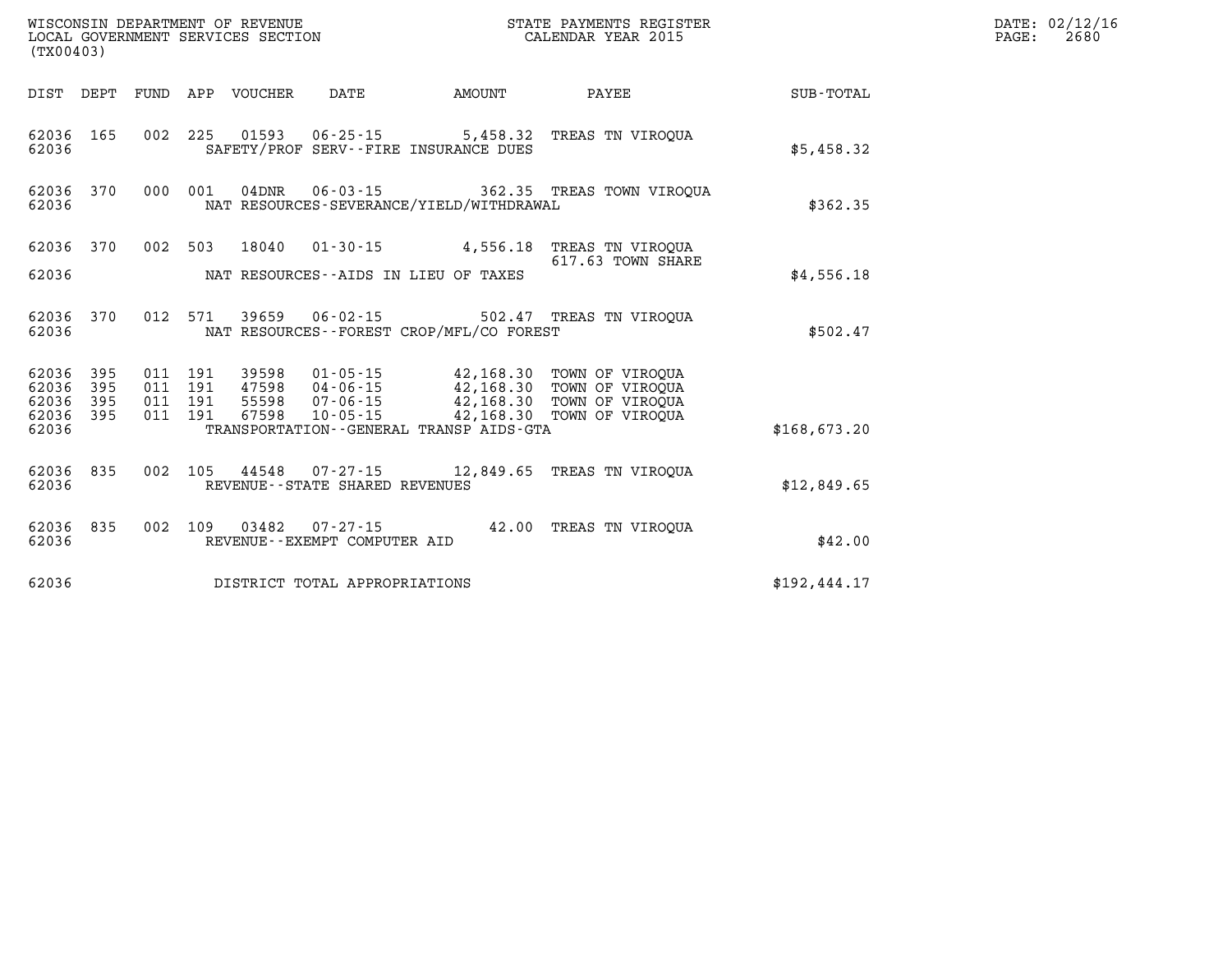| (TX00403) |  |  |                                |                                                | % WISCONSIN DEPARTMENT OF REVENUE $$\tt STATE$ PAYMENTS REGIST LOCAL GOVERNMENT SERVICES SECTION $$\tt CALEINDAR$ YEAR 2015<br>STATE PAYMENTS REGISTER                                                                                                                                                                               |              | DATE: 02/12/16<br>$\mathtt{PAGE:}$<br>2681 |
|-----------|--|--|--------------------------------|------------------------------------------------|--------------------------------------------------------------------------------------------------------------------------------------------------------------------------------------------------------------------------------------------------------------------------------------------------------------------------------------|--------------|--------------------------------------------|
|           |  |  |                                | DIST DEPT FUND APP VOUCHER DATE AMOUNT         | PAYEE                                                                                                                                                                                                                                                                                                                                | SUB-TOTAL    |                                            |
| 62038     |  |  |                                | SAFETY/PROF SERV--FIRE INSURANCE DUES          | 62038 165 002 225 01594 06-25-15 1,760.84 TREAS TN WEBSTER                                                                                                                                                                                                                                                                           | \$1,760.84   |                                            |
| 62038     |  |  |                                | NAT RESOURCES-SEVERANCE/YIELD/WITHDRAWAL       | 62038 370 000 001 05DNR 09-28-15 70.50 TREAS TOWN WEBSTER                                                                                                                                                                                                                                                                            | \$70.50      |                                            |
|           |  |  |                                |                                                | 62038 370 002 503 17836 01-12-15 1,297.15 TREAS TN WEBSTER                                                                                                                                                                                                                                                                           |              |                                            |
| 62038     |  |  |                                | NAT RESOURCES--AIDS IN LIEU OF TAXES           | 222.44 TOWN SHARE                                                                                                                                                                                                                                                                                                                    | \$1,297.15   |                                            |
|           |  |  |                                | 62038 MAT RESOURCES--FOREST CROP/MFL/CO FOREST | 62038 370 012 571 39660 06-02-15 605.45 TREAS TN WEBSTER                                                                                                                                                                                                                                                                             | \$605.45     |                                            |
|           |  |  |                                |                                                | $\begin{array}{cccccccc} 62038 & 395 & 011 & 191 & 39599 & 01\cdot 05\cdot 15 & 27,904.84 & \text{TOWN OF WEBSTER} \\ 62038 & 395 & 011 & 191 & 47599 & 04\cdot 06\cdot 15 & 27,904.84 & \text{TOWN OF WEBSTER} \\ 62038 & 395 & 011 & 191 & 55599 & 07\cdot 06\cdot 15 & 27,904.84 & \text{TOWN OF WEBSTER} \\ 62038 & 395 & 011 &$ |              |                                            |
|           |  |  |                                |                                                |                                                                                                                                                                                                                                                                                                                                      |              |                                            |
| 62038     |  |  |                                | TRANSPORTATION - - GENERAL TRANSP AIDS - GTA   |                                                                                                                                                                                                                                                                                                                                      | \$111.619.38 |                                            |
| 62038     |  |  | REVENUE--STATE SHARED REVENUES |                                                | 62038 835 002 105 44549 07-27-15 6,714.64 TREAS TN WEBSTER                                                                                                                                                                                                                                                                           | \$6,714.64   |                                            |
| 62038     |  |  | DISTRICT TOTAL APPROPRIATIONS  |                                                |                                                                                                                                                                                                                                                                                                                                      | \$122,067.96 |                                            |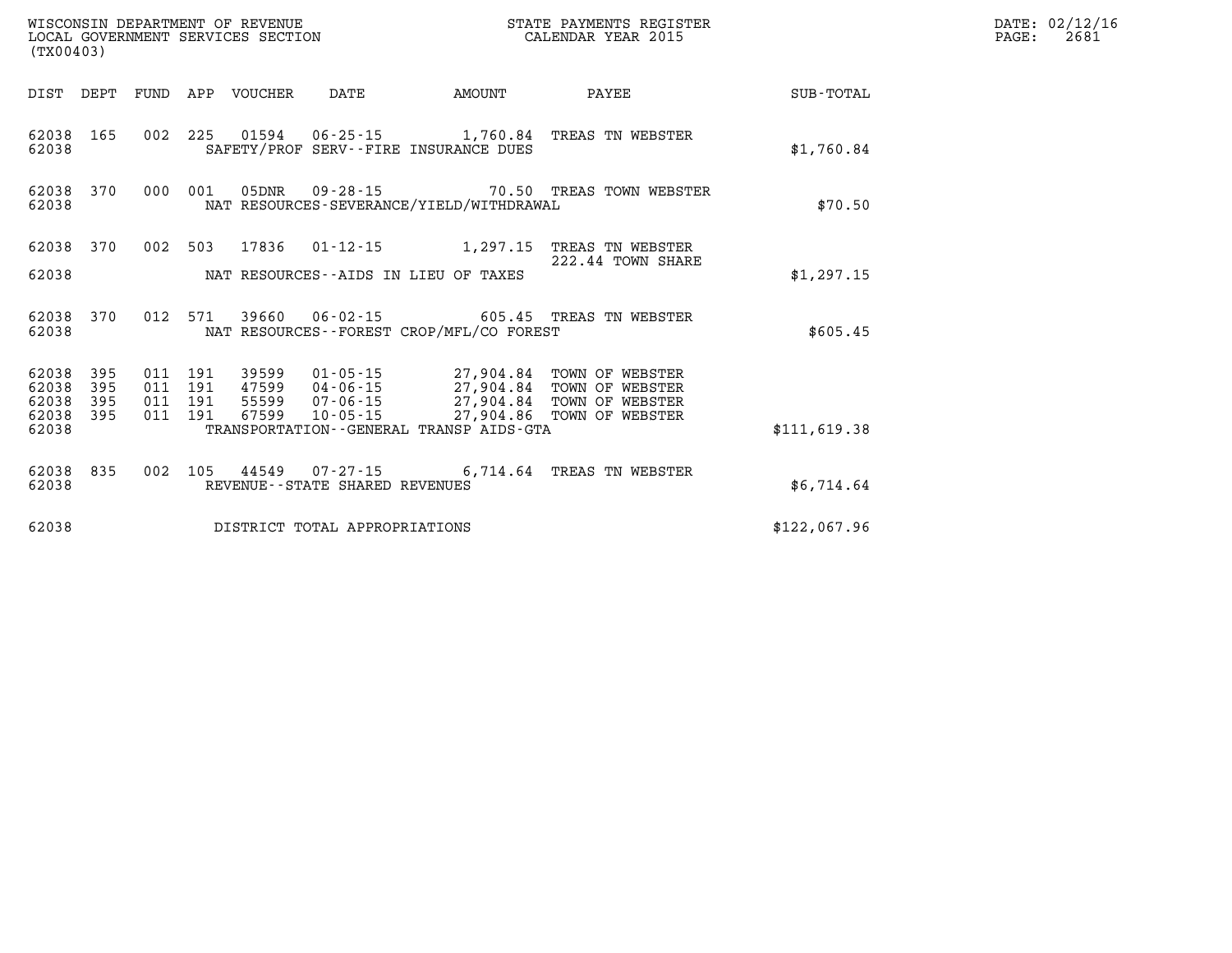| WISCONSIN DEPARTMENT OF REVENUE      | PAYMENTS REGISTER<br>3TATE | DATE: | 02/12/16 |
|--------------------------------------|----------------------------|-------|----------|
| GOVERNMENT SERVICES SECTION<br>LOCAL | CALENDAR YEAR 2015         | PAGE  | 2682     |

|                                                           | LOCAL GOVERNMENT SERVICES SECTION<br>(TX00403) |                |                               |                                  |                                                   |                                              | CALENDAR YEAR 2015                                                                                                                                           |                             | PAGE: | 2682 |
|-----------------------------------------------------------|------------------------------------------------|----------------|-------------------------------|----------------------------------|---------------------------------------------------|----------------------------------------------|--------------------------------------------------------------------------------------------------------------------------------------------------------------|-----------------------------|-------|------|
|                                                           |                                                |                |                               | DIST DEPT FUND APP VOUCHER       |                                                   |                                              |                                                                                                                                                              | DATE AMOUNT PAYEE SUB-TOTAL |       |      |
| 62040 165<br>62040                                        |                                                |                | 002 225                       |                                  |                                                   | SAFETY/PROF SERV--FIRE INSURANCE DUES        | 01595   06-25-15   1,844.41   TREAS TN WHEATLAND                                                                                                             | \$1,844.41                  |       |      |
| 62040 370<br>62040 370                                    |                                                | 002 503<br>002 | 503                           | 18041<br>18041                   |                                                   |                                              | 01-30-15 2,611.32 TREAS TN WHEATLAND<br>01-30-15 9,569.31 TREAS TN WHEATLAND<br>2581.90 TOWN SHARE                                                           |                             |       |      |
| 62040 370<br>62040                                        |                                                |                | 002 503                       | 18041                            |                                                   | NAT RESOURCES--AIDS IN LIEU OF TAXES         | 2581.90 TOWN SHARE<br>01-30-15 01-30-15 872.57 TREAS TN WHEATLAND                                                                                            | \$13,053.20                 |       |      |
| 62040 370<br>62040                                        |                                                |                | 012 571                       | 39661                            |                                                   | NAT RESOURCES--FOREST CROP/MFL/CO FOREST     | 06-02-15 756.58 TREAS TN WHEATLAND                                                                                                                           | \$756.58                    |       |      |
| 62040 370 012 579<br>62040 370<br>62040                   |                                                | 012 579        |                               | 20725<br>20725                   |                                                   | NAT RESOURCES--AIDS IN LIEU OF TAXES         | 04-03-15   42.82 TREAS TN WHEATLAND<br>04-03-15   117.26 TREAS TN WHEATLAND                                                                                  | \$160.08                    |       |      |
| 62040 395<br>62040 395<br>62040 395<br>62040 395<br>62040 |                                                | 011 191        | 011 191<br>011 191<br>011 191 | 39600<br>47600<br>55600<br>67600 |                                                   | TRANSPORTATION - - GENERAL TRANSP AIDS - GTA | 01-05-15 22,531.96 TOWN OF WHEATLAND<br>04-06-15 22,531.96 TOWN OF WHEATLAND<br>07-06-15 22,531.96 TOWN OF WHEATLAND<br>10-05-15 22,531.98 TOWN OF WHEATLAND | \$90, 127.86                |       |      |
| 62040 395<br>62040                                        |                                                |                | 011 278                       |                                  |                                                   | TRANSPORTATION - - LRIP/TRIP/MSIP GRANTS     | 65546  11-06-15  25,000.00  TREAS TN WHEATLAND                                                                                                               | \$25,000.00                 |       |      |
| 62040 465<br>62040                                        |                                                |                | 002 305                       | 01050                            |                                                   | MILITARY AFFAIRS-EMER MGMT-DISASTER RECO     | 01-30-15 466.76 TREAS TN WHEATLAND                                                                                                                           | \$466.76                    |       |      |
| 62040 465<br>62040                                        |                                                |                | 002 342                       | 01050                            |                                                   | MILITARY AFFAIRS-EMERGENCY MGMT-FED FUND     | 01-30-15 2,800.57 TREAS TN WHEATLAND                                                                                                                         | \$2,800.57                  |       |      |
| 62040 835<br>62040                                        |                                                |                | 002 105                       |                                  |                                                   |                                              | 05 44550 07-27-15 2,775.86 TREAS TN WHEATLAND<br>REVENUE--STATE SHARED REVENUES                                                                              | \$2,775.86                  |       |      |
| 62040<br>62040                                            | 835                                            | 002            | 109                           | 03483                            | $07 - 27 - 15$<br>REVENUE - - EXEMPT COMPUTER AID |                                              | 6.00 TREAS TN WHEATLAND                                                                                                                                      | \$6.00                      |       |      |
| 62040<br>62040                                            | 835                                            |                | 021 363                       | 35912                            | $03 - 23 - 15$<br>REVENUE--LOTTERY CREDIT -       |                                              | 1,351.54 TREAS TN WHEATLAND                                                                                                                                  | \$1,351.54                  |       |      |
| 62040                                                     |                                                |                |                               |                                  | DISTRICT TOTAL APPROPRIATIONS                     |                                              |                                                                                                                                                              | \$138,342.86                |       |      |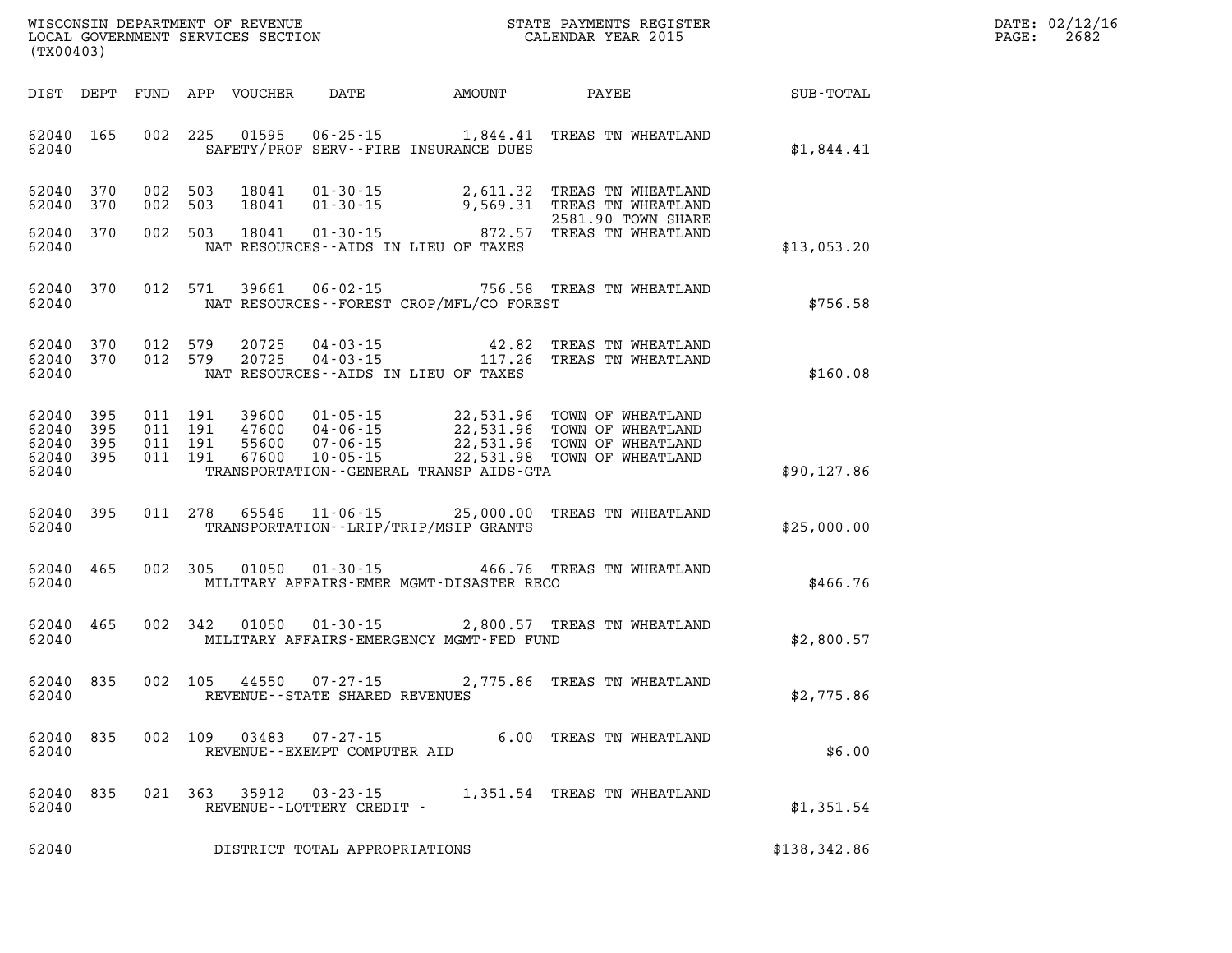| $\texttt{DATE}$ : | 02/12/16 |
|-------------------|----------|
| PAGE:             | 2683     |

| WISCONSIN DEPARTMENT OF REVENUE<br>LOCAL GOVERNMENT SERVICES SECTION<br>(TX00403) |                                    |                       |                                                                                                                         |                | STATE PAYMENTS REGISTER<br>CALENDAR YEAR 2015                                                                                                                    |                  | DATE: 02/12/1<br>PAGE:<br>2683 |
|-----------------------------------------------------------------------------------|------------------------------------|-----------------------|-------------------------------------------------------------------------------------------------------------------------|----------------|------------------------------------------------------------------------------------------------------------------------------------------------------------------|------------------|--------------------------------|
|                                                                                   | DIST DEPT                          |                       | FUND APP VOUCHER DATE AMOUNT PAYEE                                                                                      |                |                                                                                                                                                                  | <b>SUB-TOTAL</b> |                                |
| 62042                                                                             | 62042 165                          |                       | 002 225<br>01596<br>$06 - 25 - 15$<br>SAFETY/PROF SERV--FIRE INSURANCE DUES                                             |                | 882.14 TREAS TN WHITESTOWN                                                                                                                                       | \$882.14         |                                |
| 62042                                                                             | 62042 370                          |                       | 05DNR<br>000 001<br>NAT RESOURCES-SEVERANCE/YIELD/WITHDRAWAL                                                            | $09 - 28 - 15$ | 877.08 TREAS TOWN WHITESTOWN                                                                                                                                     | \$877.08         |                                |
| 62042<br>62042                                                                    | 62042 370<br>370<br>370            | 002 503<br>002<br>002 | 17837<br>$01 - 12 - 15$<br>503<br>17837<br>$01 - 12 - 15$<br>503<br>18149<br>$01 - 30 - 15$                             |                | 8,106.39 TREAS TN WHITESTOWN<br>2,264.33 TREAS TN WHITESTOWN<br>6,850.81 TREAS TN WHITESTOWN<br>1963.50 TOWN SHARE                                               |                  |                                |
| 62042                                                                             | 62042 370                          |                       | 002 503<br>18149<br>NAT RESOURCES--AIDS IN LIEU OF TAXES                                                                |                | 01-30-15 2,264.33 TREAS TN WHITESTOWN                                                                                                                            | \$19,485.86      |                                |
| 62042                                                                             | 62042 370                          |                       | 012 571<br>39662<br>NAT RESOURCES - - FOREST CROP/MFL/CO FOREST                                                         | $06 - 02 - 15$ | 506.02 TREAS TN WHITESTOWN                                                                                                                                       | \$506.02         |                                |
| 62042                                                                             | 62042 370<br>62042 370             |                       | 012 579<br>20726<br>20726<br>012 579<br>NAT RESOURCES--AIDS IN LIEU OF TAXES                                            |                | 04-03-15 736.00 TREAS TN WHITESTOWN<br>04-03-15 1,686.47 TREAS TN WHITESTOWN                                                                                     | \$2,422.47       |                                |
| 62042<br>62042                                                                    | 380                                |                       | 012 262<br>00104<br>TOURISM--PAYMENTS IN LIEU OF TAXES                                                                  |                | 01-07-15 88,198.73 TREAS TN WHITESTOWN                                                                                                                           | \$88,198.73      |                                |
| 62042<br>62042<br>62042<br>62042                                                  | - 395<br>395<br>- 395<br>62042 395 |                       | 011 191<br>39601<br>47601<br>011 191<br>011 191<br>55601<br>011 191<br>67601<br>TRANSPORTATION--GENERAL TRANSP AIDS-GTA |                | 01-05-15 27,326.82 TOWN OF WHITESTOWN<br>04-06-15 27,326.82 TOWN OF WHITESTOWN<br>07-06-15 27,326.82 TOWN OF WHITESTOWN<br>10-05-15 27,326.82 TOWN OF WHITESTOWN | \$109,307.28     |                                |
| 62042                                                                             | 62042 835                          |                       | 002 105<br>44551<br>REVENUE--STATE SHARED REVENUES                                                                      | $07 - 27 - 15$ | 8,543.77 TREAS TN WHITESTOWN                                                                                                                                     | \$8,543.77       |                                |
| 62042                                                                             | 62042 835                          |                       | 002 109 03484<br>$07 - 27 - 15$<br>REVENUE--EXEMPT COMPUTER AID                                                         |                | 5.00 TREAS TN WHITESTOWN                                                                                                                                         | \$5.00           |                                |
| 62042                                                                             | 62042 835                          |                       | 002 501<br>00004<br>DOA-PAYMENT FOR MUNICIPAL SERVICES AID                                                              | $02 - 02 - 15$ | 660.25 TREAS TN WHITESTOWN                                                                                                                                       | \$660.25         |                                |
| 62042                                                                             |                                    |                       | DISTRICT TOTAL APPROPRIATIONS                                                                                           |                |                                                                                                                                                                  | \$230,888.60     |                                |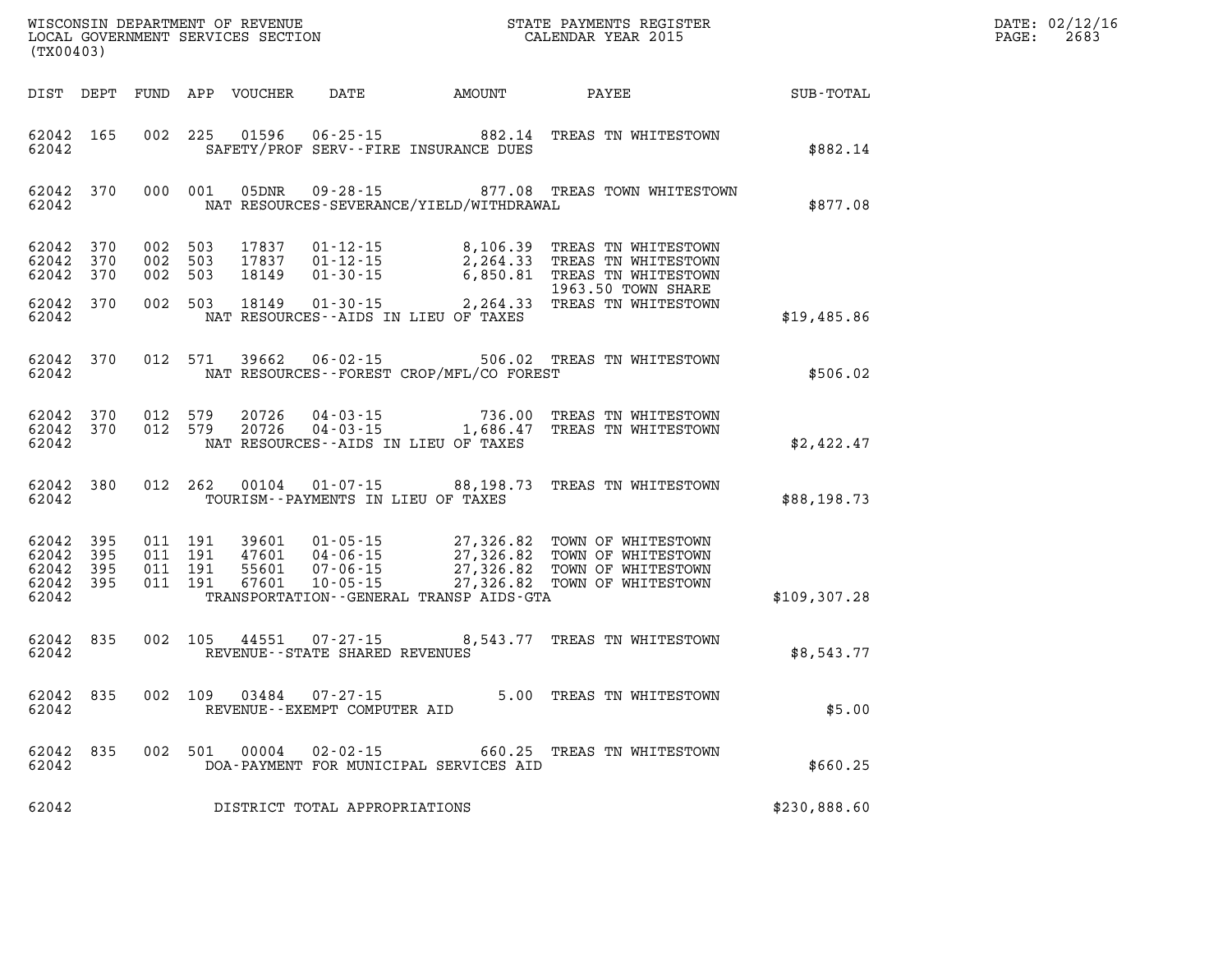| $\texttt{DATE}$ : | 02/12/16 |
|-------------------|----------|
| PAGE:             | 2684     |

| (TX00403)                                 |                          |                          |                          |                                  |                                                                |                                                                 |                                                                                                                |             |
|-------------------------------------------|--------------------------|--------------------------|--------------------------|----------------------------------|----------------------------------------------------------------|-----------------------------------------------------------------|----------------------------------------------------------------------------------------------------------------|-------------|
| DIST                                      | DEPT                     | FUND                     | APP                      | <b>VOUCHER</b>                   | DATE                                                           | AMOUNT                                                          | PAYEE                                                                                                          | SUB-TOTAL   |
| 62111<br>62111                            | 165                      | 002                      | 225                      | 01597                            | $06 - 25 - 15$                                                 | 557.87<br>SAFETY/PROF SERV--FIRE INSURANCE DUES                 | TREAS VIL CHASEBURG                                                                                            | \$557.87    |
| 62111<br>62111                            | 370                      | 002                      | 503                      | 17838                            | $01 - 12 - 15$                                                 | 354.65<br>NAT RESOURCES -- AIDS IN LIEU OF TAXES                | TREAS VIL CHASEBURG<br>9.08 VILL SHARE                                                                         | \$354.65    |
| 62111<br>62111<br>62111<br>62111<br>62111 | 395<br>395<br>395<br>395 | 011<br>011<br>011<br>011 | 191<br>191<br>191<br>191 | 39602<br>47602<br>55602<br>67602 | 01-05-15<br>$04 - 06 - 15$<br>$07 - 06 - 15$<br>$10 - 05 - 15$ | 2,124.58<br>2,124.61<br>TRANSPORTATION--GENERAL TRANSP AIDS-GTA | 2,124.58 VILLAGE OF CHASEBURG<br>VILLAGE OF CHASEBURG<br>2,124.58 VILLAGE OF CHASEBURG<br>VILLAGE OF CHASEBURG | \$8,498.35  |
| 62111<br>62111                            | 835                      | 002                      | 105                      | 44552                            | REVENUE - - STATE SHARED REVENUES                              | $07 - 27 - 15$ 14,577.24                                        | TREAS VIL CHASEBURG                                                                                            | \$14,577.24 |
| 62111<br>62111                            | 835                      | 002                      | 109                      | 03485                            | $07 - 27 - 15$<br>REVENUE--EXEMPT COMPUTER AID                 | 24.00                                                           | TREAS VIL CHASEBURG                                                                                            | \$24.00     |
| 62111                                     |                          |                          |                          |                                  | DISTRICT TOTAL APPROPRIATIONS                                  |                                                                 |                                                                                                                | \$24,012.11 |

WISCONSIN DEPARTMENT OF REVENUE **STATE PAYMENTS REGISTER**<br>LOCAL GOVERNMENT SERVICES SECTION

LOCAL GOVERNMENT SERVICES SECTION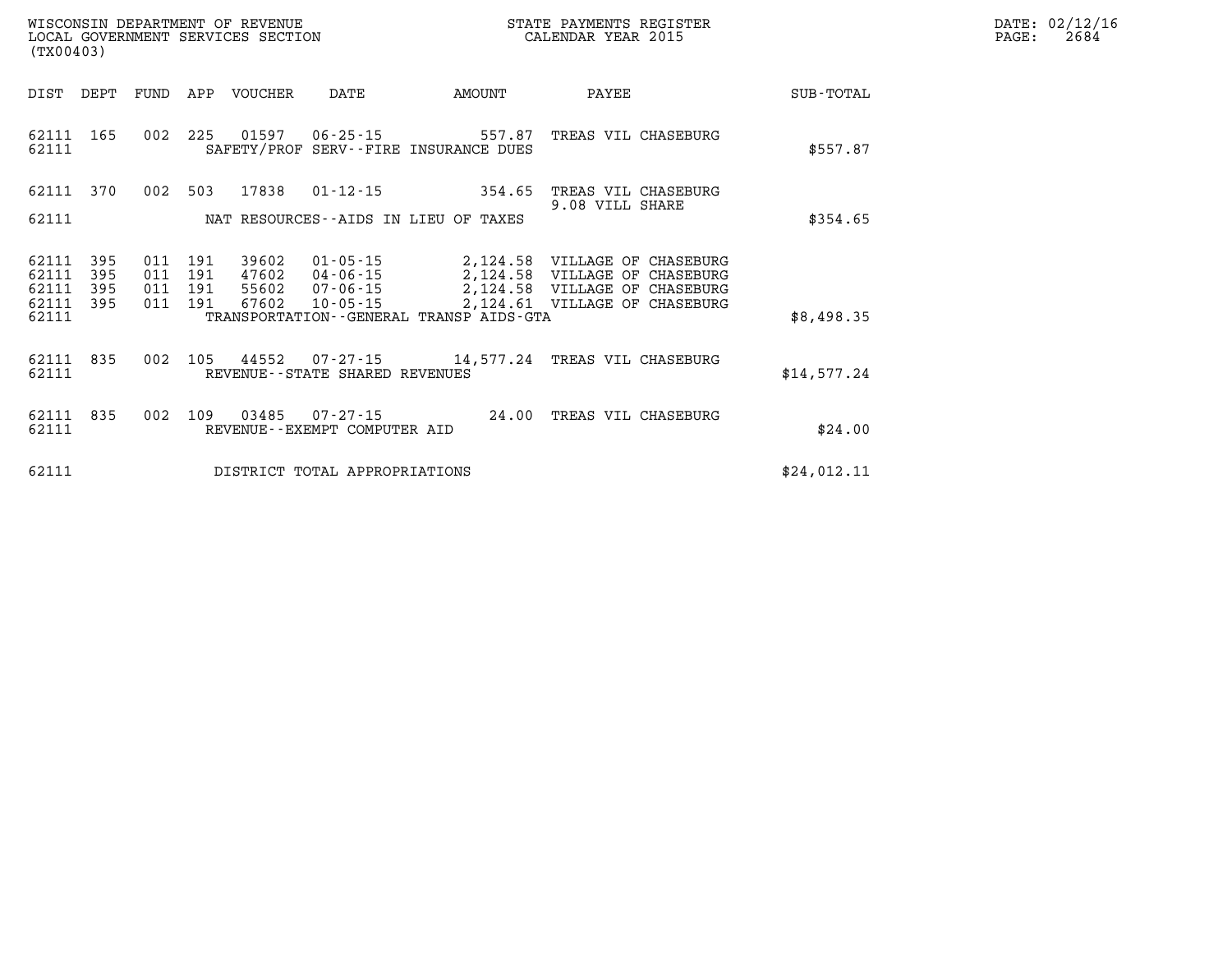| (TX00403) |           |  |  |                                |                                             | DATE: 02/12/16<br>2685<br>$\mathtt{PAGE:}$                                                                                                                                                                                                                                                                                                     |              |  |
|-----------|-----------|--|--|--------------------------------|---------------------------------------------|------------------------------------------------------------------------------------------------------------------------------------------------------------------------------------------------------------------------------------------------------------------------------------------------------------------------------------------------|--------------|--|
|           |           |  |  |                                | DIST DEPT FUND APP VOUCHER DATE AMOUNT      | <b>PAYEE</b>                                                                                                                                                                                                                                                                                                                                   | SUB-TOTAL    |  |
| 62112     |           |  |  |                                | SAFETY/PROF SERV--FIRE INSURANCE DUES       | 62112 165 002 225 01598 06-25-15 1,716.63 TREAS VIL COON VALLEY                                                                                                                                                                                                                                                                                | \$1,716.63   |  |
| 62112     |           |  |  |                                | NAT RESOURCES - - FOREST CROP/MFL/CO FOREST | 62112 370 012 571 39663 06-02-15 2.00 TREAS VIL COON VALLEY                                                                                                                                                                                                                                                                                    | \$2.00       |  |
| 62112     |           |  |  |                                | TRANSPORTATION--GENERAL TRANSP AIDS-GTA     | $\begin{array}{cccccccc} 62112 & 395 & 011 & 191 & 39603 & 01\cdot 05\cdot 15 & 12\,,072\,.19 & \text{VILLAGE OF COON VALLEY} \\ 62112 & 395 & 011 & 191 & 47603 & 04\cdot 06\cdot 15 & 12\,,072\,.19 & \text{VILLAGE OF COON VALLEY} \\ 62112 & 395 & 011 & 191 & 55603 & 07\cdot 06\cdot 15 & 12\,,072\,.19 & \text{VILLAGE OF COON VALLEY}$ | \$48, 288.77 |  |
| 62112     |           |  |  | REVENUE--STATE SHARED REVENUES |                                             | 62112 835 002 105 44553 07-27-15 38,840.98 TREAS VIL COON VALLEY                                                                                                                                                                                                                                                                               | \$38,840.98  |  |
| 62112     |           |  |  | REVENUE--EXEMPT COMPUTER AID   |                                             | $\begin{array}{cccccccc} 62112 & 835 & 002 & 109 & 03486 & 07\,\text{-}\,27\,\text{-}\,15 & & & & & 608\,\text{-}\,00 & \text{TREAS VII}\ 62112 & 835 & 002 & 109 & 05330 & 07\,\text{-}\,27\,\text{-}\,15 & & & & 128\,\text{-}\,00 & \text{TREAS VII}\ 00N \text{ VALLEY}\ \end{array}$                                                      | \$736.00     |  |
| 62112     | 62112 835 |  |  | REVENUE--LOTTERY CREDIT -      |                                             | 021 363 35913 03-23-15 2,553.18 TREAS VIL COON VALLEY                                                                                                                                                                                                                                                                                          | \$2,553.18   |  |
| 62112     |           |  |  | DISTRICT TOTAL APPROPRIATIONS  |                                             |                                                                                                                                                                                                                                                                                                                                                | \$92,137.56  |  |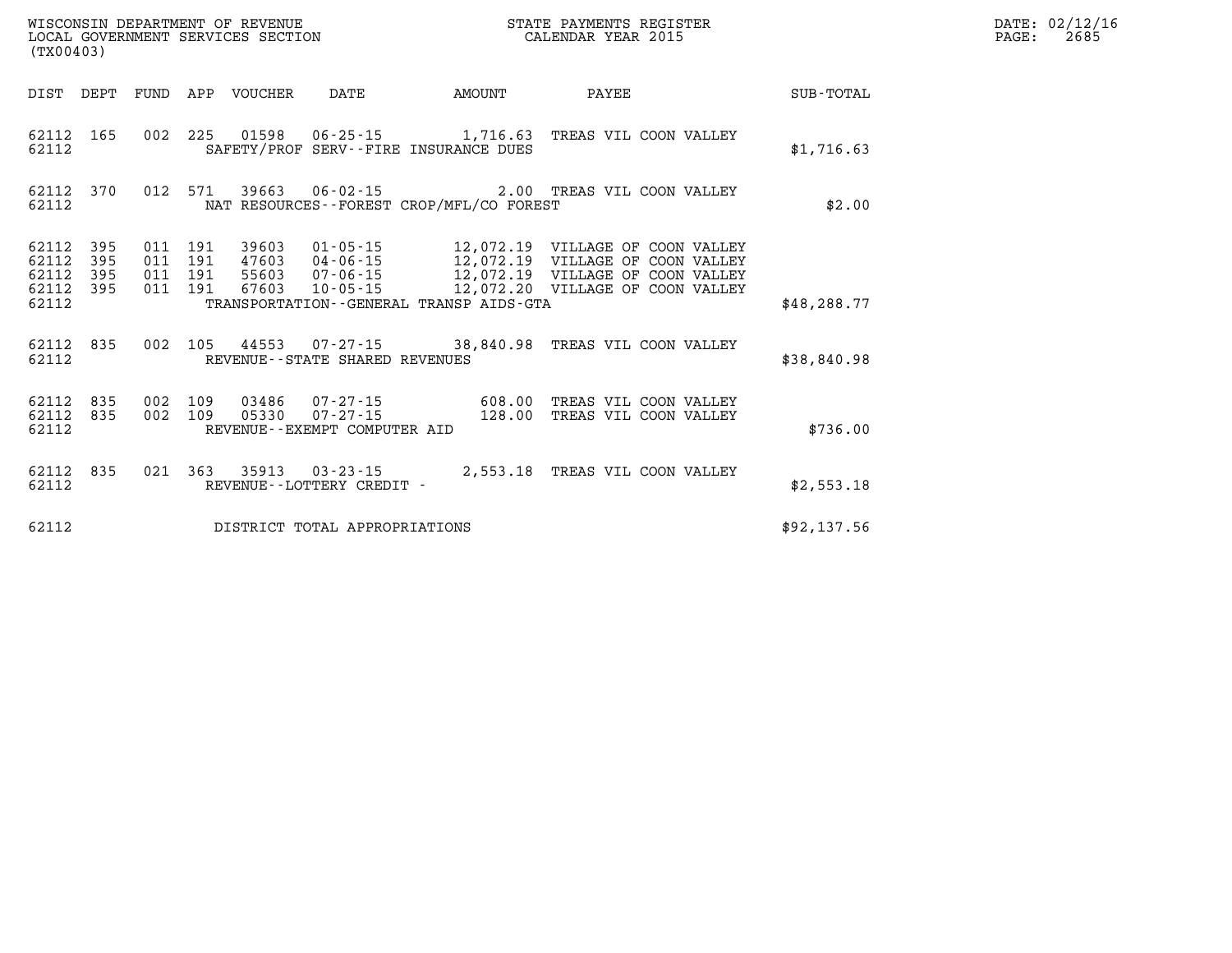| $\texttt{DATE}$ : | 02/12/16 |
|-------------------|----------|
| PAGE:             | 2686     |

| WISCONSIN DEPARTMENT OF REVENUE<br>LOCAL GOVERNMENT SERVICES SECTION<br>(TX00403)                 |                                                                                                                                                                                 | STATE PAYMENTS REGISTER<br>CALENDAR YEAR 2015 |                                                                                                                 |             |
|---------------------------------------------------------------------------------------------------|---------------------------------------------------------------------------------------------------------------------------------------------------------------------------------|-----------------------------------------------|-----------------------------------------------------------------------------------------------------------------|-------------|
| DIST<br>DEPT<br>FUND                                                                              | APP<br>VOUCHER<br>DATE                                                                                                                                                          | AMOUNT                                        | PAYEE                                                                                                           | SUB-TOTAL   |
| 002<br>165<br>62116<br>62116                                                                      | 225<br>01599<br>$06 - 25 - 15$ 678.45<br>SAFETY/PROF SERV--FIRE INSURANCE DUES                                                                                                  |                                               | TREAS VIL DE SOTO                                                                                               | \$678.45    |
| 62116<br>370<br>012<br>370<br>012<br>62116<br>62116                                               | 571<br>38725<br>$06 - 02 - 15$<br>$06 - 02 - 15$<br>571<br>39664<br>NAT RESOURCES - - FOREST CROP/MFL/CO FOREST                                                                 | 1.51<br>12.45                                 | TREAS VIL DE SOTO<br>TREAS VIL DE SOTO                                                                          | \$13.96     |
| 395<br>62116<br>011<br>395<br>011<br>62116<br>62116<br>395<br>011<br>62116<br>395<br>011<br>62116 | $01 - 05 - 15$<br>191<br>39604<br>191<br>47604<br>$04 - 06 - 15$<br>191<br>55604<br>$07 - 06 - 15$<br>191<br>67604<br>$10 - 05 - 15$<br>TRANSPORTATION--GENERAL TRANSP AIDS-GTA | 4,006.58                                      | 4,006.58 VILLAGE OF DE SOTO<br>VILLAGE OF DE SOTO<br>4,006.58 VILLAGE OF DE SOTO<br>4,006.61 VILLAGE OF DE SOTO | \$16,026.35 |
| 835<br>002<br>62116<br>62116                                                                      | 105<br>44554<br>REVENUE--STATE SHARED REVENUES                                                                                                                                  | $07 - 27 - 15$ 15,500.04                      | TREAS VIL DE SOTO                                                                                               | \$15,500.04 |
| 002<br>62116<br>835<br>002<br>62116<br>835<br>62116                                               | 109<br>03487<br>$07 - 27 - 15$<br>109<br>$07 - 27 - 15$<br>05331<br>REVENUE - - EXEMPT COMPUTER AID                                                                             | 22.00<br>162.00                               | TREAS VIL DE SOTO<br>TREAS VIL DE SOTO                                                                          | \$184.00    |
| 835<br>021<br>62116<br>021<br>62116<br>835<br>62116                                               | 363<br>35567<br>$03 - 23 - 15$<br>363<br>$03 - 23 - 15$<br>35914<br>REVENUE--LOTTERY CREDIT -                                                                                   | 671.81<br>920.20                              | TREAS VIL DE SOTO<br>TREAS VIL DE SOTO                                                                          | \$1,592.01  |
| 62116                                                                                             | DISTRICT TOTAL APPROPRIATIONS                                                                                                                                                   |                                               |                                                                                                                 | \$33,994.81 |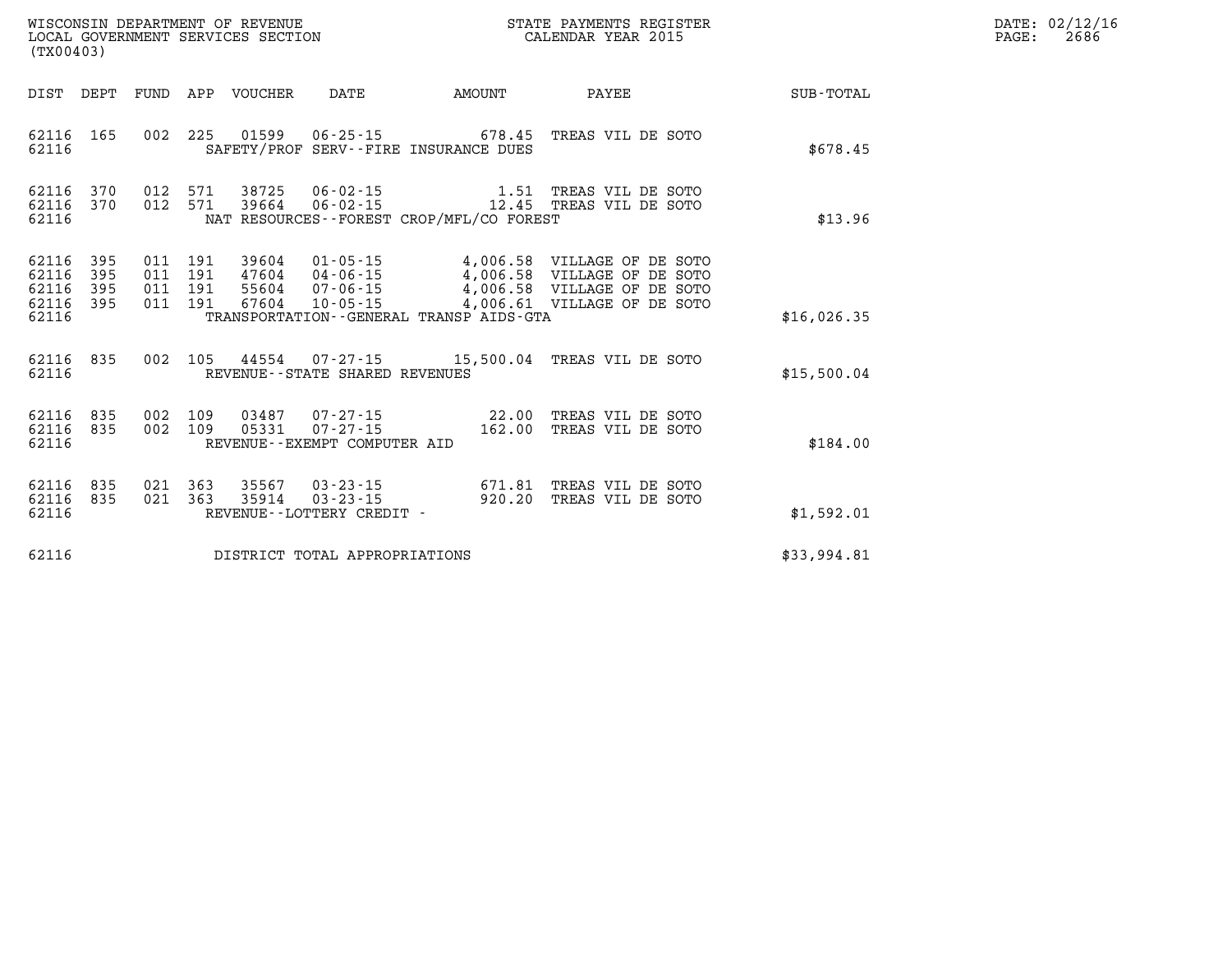| $\mathtt{DATE}$ : | 02/12/16 |
|-------------------|----------|
| PAGE:             | 2687     |

| WISCONSIN DEPARTMENT OF REVENUE<br>LOCAL GOVERNMENT SERVICES SECTION<br>(TX00403)                                                                                             |                                                                                                                                                                                              | STATE PAYMENTS REGISTER<br>CALENDAR YEAR 2015 |             | DATE: 02/12/1<br>PAGE:<br>2687 |
|-------------------------------------------------------------------------------------------------------------------------------------------------------------------------------|----------------------------------------------------------------------------------------------------------------------------------------------------------------------------------------------|-----------------------------------------------|-------------|--------------------------------|
| DEPT<br>FUND<br>APP<br>VOUCHER<br>DIST                                                                                                                                        | DATE<br>AMOUNT                                                                                                                                                                               | PAYEE                                         | SUB-TOTAL   |                                |
| 225<br>01600<br>165<br>002<br>62131<br>62131                                                                                                                                  | 06 - 25 - 15<br>SAFETY/PROF SERV--FIRE INSURANCE DUES                                                                                                                                        | 513.31 TREAS VIL GENOA                        | \$513.31    |                                |
| 39605<br>62131<br>395<br>191<br>011<br>62131<br>395<br>011<br>191<br>47605<br>04-06-15<br>62131<br>395<br>011<br>191<br>55605<br>62131<br>191<br>67605<br>395<br>011<br>62131 | 01-05-15<br>2,238.22 VILLAGE OF GENOA<br>2,238.22 VILLAGE OF GENOA<br>07-06-15 2,238.22 VILLAGE OF GENOA<br>10-05-15<br>2,238.25 VILLAGE OF GENOA<br>TRANSPORTATION--GENERAL TRANSP AIDS-GTA |                                               | \$8,952.91  |                                |
| 002<br>105<br>44555<br>62131<br>835<br>62131<br>REVENUE - - STATE SHARED REVENUES                                                                                             | 07-27-15 17,959.47 TREAS VIL GENOA                                                                                                                                                           |                                               | \$17,959.47 |                                |
| 62131<br>835<br>002<br>109<br>03488<br>62131<br>REVENUE--EXEMPT COMPUTER AID                                                                                                  | 07-27-15                                                                                                                                                                                     | 1.00 TREAS VIL GENOA                          | \$1.00      |                                |
| 62131<br>DISTRICT TOTAL APPROPRIATIONS                                                                                                                                        |                                                                                                                                                                                              |                                               | \$27,426.69 |                                |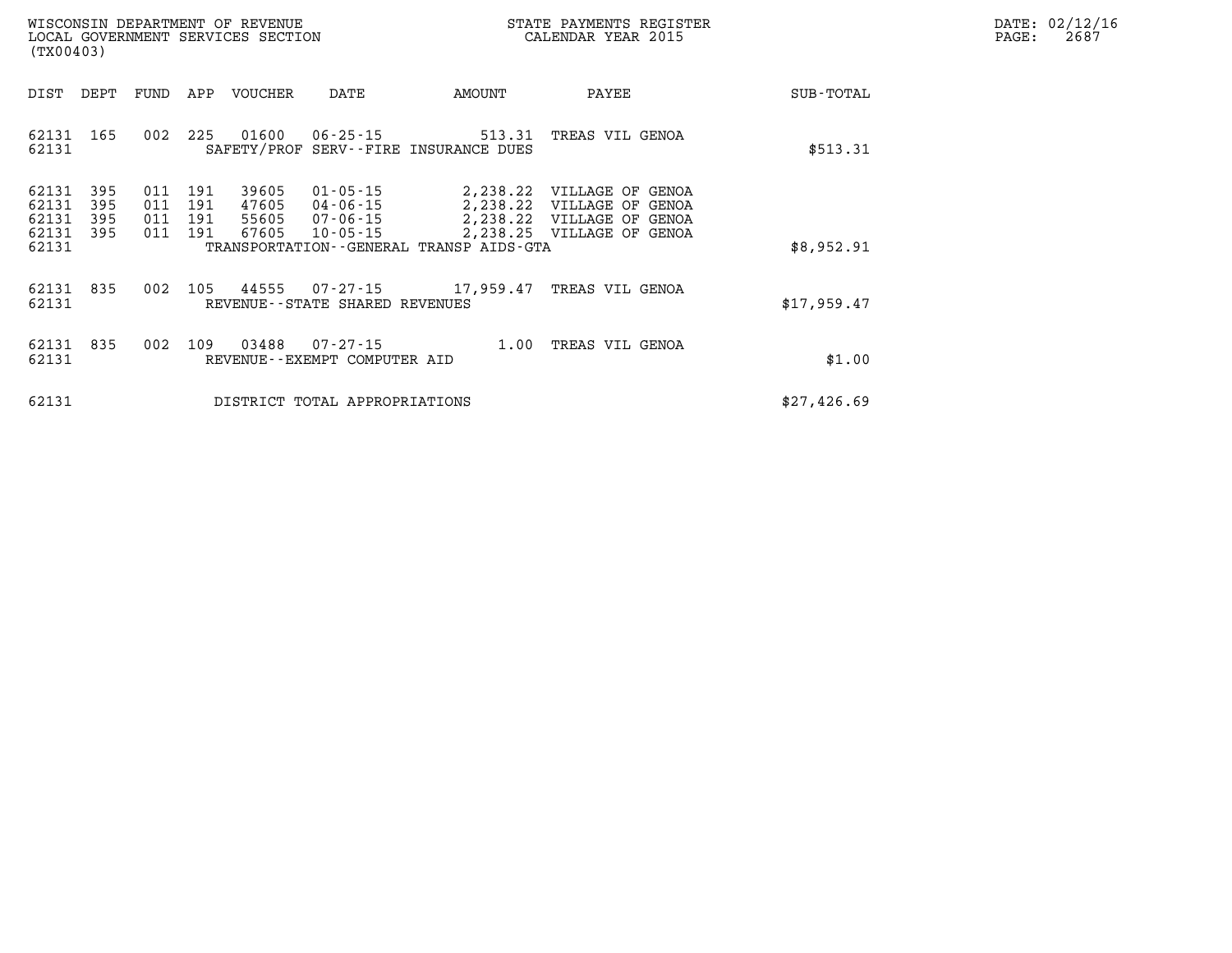| DATE:             | 02/12/16 |
|-------------------|----------|
| $\mathtt{PAGE}$ : | 2688     |

| (TX00403)                                                                                         | WISCONSIN DEPARTMENT OF REVENUE<br>STATE PAYMENTS REGISTER<br>LOCAL GOVERNMENT SERVICES SECTION<br>CALENDAR YEAR 2015                                                               |                                                                |                                                                                                   |                  |
|---------------------------------------------------------------------------------------------------|-------------------------------------------------------------------------------------------------------------------------------------------------------------------------------------|----------------------------------------------------------------|---------------------------------------------------------------------------------------------------|------------------|
| FUND<br>DIST<br>DEPT                                                                              | APP<br>VOUCHER<br>DATE                                                                                                                                                              | AMOUNT                                                         | PAYEE                                                                                             | <b>SUB-TOTAL</b> |
| 002<br>62146<br>165<br>62146                                                                      | 225<br>01601<br>$06 - 25 - 15$<br>SAFETY/PROF SERV--FIRE INSURANCE DUES                                                                                                             | 1,313.83                                                       | TREAS VIL LA FARGE                                                                                | \$1,313.83       |
| 62146<br>395<br>011<br>62146<br>395<br>011<br>62146<br>011<br>395<br>62146<br>011<br>395<br>62146 | 185<br>53292<br>$07 - 13 - 15$<br>185<br>61514<br>$10 - 01 - 15$<br>185<br>61514<br>$10 - 01 - 15$<br>$12 - 03 - 15$<br>185<br>67652<br>TRANSPORTATION - - HIGHWAY SAFETY - FEDERAL | 4,000.00<br>603.74<br>1,002.40<br>4,381.94                     | TREAS VIL LAFARGE<br>TREAS VIL LAFARGE<br>TREAS VIL LAFARGE<br>TREAS VIL LAFARGE                  | \$9,988.08       |
| 62146<br>395<br>011<br>62146<br>395<br>011<br>62146<br>395<br>011<br>62146<br>395<br>011<br>62146 | 191<br>39606<br>$01 - 05 - 15$<br>191<br>47606<br>$04 - 06 - 15$<br>$07 - 06 - 15$<br>191<br>55606<br>191<br>67606<br>$10 - 05 - 15$<br>TRANSPORTATION--GENERAL TRANSP AIDS-GTA     | 8,553.18<br>8,553.18<br>8,553.18                               | VILLAGE OF LA FARGE<br>VILLAGE OF LA FARGE<br>VILLAGE OF LA FARGE<br>8,553.18 VILLAGE OF LA FARGE | \$34,212.72      |
| 62146<br>395<br>011<br>395<br>011<br>62146<br>62146                                               | 278<br>53215<br>$07 - 08 - 15$<br>278<br>53215<br>TRANSPORTATION - - LRIP/TRIP/MSIP GRANTS                                                                                          | 4,291.92<br>$07 - 08 - 15$<br>07-08-15<br>07-08-15<br>7,551.60 | TREAS VIL LAFARGE<br>TREAS VIL LAFARGE                                                            | \$11,843.52      |
| 005<br>62146<br>435<br>62146                                                                      | 163<br>01LGS<br>$11 - 16 - 15$<br>HS--PREPAID MEDICAL TRANSPORT REIMBURSE                                                                                                           |                                                                | 3,709.33 DHS PREPAID MEDICAL TRANSPORT                                                            | \$3,709.33       |
| 455<br>002<br>62146<br>62146                                                                      | 231<br>14<br>$04 - 08 - 15$<br>JUSTICE - - LAW ENFORCEMENT TRAINING                                                                                                                 | 160.00                                                         | TREAS VIL LA FARGE                                                                                | \$160.00         |
| 62146<br>455<br>002<br>62146                                                                      | 241<br>03820<br>$01 - 21 - 15$<br>JUSTICE -- CEASE AND OTHER FEDERAL GRANTS                                                                                                         |                                                                | 1,569.95 TREAS VIL LA FARGE                                                                       | \$1,569.95       |
| 62146<br>835<br>002<br>62146                                                                      | 105<br>44556<br>$07 - 27 - 15$<br>REVENUE - - STATE SHARED REVENUES                                                                                                                 |                                                                | 37,749.87 TREAS VIL LA FARGE                                                                      | \$37,749.87      |
| 002<br>62146<br>835<br>62146<br>835<br>002<br>62146                                               | 109<br>$07 - 27 - 15$<br>03489<br>$07 - 27 - 15$<br>109<br>05332<br>REVENUE--EXEMPT COMPUTER AID                                                                                    | 80.00                                                          | TREAS VIL LA FARGE<br>111,692.00 TREAS VIL LA FARGE                                               | \$111,772.00     |
| 62146<br>835<br>021<br>62146                                                                      | 363<br>35915<br>$03 - 23 - 15$<br>REVENUE--LOTTERY CREDIT -                                                                                                                         |                                                                | 57.54 TREAS VIL LA FARGE                                                                          | \$57.54          |
| 62146                                                                                             | DISTRICT TOTAL APPROPRIATIONS                                                                                                                                                       |                                                                |                                                                                                   | \$212,376.84     |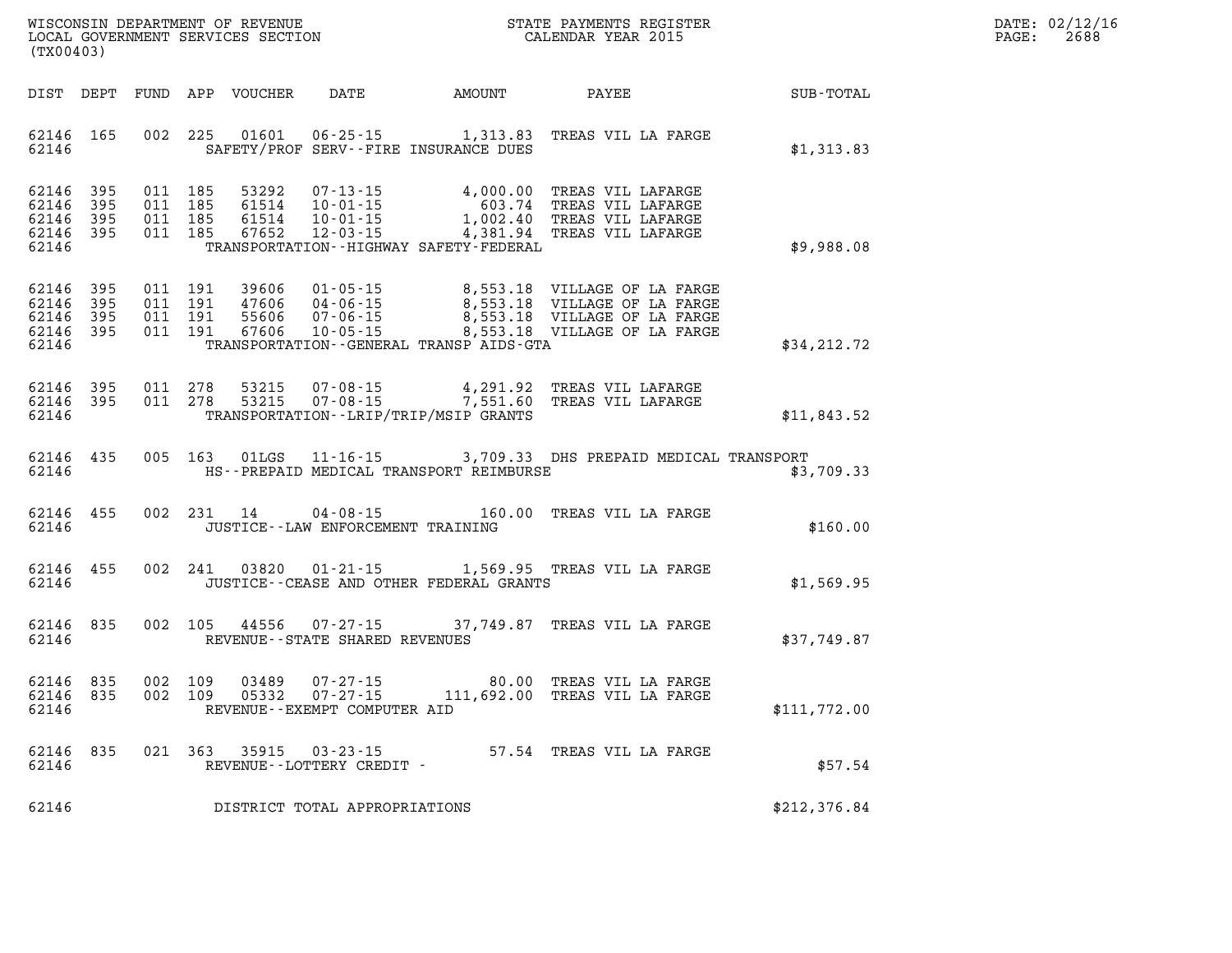| (TX00403)                                             |           |                                          |               |                                      |                                              |                                                                                                                          | DATE: 02/12/16<br>PAGE:<br>2689 |  |
|-------------------------------------------------------|-----------|------------------------------------------|---------------|--------------------------------------|----------------------------------------------|--------------------------------------------------------------------------------------------------------------------------|---------------------------------|--|
|                                                       |           |                                          |               |                                      | DIST DEPT FUND APP VOUCHER DATE AMOUNT PAYEE |                                                                                                                          | SUB-TOTAL                       |  |
| 62165                                                 | 62165 165 |                                          |               |                                      | SAFETY/PROF SERV--FIRE INSURANCE DUES        | 002 225 01602 06-25-15 642.32 TREAS VIL ONTARIO                                                                          | \$642.32                        |  |
| 62165                                                 | 62165 370 |                                          |               | 012 571 39665 06-02-15               | NAT RESOURCES - - FOREST CROP/MFL/CO FOREST  | .60 TREAS VIL ONTARIO                                                                                                    | \$0.60                          |  |
| 62165 395<br>62165<br>62165 395<br>62165 395<br>62165 | 395       | 011 191<br>011 191<br>011 191<br>011 191 | 39607         | $01 - 05 - 15$                       | TRANSPORTATION - - GENERAL TRANSP AIDS - GTA | 5,803.27 VILLAGE OF ONTARIO<br>5,803.27 VILLAGE OF ONTARIO<br>5,803.27 VILLAGE OF ONTARIO<br>5,803.27 VILLAGE OF ONTARIO | \$23, 213.08                    |  |
| 62165 435<br>62165                                    |           |                                          |               |                                      | HS--AMBULANCE FUNDING ASSISTANCE GRANTS      | 005 162 01DHS 09-11-15 3,650.85 VILL OF ONTARIO                                                                          | \$3,650.85                      |  |
| 62165 435<br>62165                                    |           |                                          |               |                                      | HS--PREPAID MEDICAL TRANSPORT REIMBURSE      | 005 163 01LGS 11-16-15 2,000.00 DHS PREPAID MEDICAL TRANSPORT                                                            | \$2,000.00                      |  |
| 62165                                                 | 62165 455 |                                          | 002 231 12    | JUSTICE - - LAW ENFORCEMENT TRAINING |                                              | 03-23-15 320.00 TREAS VIL ONTARIO                                                                                        | \$320.00                        |  |
| 62165 835<br>62165                                    |           |                                          |               | REVENUE - - STATE SHARED REVENUES    |                                              | 002 105 44557 07-27-15 25,796.59 TREAS VIL ONTARIO                                                                       | \$25,796.59                     |  |
| 62165 835<br>62165                                    |           | 002 109                                  |               | REVENUE--EXEMPT COMPUTER AID         |                                              | 03490  07-27-15  39.00  TREAS VIL ONTARIO                                                                                | \$39.00                         |  |
| 62165                                                 | 62165 835 |                                          | 021 363 35916 | REVENUE--LOTTERY CREDIT -            |                                              | 03-23-15 1,625.20 TREAS VIL ONTARIO                                                                                      | \$1,625.20                      |  |
| 62165                                                 |           |                                          |               | DISTRICT TOTAL APPROPRIATIONS        |                                              |                                                                                                                          | \$57,287.64                     |  |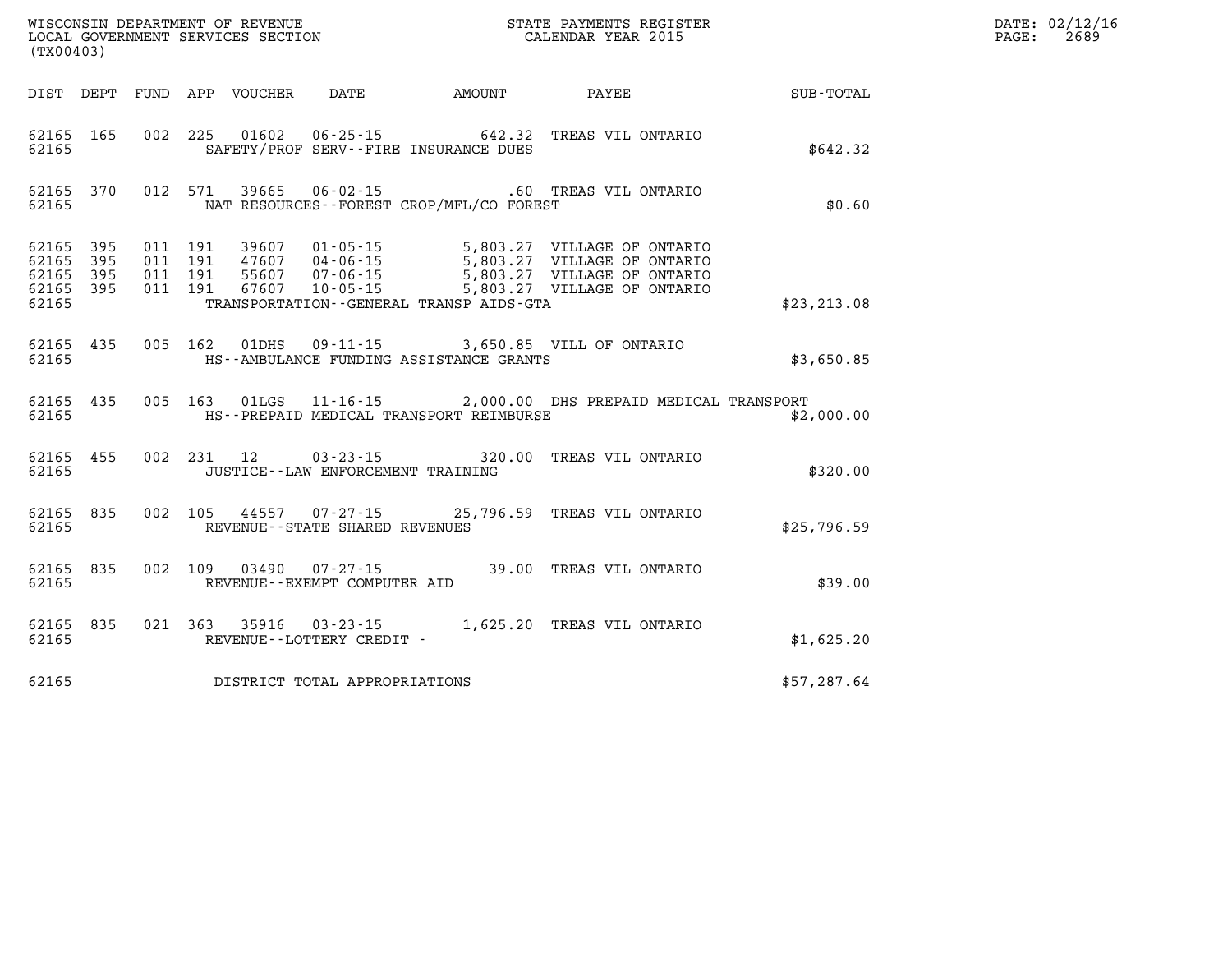| (TX00403)                                             |           |                                          |            |                            |                                                |                                              |                                                                                                                                                                                                          |              | DATE: 02/12/16<br>$\mathtt{PAGE:}$<br>2690 |
|-------------------------------------------------------|-----------|------------------------------------------|------------|----------------------------|------------------------------------------------|----------------------------------------------|----------------------------------------------------------------------------------------------------------------------------------------------------------------------------------------------------------|--------------|--------------------------------------------|
|                                                       |           |                                          |            | DIST DEPT FUND APP VOUCHER | DATE                                           | <b>AMOUNT</b>                                | PAYEE                                                                                                                                                                                                    | SUB-TOTAL    |                                            |
| 62176 165<br>62176                                    |           |                                          |            |                            | SAFETY/PROF SERV--FIRE INSURANCE DUES          | 002 225 01603 06-25-15 583.31                | TREAS VIL READSTOWN                                                                                                                                                                                      | \$583.31     |                                            |
| 62176 370<br>62176                                    |           |                                          |            |                            |                                                | NAT RESOURCES - - FOREST CROP/MFL/CO FOREST  | 012 571 39666 06-02-15 16.00 TREAS VIL READSTOWN                                                                                                                                                         | \$16.00      |                                            |
| 62176 395<br>62176 395<br>62176 395<br>62176          |           | 011 185<br>011 185<br>011 185            |            |                            |                                                | TRANSPORTATION - - HIGHWAY SAFETY - FEDERAL  | 63201 10-19-15 225.00 TREAS VIL READSTOWN<br>63201 10-19-15 480.00 TREAS VIL READSTOWN<br>67653 12-03-15 1,325.00 TREAS VIL READSTOWN                                                                    | \$2,030.00   |                                            |
| 62176 395<br>62176 395<br>62176<br>62176 395<br>62176 | - 395     | 011 191<br>011 191<br>011 191<br>011 191 |            |                            |                                                | TRANSPORTATION - - GENERAL TRANSP AIDS - GTA | 39608  01-05-15  5,779.15  VILLAGE OF READSTOWN<br>47608  04-06-15  5,779.15  VILLAGE OF READSTOWN<br>55608  07-06-15  5,779.15  VILLAGE OF READSTOWN<br>67608  10-05-15  5,779.18  VILLAGE OF READSTOWN | \$23, 116.63 |                                            |
| 62176                                                 | 62176 435 |                                          |            | 005 162 01DHS              |                                                | HS--AMBULANCE FUNDING ASSISTANCE GRANTS      | 09-11-15 4,642.10 READSTOWN EMS                                                                                                                                                                          | \$4,642.10   |                                            |
| 62176 435<br>62176                                    |           |                                          |            |                            |                                                | HS--PREPAID MEDICAL TRANSPORT REIMBURSE      | 005 163 01LGS 11-16-15 2,000.00 DHS PREPAID MEDICAL TRANSPORT                                                                                                                                            | \$2,000.00   |                                            |
| 62176 455<br>62176                                    |           |                                          | 002 231 18 |                            | JUSTICE - - LAW ENFORCEMENT TRAINING           |                                              | 04-20-15 160.00 TREAS VIL READSTOWN                                                                                                                                                                      | \$160.00     |                                            |
| 62176 835<br>62176                                    |           | 002 105                                  |            |                            | REVENUE--STATE SHARED REVENUES                 |                                              | 44558 07-27-15 30,523.89 TREAS VIL READSTOWN                                                                                                                                                             | \$30,523.89  |                                            |
| 62176                                                 | 62176 835 | 002 109                                  |            | 03491                      | $07 - 27 - 15$<br>REVENUE--EXEMPT COMPUTER AID |                                              | 29.00 TREAS VIL READSTOWN                                                                                                                                                                                | \$29.00      |                                            |
| 62176                                                 |           |                                          |            |                            | DISTRICT TOTAL APPROPRIATIONS                  |                                              |                                                                                                                                                                                                          | \$63,100.93  |                                            |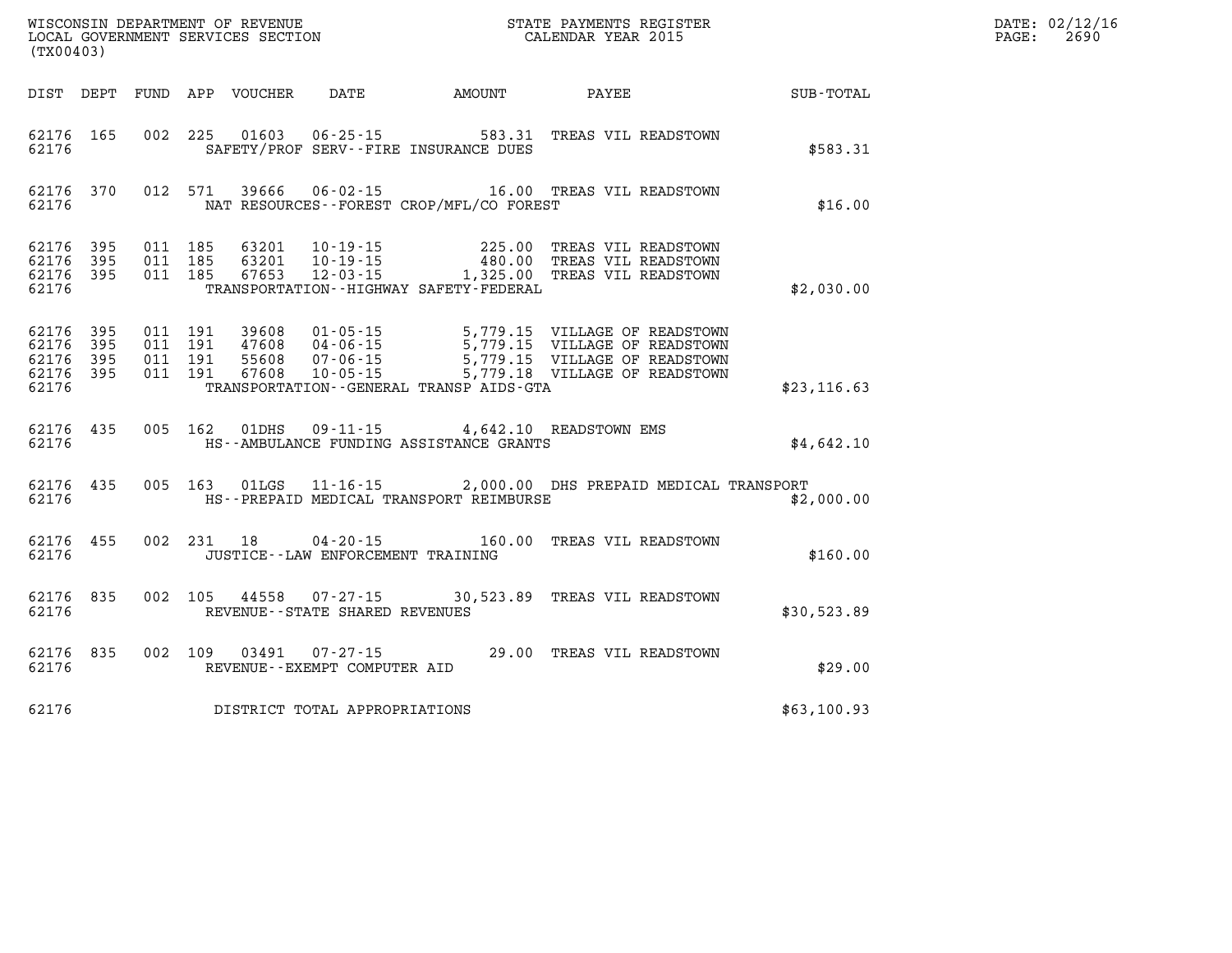| $\mathtt{DATE}$ : | 02/12/16 |
|-------------------|----------|
| PAGE:             | 2691     |

| (TX00403)               |                   |                   |                   | WISCONSIN DEPARTMENT OF REVENUE<br>LOCAL GOVERNMENT SERVICES SECTION |                                                   | STATE PAYMENTS REGISTER<br>CALENDAR YEAR 2015                    |                                                                   |             |
|-------------------------|-------------------|-------------------|-------------------|----------------------------------------------------------------------|---------------------------------------------------|------------------------------------------------------------------|-------------------------------------------------------------------|-------------|
| DIST                    | DEPT              | FUND              | APP               | <b>VOUCHER</b>                                                       | DATE                                              | AMOUNT                                                           | PAYEE                                                             | SUB-TOTAL   |
| 62181<br>62181          | 165               | 002               | 225               | 01604                                                                |                                                   | $06 - 25 - 15$ 1,680.88<br>SAFETY/PROF SERV--FIRE INSURANCE DUES | TREAS VIL STODDARD                                                | \$1,680.88  |
| 62181<br>62181<br>62181 | 395<br>395<br>395 | 011<br>011<br>011 | 191<br>191<br>191 | 39609<br>47609<br>55609                                              | $01 - 05 - 15$<br>04-06-15<br>$07 - 06 - 15$      | 6,787.91<br>6,787.91<br>6,787.91                                 | VILLAGE OF STODDARD<br>VILLAGE OF STODDARD<br>VILLAGE OF STODDARD |             |
| 62181<br>62181          | 395               | 011               | 191               | 67609                                                                | $10 - 05 - 15$                                    | 6,787.92<br>TRANSPORTATION - - GENERAL TRANSP AIDS - GTA         | VILLAGE OF<br>STODDARD                                            | \$27,151.65 |
| 62181<br>62181          | 835               | 002               | 105               | 44559                                                                | REVENUE - - STATE SHARED REVENUES                 | $07 - 27 - 15$ 25,130.00                                         | TREAS VIL STODDARD                                                | \$25,130.00 |
| 62181<br>62181          | 835               | 002               | 109               | 03492                                                                | $07 - 27 - 15$<br>REVENUE - - EXEMPT COMPUTER AID | 822.00                                                           | TREAS VIL STODDARD                                                | \$822.00    |
| 62181<br>62181          | 835               | 021               | 363               | 35917                                                                | $03 - 23 - 15$<br>REVENUE - - LOTTERY CREDIT -    | 1,109.75                                                         | TREAS VIL STODDARD                                                | \$1,109.75  |
| 62181                   |                   |                   |                   |                                                                      | DISTRICT TOTAL APPROPRIATIONS                     |                                                                  |                                                                   | \$55,894.28 |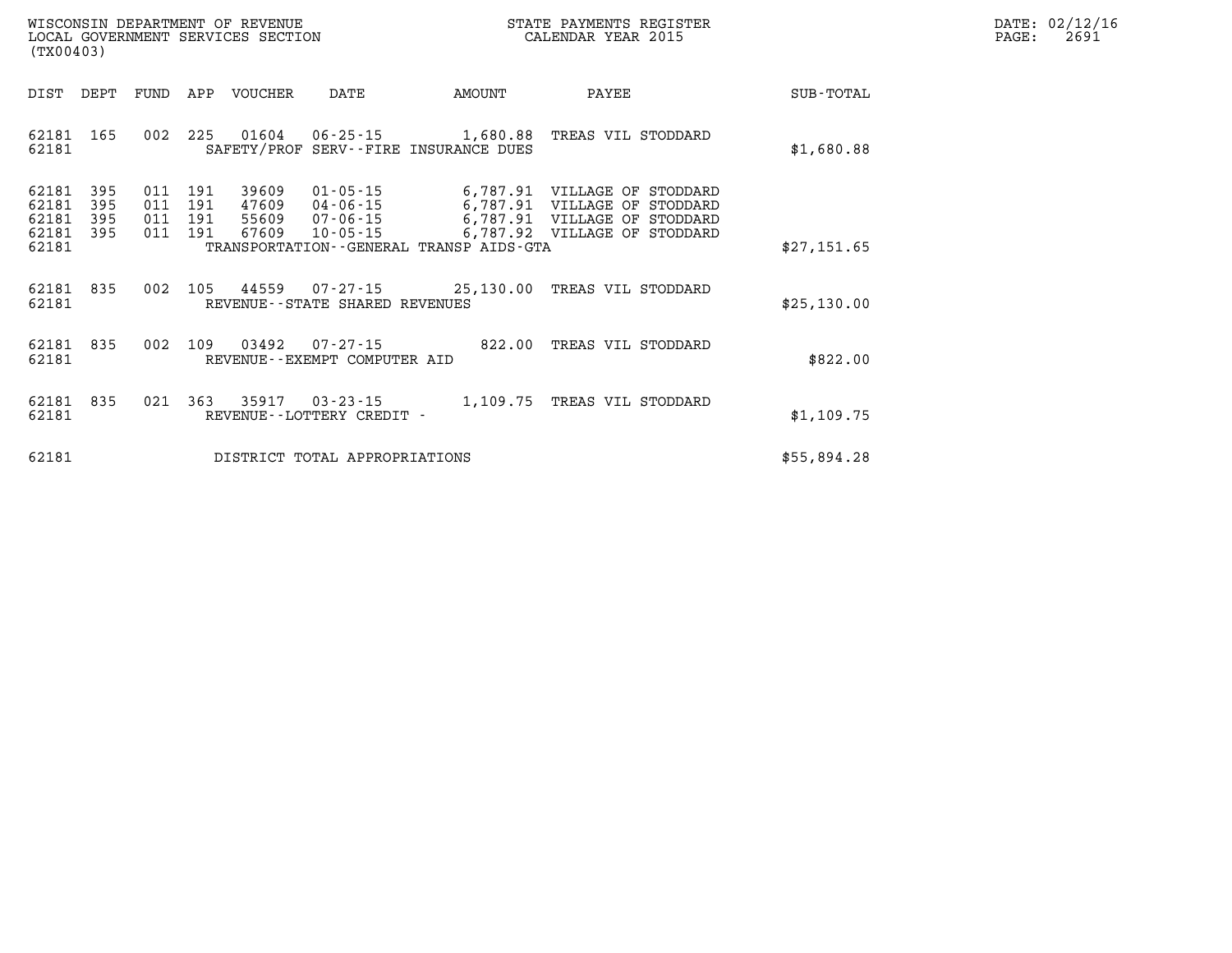| (TX00403)                   |     |                    |                |                                                                    | WISCONSIN DEPARTMENT OF REVENUE<br>LOCAL GOVERNMENT SERVICES SECTION CALENDAR YEAR 2015                                                                                                                                                                                                                                                                                                   | TER EXECUTIVE TERM IN THE RESERVE OF THE RESERVE OF THE RESERVE OF THE RESERVE OF THE RESERVE OF THE RESERVE O<br>DATE: 02/12/16<br>PAGE: 2692 |               |  |
|-----------------------------|-----|--------------------|----------------|--------------------------------------------------------------------|-------------------------------------------------------------------------------------------------------------------------------------------------------------------------------------------------------------------------------------------------------------------------------------------------------------------------------------------------------------------------------------------|------------------------------------------------------------------------------------------------------------------------------------------------|---------------|--|
|                             |     |                    |                |                                                                    | DIST DEPT FUND APP VOUCHER DATE AMOUNT PAYEE SUB-TOTAL                                                                                                                                                                                                                                                                                                                                    |                                                                                                                                                |               |  |
|                             |     |                    |                |                                                                    | 62236 165 002 225 01605 06-25-15 2,533.71 TREAS CITY HILLSBORO<br>62236 SAFETY/PROF SERV--FIRE INSURANCE DUES                                                                                                                                                                                                                                                                             |                                                                                                                                                | \$2,533.71    |  |
|                             |     |                    |                |                                                                    | 62236 370 002 503 17839 01-12-15 27.09 TREAS CITY HILLSBORO<br>9.99 CITY SHARE                                                                                                                                                                                                                                                                                                            | 9.99 CITY SHARE                                                                                                                                | \$27.09       |  |
|                             |     |                    |                |                                                                    | 62236 MAT RESOURCES--AIDS IN LIEU OF TAXES                                                                                                                                                                                                                                                                                                                                                |                                                                                                                                                |               |  |
|                             |     |                    |                |                                                                    | 62236 370 012 579 20727 04-03-15 34.48 TREAS CITY HILLSBORO<br>62236 NAT RESOURCES--AIDS IN LIEU OF TAXES                                                                                                                                                                                                                                                                                 |                                                                                                                                                | \$34.48       |  |
|                             |     |                    |                |                                                                    | 62236 370 012 587 01492 01-08-15 4,000.00 TREAS CITY HILLSBORO<br>62236 NAT RESOURCES--URBAN FORESTRY GRANTS                                                                                                                                                                                                                                                                              |                                                                                                                                                | \$4,000.00    |  |
|                             |     |                    |                |                                                                    | $\begin{array}{cccccccc} 62236 & 395 & 011 & 185 & 61120 & 09\text{-}28\text{-}15 & & 486.34 & \text{TREAS CITY HILLSBORO} \\ 62236 & 395 & 011 & 185 & 61120 & 09\text{-}28\text{-}15 & & 1,289.71 & \text{TREAS CITY HILLSBORO} \\ 62236 & 395 & 011 & 185 & 65972 & 11\text{-}13\text{-}15 & & 5,380.10 & \text{TREAS CITY HILLSBORO$<br>62236 TRANSPORTATION - HIGHWAY SAFETY FEDERAL |                                                                                                                                                | \$7,156.15    |  |
|                             |     |                    |                |                                                                    | $\begin{array}{cccccccc} 62236 & 395 & 011 & 191 & 39610 & 01\cdot 05\cdot 15 & 19,324.33 & \text{CITY OF HILLSBORO} \\ 62236 & 395 & 011 & 191 & 47610 & 04\cdot 06\cdot 15 & 19,324.33 & \text{CITY OF HILLSBORO} \\ 62236 & 395 & 011 & 191 & 55610 & 07\cdot 06\cdot 15 & 19,324.33 & \text{CITY OF HILLSBORO} \\ 62236 & 395$<br>62236 TRANSPORTATION - GENERAL TRANSP AIDS - GTA    |                                                                                                                                                | \$77,297.35   |  |
|                             |     |                    |                |                                                                    | 62236 395 011 278 68754 12-11-15 10,000.00 TREAS CITY HILLSBORO<br>62236 TRANSPORTATION--LRIP/TRIP/MSIP GRANTS                                                                                                                                                                                                                                                                            |                                                                                                                                                | \$10,000.00   |  |
|                             |     |                    |                |                                                                    | 62236 435 005 162 01DHS 09-11-15 4,952.24 HILLSBORO AREA AMBULANCE<br>62236 MS--AMBULANCE FUNDING ASSISTANCE GRANTS                                                                                                                                                                                                                                                                       |                                                                                                                                                | \$4,952.24    |  |
|                             |     |                    |                |                                                                    | 62236 435 005 163 01LGS 11-16-15 3,709.33 DHS PREPAID MEDICAL TRANSPORT<br>62236 THS--PREPAID MEDICAL TRANSPORT REIMBURSE                                                                                                                                                                                                                                                                 |                                                                                                                                                | \$3,709.33    |  |
| 62236 455<br>62236          |     |                    | 002 231 14     | $04 - 08 - 15$<br>JUSTICE--LAW ENFORCEMENT TRAINING                |                                                                                                                                                                                                                                                                                                                                                                                           | 640.00 TREAS CITY HILLSBORO                                                                                                                    | \$640.00      |  |
| 62236<br>62236              | 505 |                    |                | DOA--FEDERAL ENERGY GRANTS                                         | 002 142 09172 06-23-15 4,456.00 TREAS CITY HILLSBORO                                                                                                                                                                                                                                                                                                                                      |                                                                                                                                                | \$4,456.00    |  |
| 62236<br>62236 505<br>62236 | 505 | 002 743<br>002 743 | 01020<br>08956 | $09 - 08 - 15$<br>$06 - 17 - 15$<br>DOA--HOUSING ASSISTANCE GRANTS | 29,189.00 TREAS CITY HILLSBORO                                                                                                                                                                                                                                                                                                                                                            | 212,288.03 TREAS CITY HILLSBORO                                                                                                                | \$241, 477.03 |  |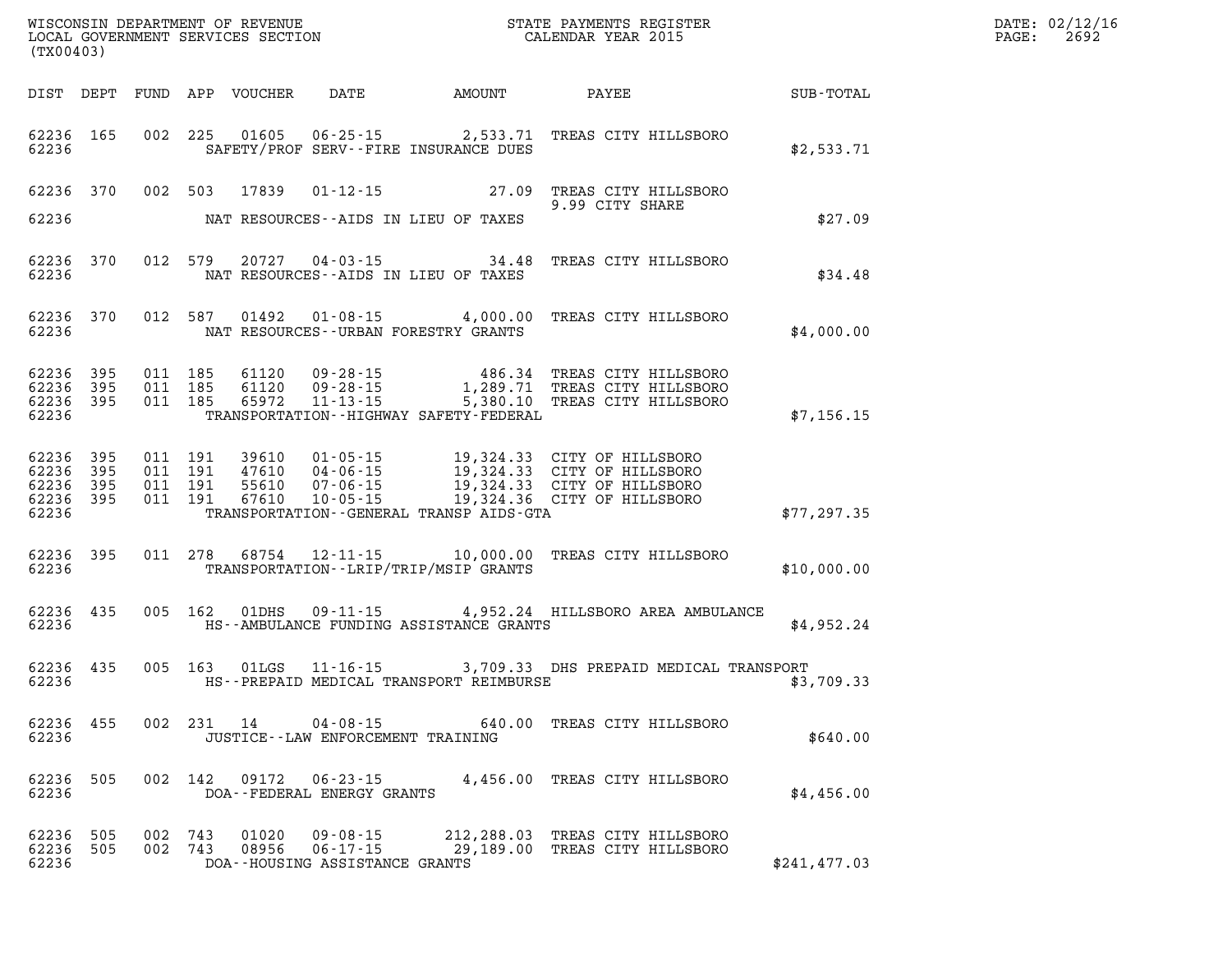| WISCONSIN DEPARTMENT OF REVENUE<br>LOCAL GOVERNMENT SERVICES SECTION<br>(TX00403) |            |            |            |                |                                                      |                    | STATE PAYMENTS REGISTER<br>CALENDAR YEAR 2015 | DATE: 02/12/16<br>2693<br>PAGE: |  |
|-----------------------------------------------------------------------------------|------------|------------|------------|----------------|------------------------------------------------------|--------------------|-----------------------------------------------|---------------------------------|--|
| DIST                                                                              | DEPT       | FUND       | APP        | VOUCHER        | DATE                                                 | AMOUNT             | PAYEE                                         | SUB-TOTAL                       |  |
| 62236<br>62236                                                                    | 835        | 002        | 105        | 44560          | 07-27-15<br>REVENUE--STATE SHARED REVENUES           | 90,842.43          | TREAS CITY HILLSBORO                          | \$90,842.43                     |  |
| 62236<br>62236<br>62236                                                           | 835<br>835 | 002<br>002 | 109<br>109 | 03493<br>05334 | 07-27-15<br>07-27-15<br>REVENUE--EXEMPT COMPUTER AID | 1,512.00<br>520.00 | TREAS CITY HILLSBORO<br>TREAS CITY HILLSBORO  | \$2,032.00                      |  |
| 62236                                                                             |            |            |            |                | DISTRICT TOTAL APPROPRIATIONS                        |                    |                                               | \$449,157.81                    |  |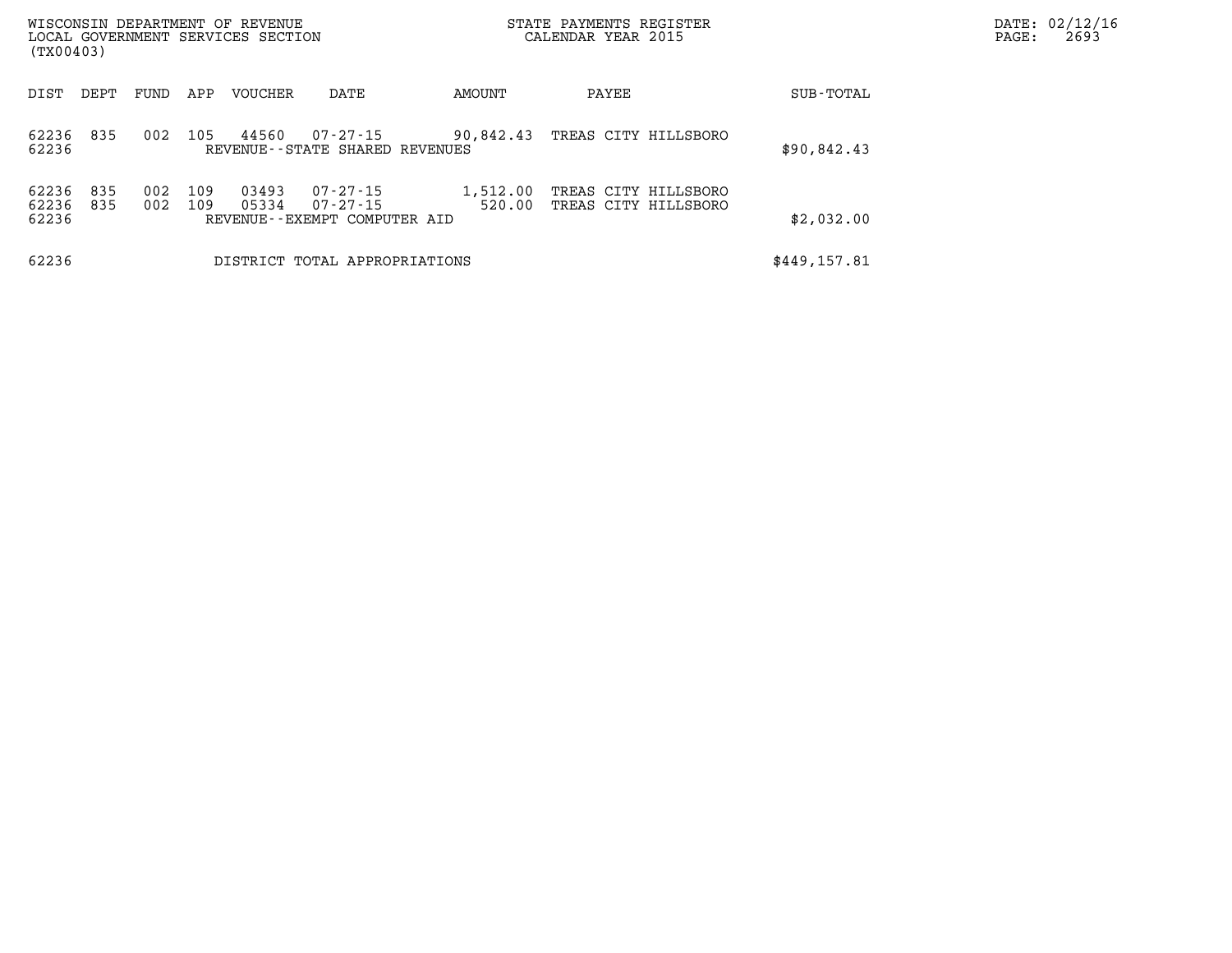| WISCONSIN DEPARTMENT OF REVENUE<br>LOCAL GOVERNMENT SERVICES SECTION<br>(TX00403)     |                                 |                                                                                                                                                                                                                     |                                                               |                                                                                                            |              |
|---------------------------------------------------------------------------------------|---------------------------------|---------------------------------------------------------------------------------------------------------------------------------------------------------------------------------------------------------------------|---------------------------------------------------------------|------------------------------------------------------------------------------------------------------------|--------------|
| DIST<br>DEPT                                                                          | FUND                            | APP<br>VOUCHER<br>DATE                                                                                                                                                                                              | AMOUNT                                                        | PAYEE                                                                                                      | SUB-TOTAL    |
| 62286<br>165<br>62286                                                                 | 002                             | 225<br>01606<br>$06 - 25 - 15$<br>SAFETY/PROF SERV--FIRE INSURANCE DUES                                                                                                                                             | 9,614.12                                                      | TREAS CITY VIROQUA                                                                                         | \$9,614.12   |
| 62286<br>370<br>62286                                                                 | 012                             | 583<br>02322<br>$04 - 14 - 15$<br>NAT RESOURCES - - RECREATION RESOURCE - FED                                                                                                                                       | 4,350.42                                                      | TREAS CITY VIROOUA                                                                                         | \$4,350.42   |
| 62286<br>370<br>62286                                                                 | 012                             | 587<br>02376<br>$04 - 21 - 15$<br>NAT RESOURCES - - URBAN FORESTRY GRANTS                                                                                                                                           | 5,876.38                                                      | TREAS CITY VIROQUA                                                                                         | \$5,876.38   |
| 62286<br>395<br>62286<br>395<br>62286<br>395<br>62286<br>395<br>62286                 | 011<br>011<br>011<br>011        | 162<br>40099<br>$01 - 05 - 15$<br>162<br>48099<br>$04 - 06 - 15$<br>162<br>56099<br>$07 - 06 - 15$<br>162<br>68099<br>$10 - 05 - 15$<br>TRANSPORTATION--CONNECTING HIGHWAY AIDS                                     | 17,496.91<br>17,496.94                                        | 17,496.91 CITY OF VIROQUA<br>CITY OF VIROQUA<br>17,496.91 CITY OF VIROQUA<br>CITY OF VIROQUA               | \$69,987.67  |
| 62286<br>395<br>62286<br>395<br>62286<br>395<br>62286                                 | 011<br>011<br>011               | 177<br>58060<br>$06 - 25 - 15$<br>177<br>60060<br>$07 - 06 - 15$<br>177<br>62060<br>$09 - 30 - 15$<br>TRANSPORTATION - - TRANSIT AID                                                                                | 24,777.00<br>24,777.00                                        | CITY OF VIROQUA<br>24,777.00 CITY OF VIROQUA<br>CITY OF VIROQUA                                            | \$74,331.00  |
| 62286<br>395<br>62286<br>395<br>62286<br>395<br>62286<br>395<br>62286<br>395<br>62286 | 011<br>011<br>011<br>011<br>011 | 182<br>40100<br>$02 - 20 - 15$<br>182<br>53420<br>$07 - 14 - 15$<br>182<br>64974<br>$11 - 05 - 15$<br>182<br>65100<br>$11 - 06 - 15$<br>182<br>68564<br>$12 - 14 - 15$<br>TRANSPORTATION - - TRANSIT AIDS - FEDERAL | 30,619.00<br>26,139.00<br>42,113.00<br>44,131.00<br>45,091.00 | TREAS CITY VIROQUA<br>TREAS CITY VIROQUA<br>TREAS CITY VIROQUA<br>TREAS CITY VIROQUA<br>TREAS CITY VIROQUA | \$188,093.00 |
| 62286<br>395<br>62286<br>395<br>62286<br>395<br>62286                                 | 011<br>011<br>011               | 185<br>63202<br>$10 - 19 - 15$<br>185<br>63202<br>$10 - 19 - 15$<br>185<br>63202<br>$10 - 19 - 15$<br>TRANSPORTATION - - HIGHWAY SAFETY - FEDERAL                                                                   | 599.56<br>4,620.15<br>1,105.60                                | TREAS CITY VIROQUA<br>TREAS CITY VIROQUA<br>TREAS CITY VIROQUA                                             | \$6,325.31   |
| 62286<br>395<br>62286<br>395<br>395<br>62286<br>62286<br>395<br>62286                 | 011<br>011<br>011<br>011        | 191<br>39611<br>$01 - 05 - 15$<br>191<br>47611<br>$04 - 06 - 15$<br>191<br>55611<br>$07 - 06 - 15$<br>191<br>67611<br>$10 - 05 - 15$<br>TRANSPORTATION--GENERAL TRANSP AIDS-GTA                                     | 52,508.35<br>52,508.35<br>52,508.35                           | CITY OF VIROQUA<br>CITY OF VIROQUA<br>CITY OF VIROQUA<br>52,508.37 CITY OF VIROQUA                         | \$210,033.42 |
| 62286<br>395<br>62286<br>395<br>62286                                                 | 011<br>011                      | 278<br>41006<br>$02 - 25 - 15$<br>278<br>41006<br>$02 - 25 - 15$<br>TRANSPORTATION - - LRIP/TRIP/MSIP GRANTS                                                                                                        | 15,539.95<br>17,551.60                                        | TREAS CITY VIROQUA<br>TREAS CITY VIROQUA                                                                   | \$33,091.55  |
| 62286<br>455<br>62286                                                                 | 002                             | 231<br>11<br>$03 - 19 - 15$<br>JUSTICE - - LAW ENFORCEMENT TRAINING                                                                                                                                                 | 1,920.00                                                      | TREAS CITY VIROOUA                                                                                         | \$1,920.00   |

DATE: 02/12/16 PAGE: 2694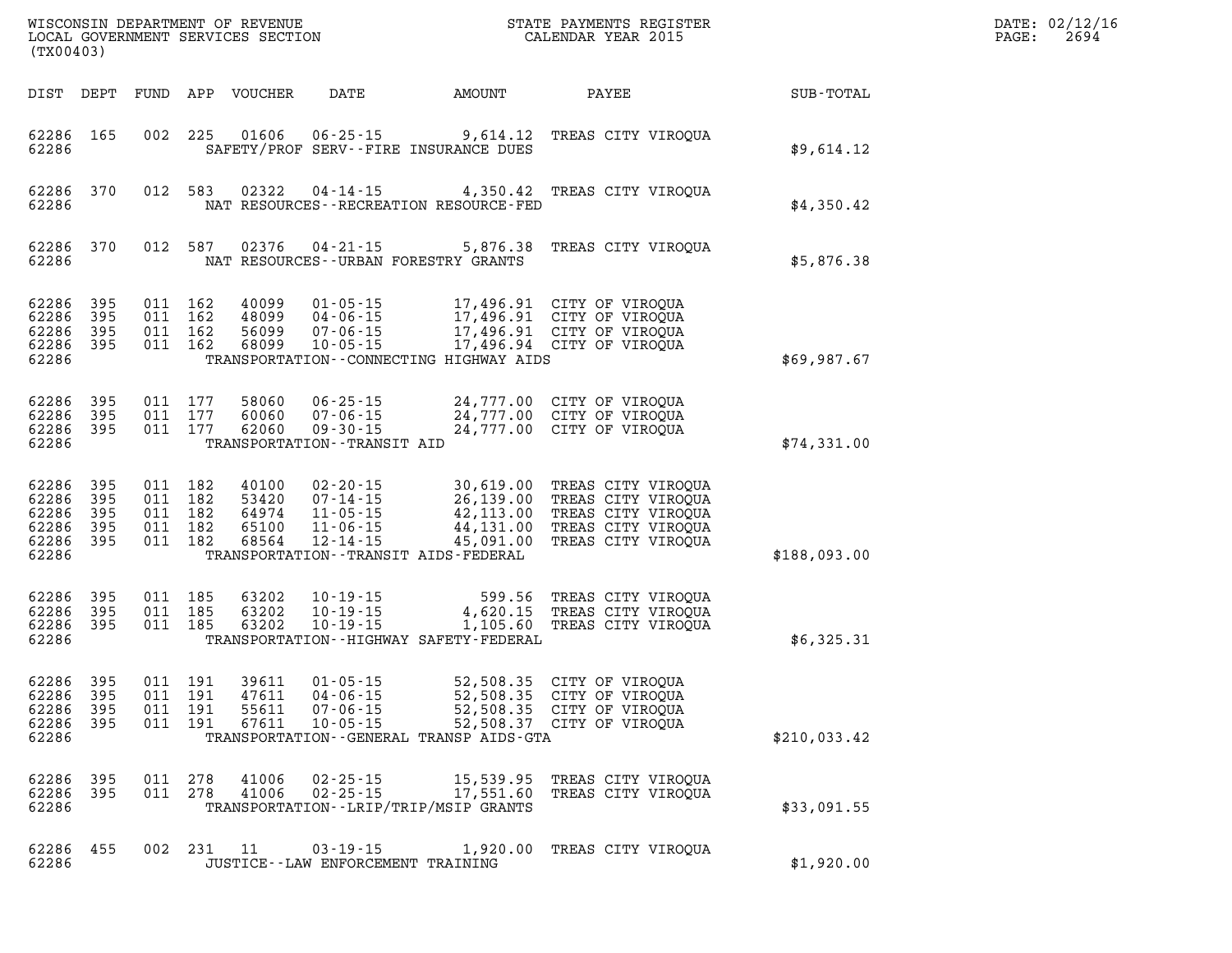| \$429,404.00   | $1111110 0111$ $111000011$<br>TREAS CITY VIROOUA<br>TREAS CITY VIROOUA | 92,744.00<br>94,848.00 |            | $04 - 17 - 15$<br>$05 - 28 - 15$<br>DOA--HOUSING ASSISTANCE GRANTS | 07445<br>08349 | 743<br>743 | 002<br>002 | 505<br>505 | 62286<br>62286<br>62286 |
|----------------|------------------------------------------------------------------------|------------------------|------------|--------------------------------------------------------------------|----------------|------------|------------|------------|-------------------------|
| \$150, 494.08  | TREAS CITY VIROOUA                                                     |                        | 150,494.08 | $07 - 27 - 15$<br>REVENUE - - STATE SHARED REVENUES                | 44561          | 105        | 002        | 835        | 62286<br>62286          |
| \$7,316.00     | TREAS CITY VIROOUA<br>TREAS CITY VIROOUA                               | 3,880.00<br>3,436.00   |            | $07 - 27 - 15$<br>$07 - 27 - 15$<br>REVENUE--EXEMPT COMPUTER AID   | 03494<br>05335 | 109<br>109 | 002<br>002 | 835<br>835 | 62286<br>62286<br>62286 |
| \$1,606.57     | TREAS CITY VIROOUA                                                     | 1,606.57               |            | $02 - 02 - 15$<br>DOA-PAYMENT FOR MUNICIPAL SERVICES AID           | 00004          | 501        | 002        | 835        | 62286<br>62286          |
| \$9,690.12     | TREAS CITY VIROOUA                                                     | 9,690.12               |            | $03 - 23 - 15$<br>REVENUE - - LOTTERY CREDIT -                     | 35919          | 363        | 021        | 835        | 62286<br>62286          |
| \$1,202,133.64 |                                                                        |                        |            | DISTRICT TOTAL APPROPRIATIONS                                      |                |            |            |            | 62286                   |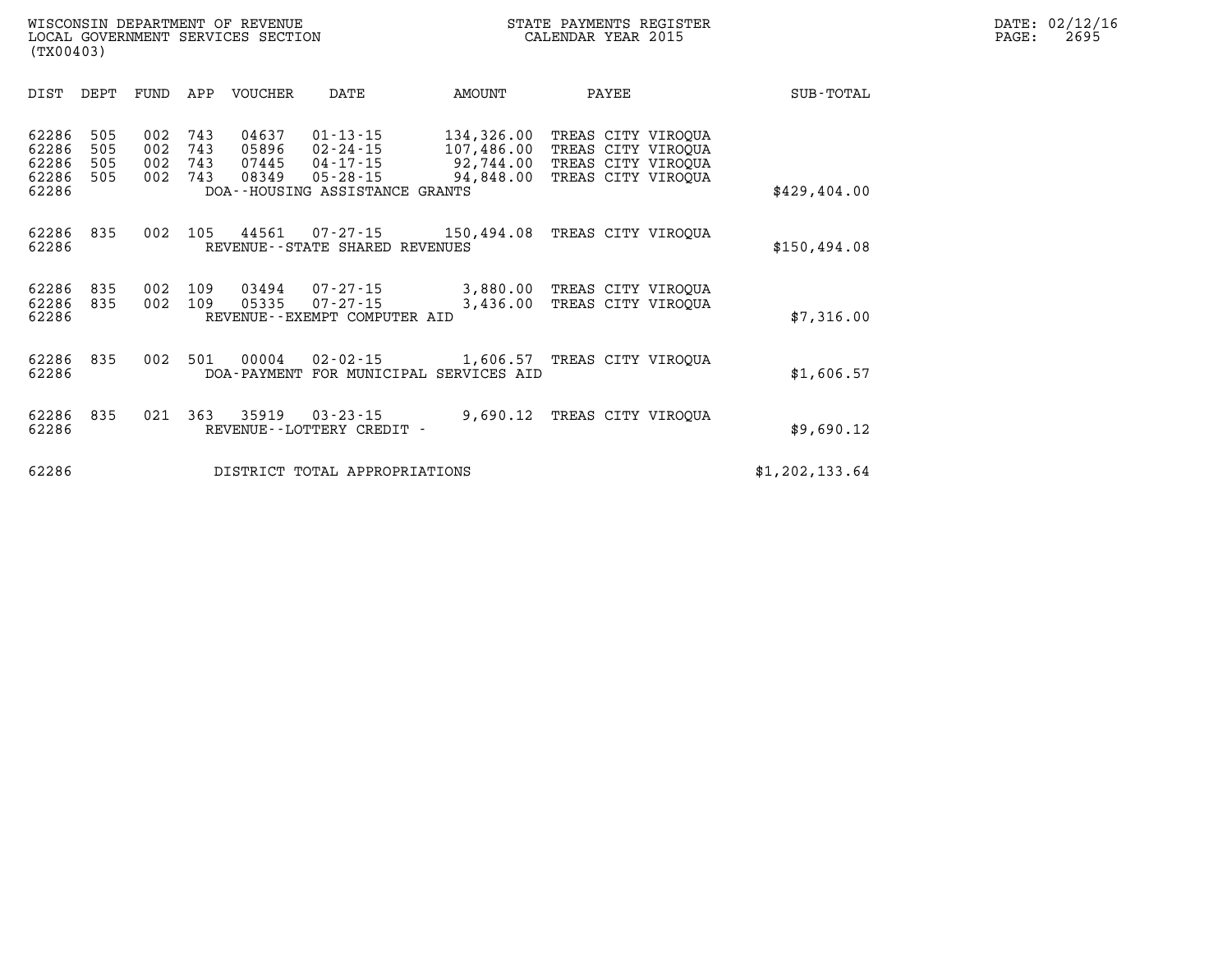| WISCONSIN DEPARTMENT OF REVENUE      | PAYMENTS REGISTER<br>3TATE | DATE: | 02/12/16 |
|--------------------------------------|----------------------------|-------|----------|
| GOVERNMENT SERVICES SECTION<br>LOCAL | CALENDAR YEAR 2015         | PAGE  | 2696     |

| (TX00403)               |            |            |            | LOCAL GOVERNMENT SERVICES SECTION |                                                      | CALENDAR YEAR 2015                           |                                                      | PAGE:        | 2696 |  |
|-------------------------|------------|------------|------------|-----------------------------------|------------------------------------------------------|----------------------------------------------|------------------------------------------------------|--------------|------|--|
| DIST                    | DEPT       | FUND       |            | APP VOUCHER                       | DATE                                                 | AMOUNT                                       | PAYEE                                                | SUB-TOTAL    |      |  |
| 62291 165<br>62291      |            | 002        | 225        |                                   | 01607 06-25-15                                       | SAFETY/PROF SERV--FIRE INSURANCE DUES        | 4,988.23 TREAS CITY WESTBY                           | \$4,988.23   |      |  |
| 62291<br>62291          | 395<br>395 | 011<br>011 | 191<br>191 | 39612<br>47612                    | $01 - 05 - 15$<br>04-06-15                           |                                              | 28,199.09 CITY OF WESTBY<br>28,199.09 CITY OF WESTBY |              |      |  |
| 62291<br>62291<br>62291 | 395<br>395 | 011<br>011 | 191<br>191 | 55612<br>67612                    | 07-06-15<br>$10 - 05 - 15$                           | TRANSPORTATION - - GENERAL TRANSP AIDS - GTA | 28,199.09 CITY OF WESTBY<br>28,199.09 CITY OF WESTBY | \$112,796.36 |      |  |
| 62291 835<br>62291      |            | 002        | 105        |                                   | REVENUE - - STATE SHARED REVENUES                    |                                              | 44562  07-27-15  84,730.05  TREAS CITY WESTBY        | \$84,730.05  |      |  |
| 62291<br>62291<br>62291 | 835<br>835 | 002<br>002 | 109<br>109 | 03495<br>05336                    | 07-27-15<br>07-27-15<br>REVENUE--EXEMPT COMPUTER AID | 940.00                                       | 4,260.00 TREAS CITY WESTBY<br>TREAS CITY WESTBY      | \$5,200.00   |      |  |
| 62291<br>62291          | 835        |            | 021 363    | 35920                             | 03-23-15<br>REVENUE - - LOTTERY CREDIT -             | 9,308.75                                     | TREAS CITY WESTBY                                    | \$9,308.75   |      |  |
| 62291                   |            |            |            |                                   | DISTRICT TOTAL APPROPRIATIONS                        |                                              |                                                      | \$217,023.39 |      |  |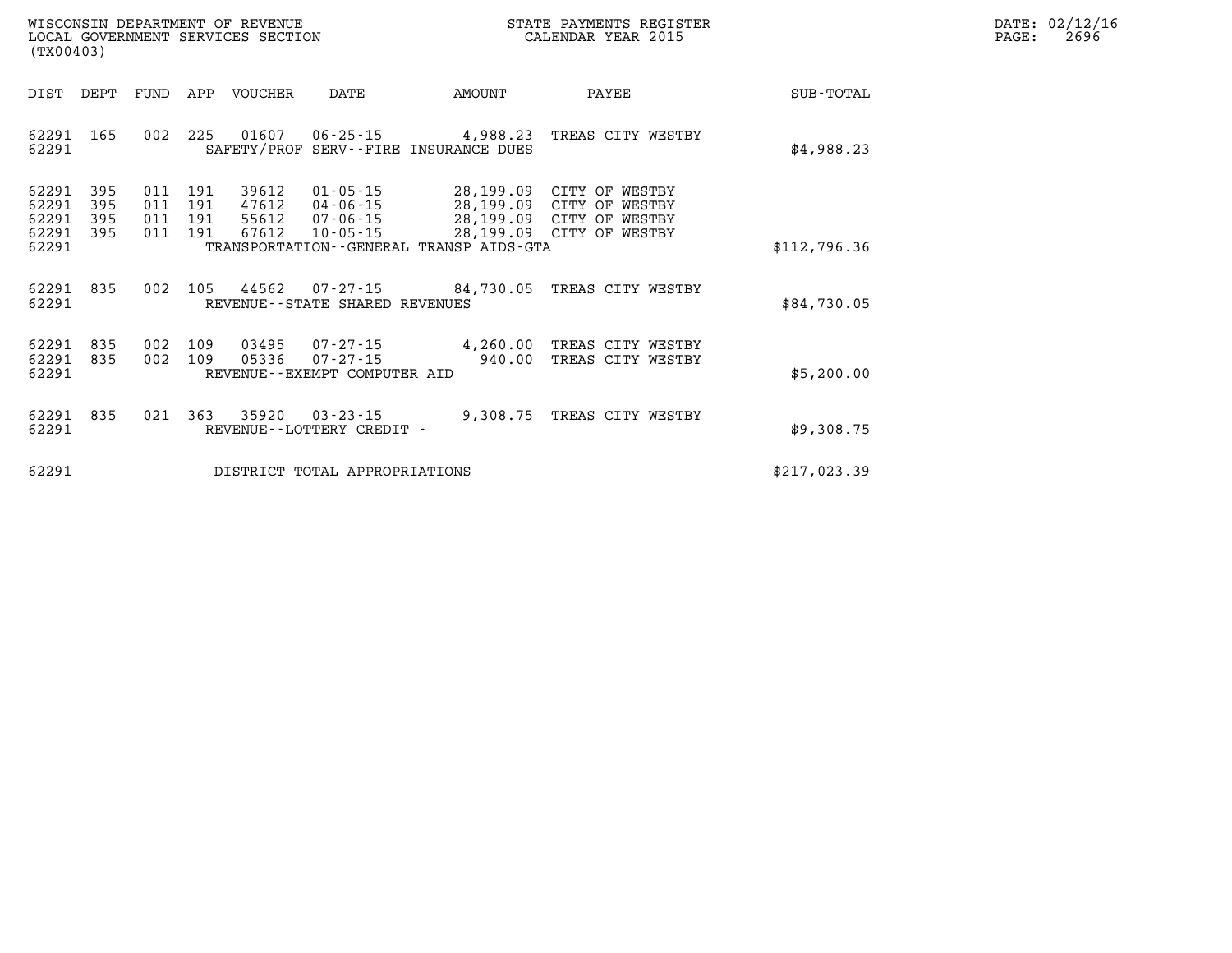| <b>District</b> | <b>District Name (Payee)</b> | Dept. | <b>Agency Name</b>             | Fund  |       | <b>Appropriati Payment Description</b> | Voucher  | <b>Date</b>            | <b>Payment Amount</b> |
|-----------------|------------------------------|-------|--------------------------------|-------|-------|----------------------------------------|----------|------------------------|-----------------------|
| M62000          | <b>Vernon County</b>         | 11500 | Dept of Ag, Trade & Cons Protc | 10000 | 70300 | Soil_Water Resource Mgmt               | 00003236 | 12/10/2015             | \$<br>42,085.00       |
| M62000          | <b>Vernon County</b>         | 11500 | Dept of Ag, Trade & Cons Protc | 27400 | 76300 | Soil_Water Mgmt_Cnty Staffing          | 00003236 | 12/10/2015 \$          | 81,367.00             |
| M62000          | <b>Vernon County</b>         | 16500 | Dept of Safety & Prof Services | 10000 | 20200 | Private sewage system replace          | 00000415 | 11/13/2015 \$          | 38,792.20             |
| M62000          | <b>Vernon County</b>         | 41000 | Department of Corrections      | 10000 | 11600 | Reimbursing counties for proba         | 00009568 | 11/18/2015             | \$<br>22,077.44       |
| M62000          | <b>Vernon County</b>         | 41000 | Department of Corrections      | 10000 | 31300 | Community youth and family aid         | 00010687 | 11/25/2015             | \$<br>8,095.28        |
| M62000          | <b>Vernon County</b>         | 46500 | Department of Military Affairs | 10000 | 30600 | Regional emergency response tm         | 00001826 | $11/13/2015$ \$        | 3,953.23              |
| M62000          | <b>Vernon County</b>         | 46500 | Department of Military Affairs | 10000 | 30800 | Emergency response equipment           | 00000608 | 10/23/2015             | \$<br>8,160.00        |
| M62000          | <b>Vernon County</b>         | 48500 | Department of Veterans Affairs | 58200 | 26700 | County grants                          | 00000214 | 10/5/2015 \$           | 5,000.00              |
| M62000          | <b>Vernon County</b>         | 48500 | Department of Veterans Affairs | 58200 | 28000 | Veterans transportation grant          | 00004077 | 12/21/2015             | \$<br>2,795.70        |
| M62000          | <b>Vernon County</b>         | 48500 | Department of Veterans Affairs | 58300 | 37000 | County grants                          | 00000214 | 10/5/2015              | \$<br>5,000.00        |
| M62000          | <b>Vernon County</b>         | 50500 | Department of Administration   | 10000 | 15500 | Federal aid, local assistance          | 00000223 | 10/5/2015 \$           | 1,751.62              |
| M62000          | <b>Vernon County</b>         | 50500 | Department of Administration   | 10000 | 15500 | Federal aid, local assistance          | 00003336 | 11/18/2015 \$          | 8,095.95              |
| M62000          | <b>Vernon County</b>         | 50500 | Department of Administration   | 10000 | 15500 | Federal aid, local assistance          | 00004705 | 12/3/2015 \$           | 1,943.33              |
| M62000          | <b>Vernon County</b>         | 50500 | Department of Administration   | 10000 | 15500 | Federal aid, local assistance          | 00004720 | 12/3/2015              | \$<br>3,517.58        |
| M62000          | <b>Vernon County</b>         | 50500 | Department of Administration   | 10000 | 15500 | Federal aid, local assistance          | 00007129 | 12/30/2015 \$          | 4,368.90              |
| M62000          | <b>Vernon County</b>         | 50500 | Department of Administration   | 10000 | 74500 | Federal aid; individ and orgs          | 00005503 | 12/11/2015             | \$<br>619,988.00      |
| M62000          | <b>Vernon County</b>         | 50500 | Department of Administration   | 10000 | 74500 | Federal aid; individ and orgs          | 00005627 | 12/14/2015 \$          | 578,150.00            |
| M62000          | Vernon County                | 50500 | Department of Administration   | 23500 | 37100 | Low-income assistance grants           | 00000223 | 10/5/2015              | \$<br>3,961.19        |
| M62000          | <b>Vernon County</b>         | 50500 | Department of Administration   | 23500 | 37100 | Low-income assistance grants           | 00003336 | 11/18/2015             | \$<br>3,356.29        |
| M62000          | <b>Vernon County</b>         | 50500 | Department of Administration   | 23500 | 37100 | Low-income assistance grants           | 00004705 | 12/3/2015 \$           | 685.20                |
| M62000          | <b>Vernon County</b>         | 50500 | Department of Administration   | 23500 | 37100 | Low-income assistance grants           | 00004720 | 12/3/2015              | \$<br>2,918.02        |
| M62000          | <b>Vernon County</b>         | 50500 | Department of Administration   | 23500 | 37100 | Low-income assistance grants           | 00007129 | 12/30/2015 \$          | 3,313.56              |
| M62000          | <b>Vernon County</b>         | 83500 | Department of Revenue          | 10000 | 10500 | County and Municipal Aid               | 00001979 | 11/16/2015             | \$<br>1,117,254.16    |
| M62002          | Town Of Bergen               | 83500 | Department of Revenue          | 10000 | 10500 | County and Municipal Aid               | 00001947 | 11/16/2015 \$          | 35,072.27             |
| M62004          | Town Of Christiana           | 83500 | Department of Revenue          | 10000 | 10500 | County and Municipal Aid               | 00001948 | 11/16/2015             | \$<br>38,554.52       |
| M62006          | Town Of Clinton              | 46500 | Department of Military Affairs | 10000 | 30500 | Disaster recovery aid                  | 00002916 | 12/15/2015 \$          | 3,452.42              |
| M62006          | Town Of Clinton              | 46500 | Department of Military Affairs | 10000 | 34200 | Federal aid, local assistance          | 00002916 | 12/15/2015             | \$<br>20,714.50       |
| M62006          | Town Of Clinton              | 83500 | Department of Revenue          | 10000 | 10500 | County and Municipal Aid               | 00001949 | 11/16/2015             | \$<br>131,681.15      |
| M62008          | Town Of Coon                 | 83500 | Department of Revenue          | 10000 | 10500 | County and Municipal Aid               | 00001950 | 11/16/2015 \$          | 48,112.69             |
| M62010          | Town Of Forest               | 83500 | Department of Revenue          | 10000 | 10500 | County and Municipal Aid               | 00001951 | 11/16/2015             | \$<br>47,105.19       |
| M62012          | Town of Franklin             | 83500 | Department of Revenue          | 10000 | 10500 | County and Municipal Aid               | 00001952 | 11/16/2015             | \$<br>44,708.42       |
| M62014          | Town Of Genoa                | 83500 | Department of Revenue          | 10000 | 10500 | County and Municipal Aid               | 00001953 | 11/16/2015             | \$<br>260,218.17      |
| M62016          | Town Of Greenwood            | 83500 | Department of Revenue          | 10000 | 10500 | County and Municipal Aid               | 00001954 | 11/16/2015 \$          | 30,299.39             |
| M62018          | Town Of Hamburg              | 83500 | Department of Revenue          | 10000 | 10500 | County and Municipal Aid               | 00001955 | 11/16/2015 \$          | 37,874.34             |
| M62020          | Town Of Harmony              | 83500 | Department of Revenue          | 10000 | 10500 | County and Municipal Aid               | 00001956 | 11/16/2015             | \$<br>27,330.98       |
| M62022          | Town Of Hillsboro            | 83500 | Department of Revenue          | 10000 | 10500 | County and Municipal Aid               | 00001957 | 11/16/2015 \$          | 48,887.94             |
| M62024          | Town Of Jefferson            | 83500 | Department of Revenue          | 10000 | 10500 | County and Municipal Aid               | 00001958 | 11/16/2015             | \$<br>32,608.32       |
| M62026          | Town Of Kickapoo             | 83500 | Department of Revenue          | 10000 | 10500 | County and Municipal Aid               | 00001959 | 11/16/2015             | \$<br>24,162.23       |
| M62028          | Town Of Liberty              | 83500 | Department of Revenue          | 10000 | 10500 | County and Municipal Aid               | 00001960 | 11/16/2015             | \$<br>10,170.02       |
| M62030          | Town Of Stark                | 83500 | Department of Revenue          | 10000 | 10500 | County and Municipal Aid               | 00001961 | 11/16/2015 \$          | 19,651.52             |
| M62032          | Sterling, Town of            | 83500 | Department of Revenue          | 10000 | 10500 | County and Municipal Aid               |          | 00001962 11/16/2015 \$ | 30,460.98             |